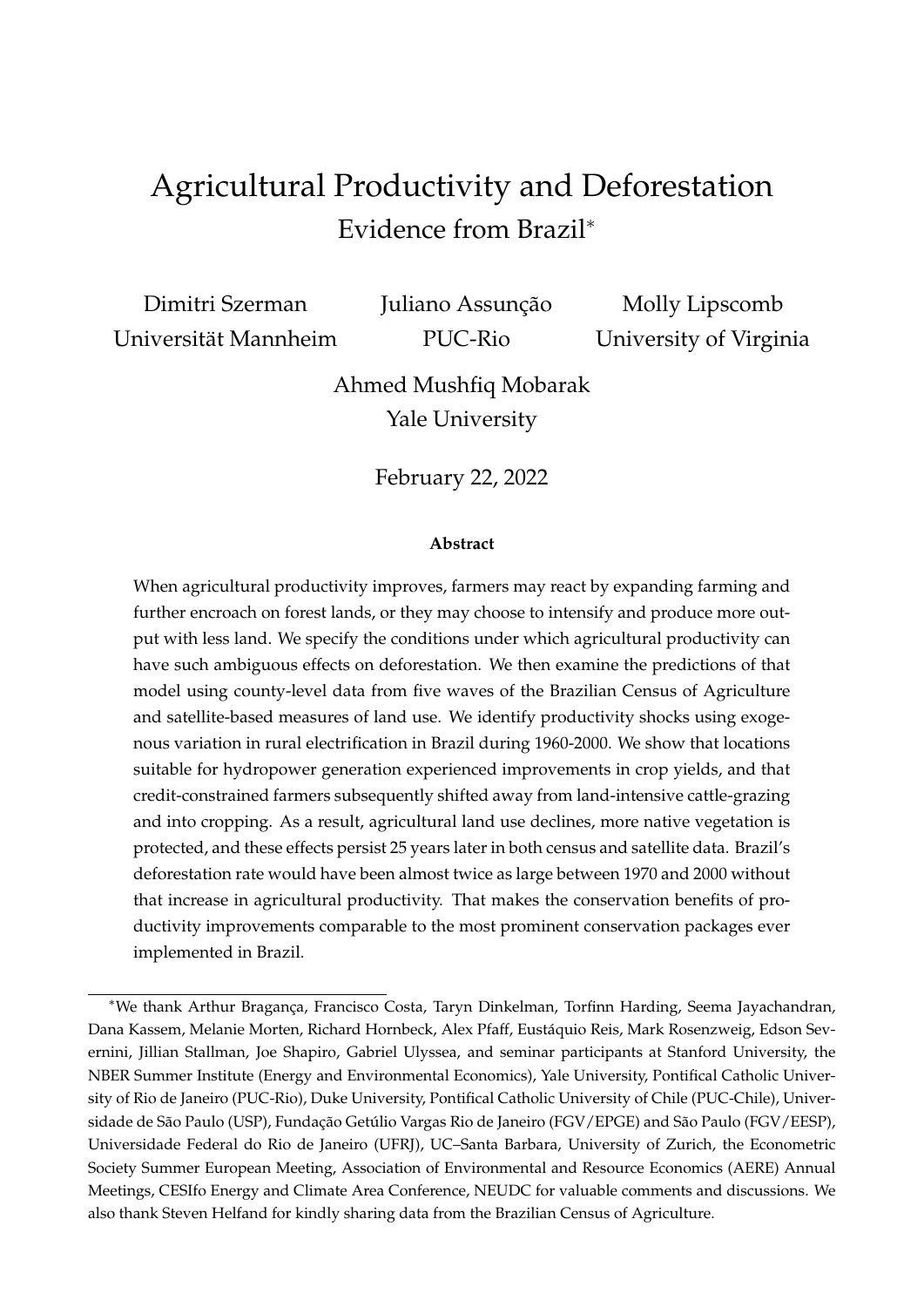# **1 Introduction**

The rapid loss of tropical forests is one of the major environmental disasters of the last century. Tropical deforestation is the second-largest source of anthropogenic greenhouse gas emissions and severely impacts the world's biodiversity and water regimes [\(Smith et al.,](#page-37-0) [2014;](#page-37-0) [Dasgupta,](#page-34-0) [2021\)](#page-34-0). Around 90 percent of forest loss in the tropics is to make space for crops and cattle [\(Curtis et al.,](#page-34-1) [2018\)](#page-34-1), which highlights a fundamental tension between conservation and development goals [\(Frank and Schlenker,](#page-35-0) [2016\)](#page-35-0). Improving agricultural productivity is thought to be necessary for economic development [\(World Bank,](#page-37-1) [2007\)](#page-37-1), but would that exacerbate or alleviate the trade-off between production and conservation?

This paper posits a new mechanism through which improvements in agricultural productivity could decrease deforestation. Our theory is inspired by the institutional details of agriculture in Brazil, one of the world's largest producers of agricultural commodities. Farms in Brazil engage in two activities that differ in their factor intensities – "cattle grazing" which is land-intensive, and "crop cultivation" which is relatively more capital-intensive. Productivity shocks biased toward cropping induce creditconstrained farmers to switch to cultivation and decrease the land allocated to grazing. The shift away from the land-intensive activity decreases land demand for agriculture, ultimately protecting forests. However, increased agricultural productivity may induce entry into farming on the extensive margin, which makes the overall effect on deforestation theoretically ambiguous. This motivates our empirical inquiry.

We explore these dynamics of agricultural land use and deforestation taking advantage of the large-scale expansion of the electricity grid into rural areas in Brazil during the period 1960-2000, which improved agricultural productivity. Electricity directly benefits agricultural production by enabling farmers to use techniques and equipment that would otherwise be more costly or infeasible to implement. We first document – using data from the censuses of agriculture – that farm electrification improved crop productivity, but not the productivity of cattle grazing.

To address the endogeneity of infrastructure placement, we construct an instrument based on a counterfactual electricity grid of the same size as the actual grid, but minimizing construction costs. This strategy, originally developed by [Lipscomb et al.](#page-36-0) [\(2013\)](#page-36-0), takes advantage of the fact that most of the electricity expansion in Brazil was based on hydropower generation, whose costs depend on topographic factors such as water flow and river gradient.<sup>[1](#page-0-0)</sup> This allows us to isolate the variation in grid expansion in Brazil that is attributable to exogenous cost considerations (holding fixed the geo-

<sup>&</sup>lt;sup>1</sup>An analogous strategy has been used by the literature that estimates the economic effects of roads (see e.g., [Faber,](#page-34-2) [2014;](#page-34-2) [Burgess et al.,](#page-33-0) [2015;](#page-33-0) [Baum-Snow et al.,](#page-33-1) [2017;](#page-33-1) [Banerjee et al.,](#page-33-2) [2020\)](#page-33-2).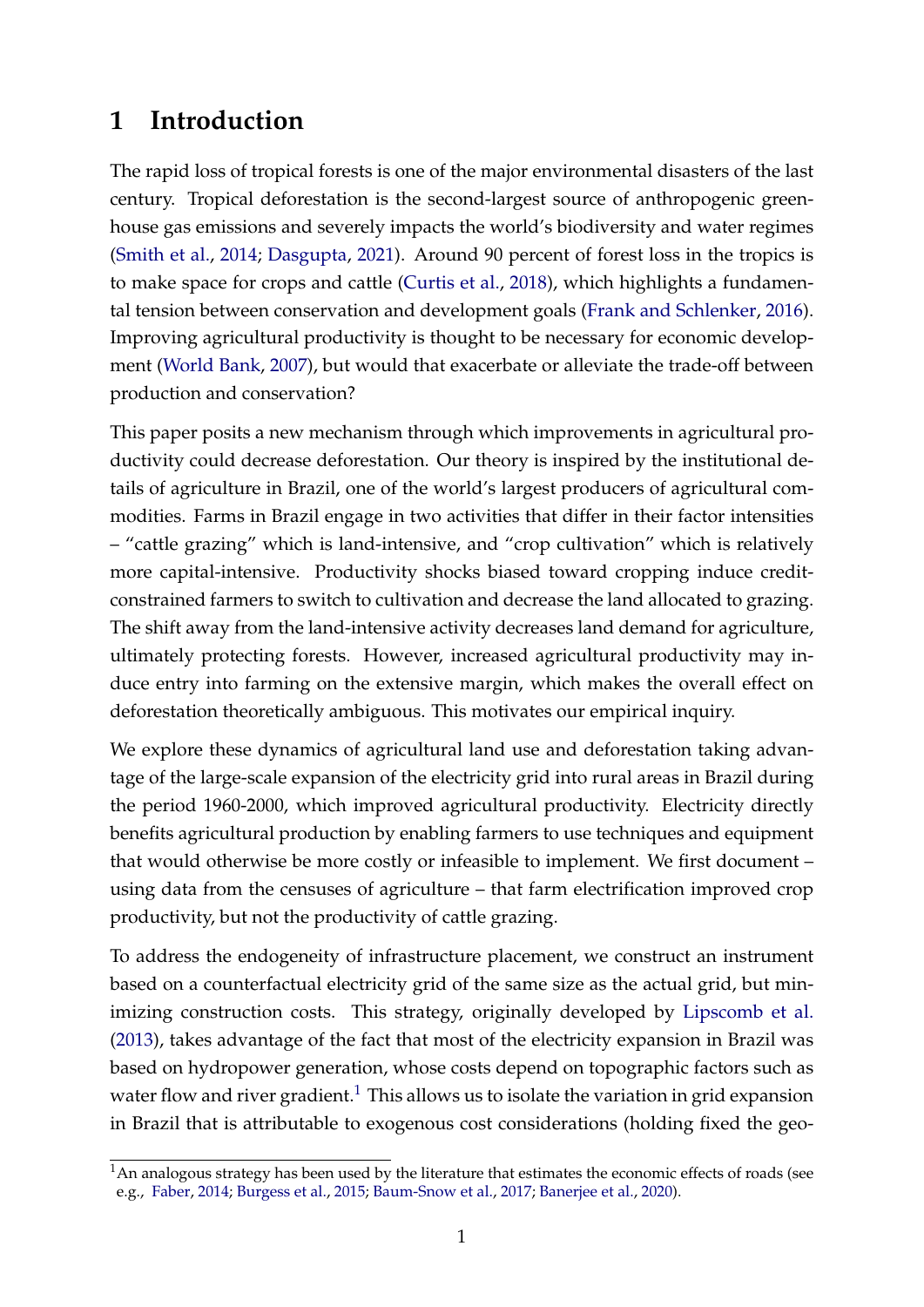graphic attributes of each location) and use it as an instrument to estimate the effects of farm electrification.

We construct a decennial panel dataset of Brazilian counties from 1960 to 2000, combining (a) historical measures of electricity infrastructure to reconstruct the evolution of the electrical grid by decade [\(Lipscomb et al.,](#page-36-0) [2013\)](#page-36-0), (b) five waves of the Brazilian Censuses of Agriculture to track farmland expansion, land use within farms, agricultural output, and input use, and (c) satellite images to characterize land use both inside and outside farms.

We find that the increase in agricultural productivity driven by the expansion of the electricity grid led to a slowdown of deforestation in Brazil over the period 1970-2006. There is a 10 percentage point increase in farm electricity access in a county when the infrastructure arrives, allowing farmers to move away from cattle grazing and shift into cropping. This protects forests by decreasing agricultural land use overall. Our estimates indicate that a 10 percent increase in a county's electricity availability increases the proportion of land covered by native vegetation by 6.3 percentage points. Brazil's forest cover decreased by about 7 points between 1985 and 2006 (from 76% to 69%), which means that without the increase in agriculture productivity brought about through the rural electrification of Brazil, the rate of deforestation could have been almost twice as large.

To understand the mechanism underlying these results, we document how agricultural practices change once farms are electrified. Electrification leads to increased investment in crop-related capital goods that benefit from electricity access, such as grain storage facilities (which require humidity control and temperature control) and irrigation equipment. Crop yields increase as a result. The relative shift towards cropping is also evident in increased investment in plows, planting and harvesting machines, and tractors. In contrast, access to electricity has no effect on cattle grazing productivity. Land allocated to crop production expands while land allocated to cattle grazing contracts. Since cattle grazing is land-intensive, the increased land-use in crops is not sufficient to offset the decline in pastures.

We further use the data to interrogate a few critical assumptions made in the theoretical model. We use rainfall shocks to show that many Brazilian farmers are indeed creditconstrained, and data on bank presence to show that our land use results are driven by the more constrained farmers. We use longer-run data to show that the changes in land use are not short-lived; they are evident even 25 years after the productivity shock. Satellite imagery also confirms these patterns.

Our primary contribution is to the longstanding academic and policy debates regarding the link between agricultural productivity and deforestation. A prominent article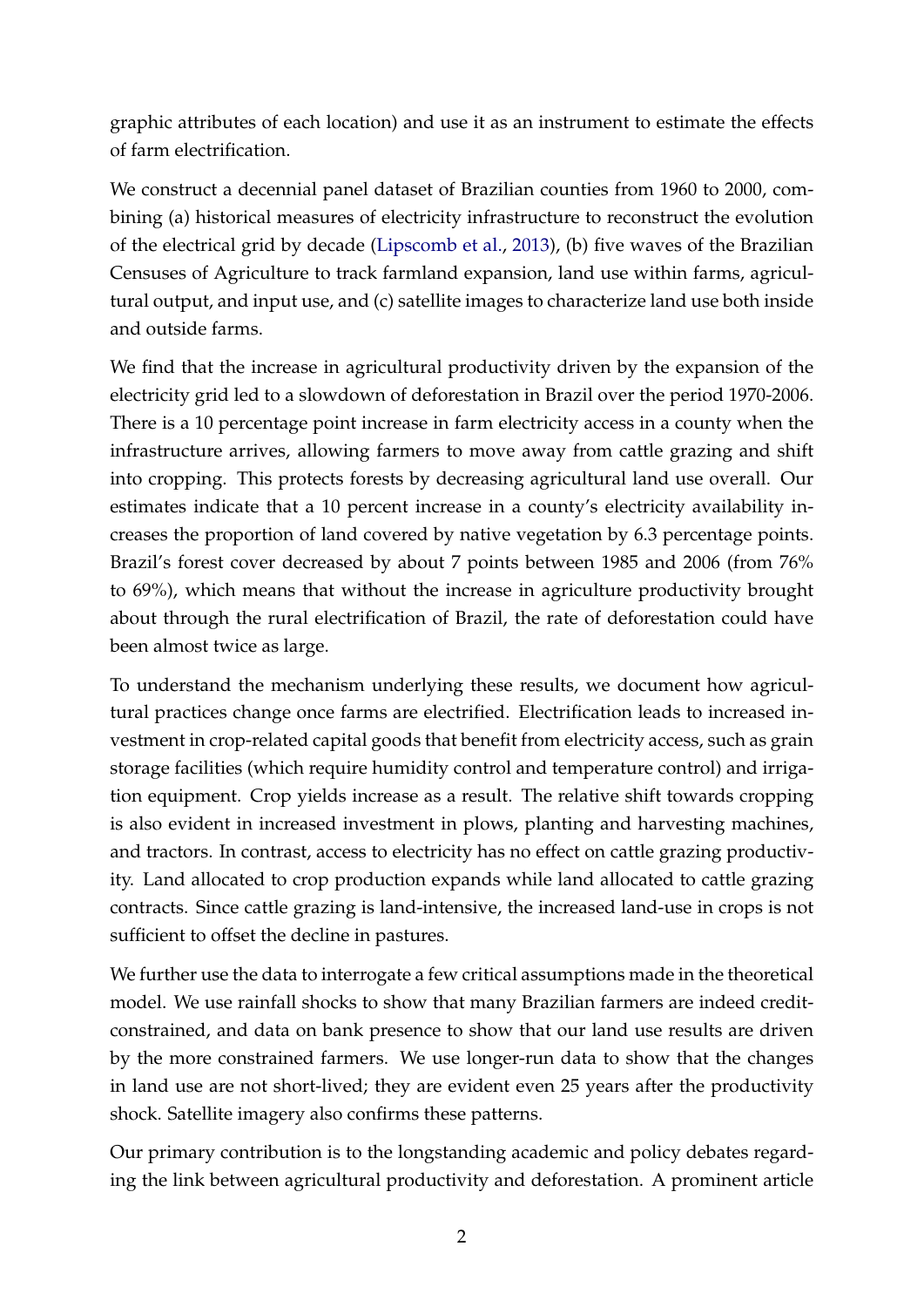published in *Science*, [Phalan et al.](#page-36-1) [\(2016\)](#page-36-1), begins,

"One potential way to reduce [environmental impacts from agriculture] is to increase food production per unit area on existing farmland, so as to minimize farmland area and to spare land for habitat conservation"

This yield intensification effect is sometimes referred to as "Borlaug's hypothesis". On the other hand, the very first page of an edited volume on the links between agricultural technologies and deforestation [\(Angelsen and Kaimowitz,](#page-33-3) [2001\)](#page-33-3) recognizes that improving agricultural productivity could instead incentivize individual producers to *expand* farming and put greater pressure on forests, an argument that has been labeled "Boserup's hypothesis".

We bring to this debate a plausible theoretical mechanism by which Borlaug's hypothesis could materialize when farmers are credit-constrained, and then devise a rigorous empirical test of this mechanism. It is important to understand whether productivity improvements in agriculture offers any plausible path out of the fundamental tension between economic development and environmental conservation goals, $2$ because different world regions have followed alternative pathways to agricultural output growth. Figure [1](#page-4-0) illustrates how South Asia followed an *intensification* path, whereby most of the gains in food production stemmed from increasing yields. In the other extreme, Sub-Saharan countries followed the *extensification* path in which increases in food required expanding into new agricultural land. Latin American agriculture encroached on new land until the 1980s, and then shifted towards intensification.

Our paper also illuminates a creative policy tool to pursue forest conservation. Preventing deforestation via fines, bans, or designating areas as 'protected' is challenging due to leakage that displaces deforestation towards unregulated areas. Regulators find it difficult to enforce fines or bans, especially in developing countries [\(Burgess et al.,](#page-33-4) [2012,](#page-33-4) [2019;](#page-33-5) [Harstad and Mideksa,](#page-35-1) [2017;](#page-35-1) [Gonzalez Lira and Mobarak,](#page-35-2) [2019\)](#page-35-2). Against that backdrop, we find that a seemingly-unrelated policy of extending electrification to rural areas changes farmers' economic incentives in ways that inadvertently protect the forest without any monitoring or policing requirement. The magnitude of the effect on forest cover appears to be as large as the documented effect of the most prominent package of direct conservation policies ever implemented in the Amazon called PPC-DAM [\(Assunção et al.,](#page-33-6) [2015\)](#page-33-6). This suggests that conservation policies should maintain

<sup>2</sup>Other research shows that economic growth [\(Foster and Rosenzweig,](#page-35-3) [2003\)](#page-35-3), adoption of high-yield seed varieties [\(Angelsen and Kaimowitz,](#page-33-3) [2001\)](#page-33-3), and improvements in political accountability [\(Burgess](#page-33-4) [et al.,](#page-33-4) [2012\)](#page-33-4) benefit tropical forests. On the other hand, improvements in transport infrastructure [\(Pfaff,](#page-36-2) [1999;](#page-36-2) [Cropper et al.,](#page-34-3) [1999,](#page-34-3) [2001;](#page-34-4) [Asher et al.,](#page-33-7) [2020\)](#page-33-7) and anti-poverty programs [Alix-Garcia et al.](#page-33-8) [\(2013\)](#page-33-8) appear to have the opposite effect. There is a long-standing "environmental Kuznets curve literature on the trade-offs between economic development and environmental conservation concerns [\(Grossman](#page-35-4) [and Krueger,](#page-35-4) [1991,](#page-35-4) [1995\)](#page-35-5).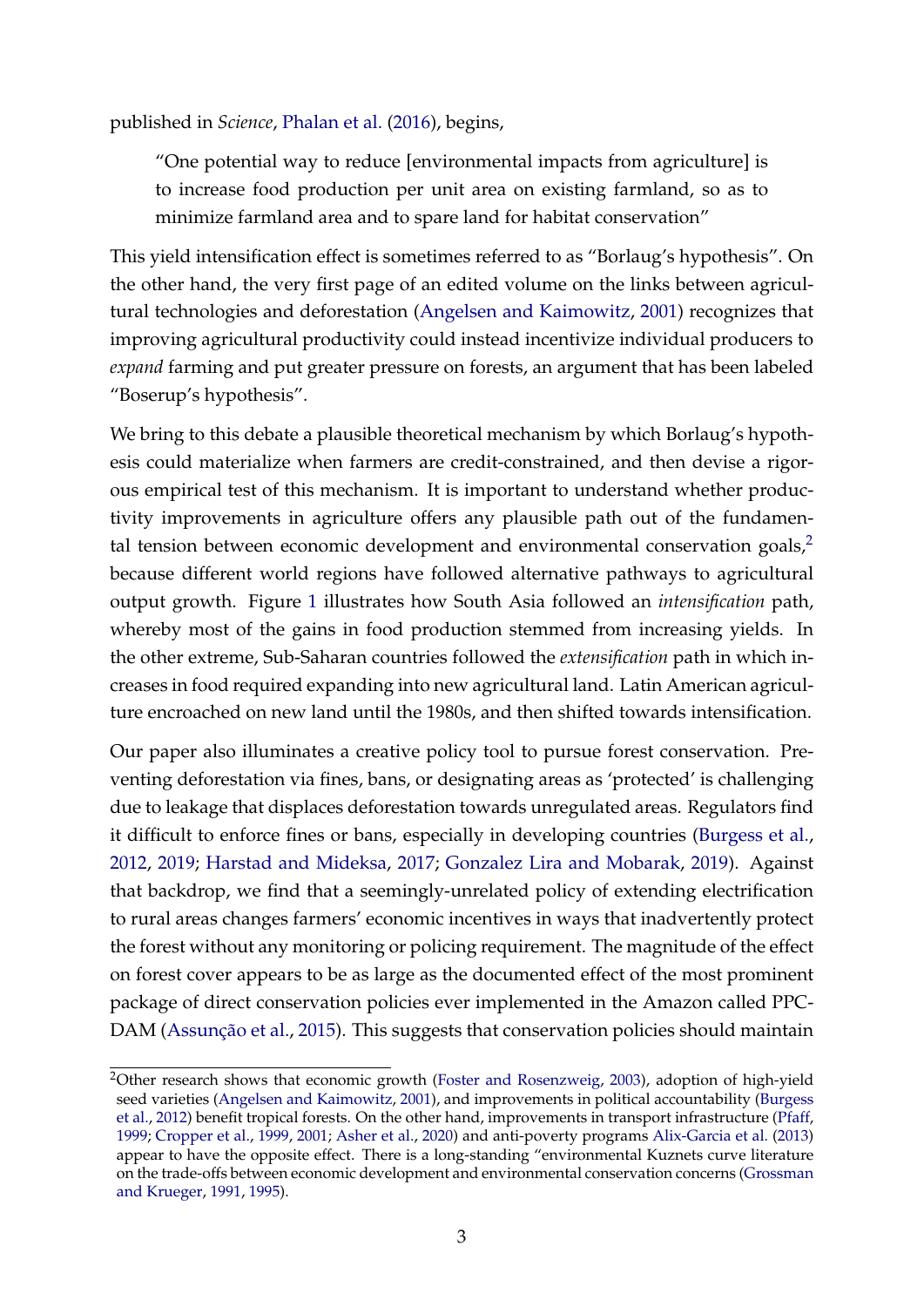<span id="page-4-0"></span>

Figure 1: Cereal Yields and Land under Cereal Production: 1961–2014

Notes: In the figure, each data point is one region-year, starting in 1961 (the left-most points) and ending in 2014 (the top-most points). In South Asia, most of the increase in production came from rising yields, with little addition of new agricultural land. In Sub-Saharan Africa, agricultural land increased more than yields. Latin American followed the Sub-Saharan path until the 1980s and then shifted towards the Asian model of agricultural growth. The figure reflects the Green Revolutions in Asia and Latin America and suggests that, at a continental scale, Borlaug's hypothesis holds true. Original data source is the Food and Agriculture Organization (FAO). Data was downloaded from the World Bank's World Development Indicators.

a large focus on the economic interests of user groups. Policies such as direct payments for ecosystem services [\(Porras et al.,](#page-36-3) [2012;](#page-36-3) [Jayachandran et al.,](#page-35-6) [2017;](#page-35-6) [Jayachandran,](#page-35-7) [2013\)](#page-35-7) or interventions that improve farm productivity fall in this camp.

We also contribute to the literature on the effects of electrification. [Lewis and Severnini](#page-36-4) [\(2020\)](#page-36-4), [Chakravorty et al.](#page-34-5) [\(2016\)](#page-34-5), and [Dinkelman](#page-34-6) [\(2011\)](#page-34-6) document economic benefits of rural electrification in the U.S., Philippines and South Africa. [Lee et al.](#page-36-5) [\(2020c\)](#page-36-5) and [Burlig and Preonas](#page-34-7) [\(2016\)](#page-34-7) find no significant economic gains from *household* electrification. As [Lee et al.](#page-35-8) [\(2020b\)](#page-35-8) discuss, the main difference between these studies and our approach is that we study the impact of new electricity infrastructure at an aggregate level, which benefits not only households but also firms, farms, and entire communities. Another important difference is the target population and time frame—while [Lee et al.](#page-36-5) [\(2020c\)](#page-36-5) focuses on immediate impacts of electrification on poor rural households, we study 5-year and 25-year changes in land use over a 50-year horizon. A third difference is that, as electricity rolled out, ready-to-implement technologies and processes useful for farming that rely on electricity (like irrigation, drying, storage, and processing) were already available [\(Fluck,](#page-35-9) [1992\)](#page-35-9). Our setting shares the spirit of that of [Usmani and Fetter](#page-37-2) [\(2020\)](#page-37-2), who show that rural electrification produces significant economic effects in India only when preexisting economic opportunities are in place.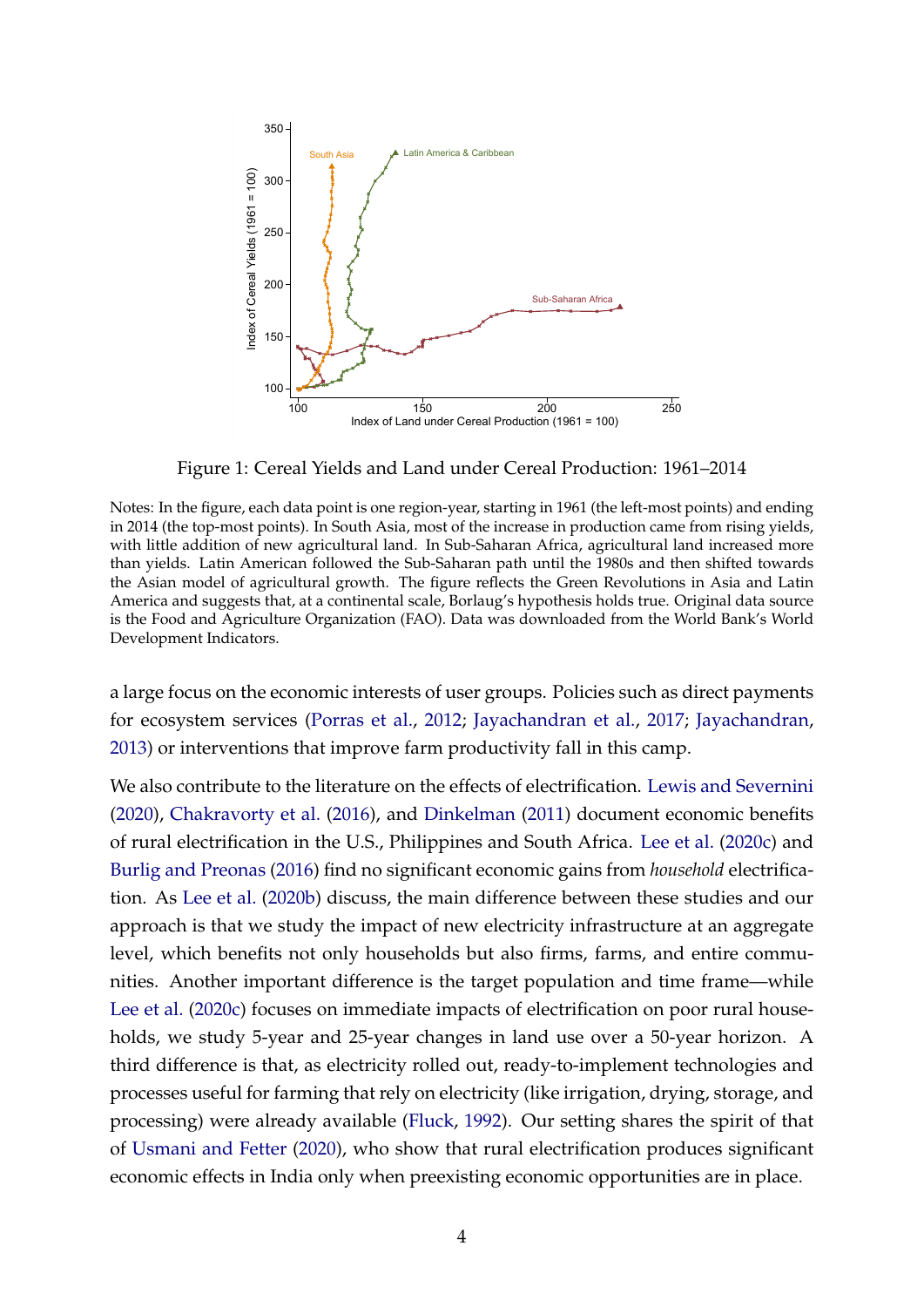# <span id="page-5-1"></span>**2 Context: Agriculture in Brazil**

In this section, we provide stylized facts about land use and agriculture during our sample period. These stylized facts motivate the conceptual framework presented in section [4,](#page-8-0) which guides our empirical analysis.

**Land Use** Table [1](#page-5-0) provides an overview of farmland and land-use within farms during our study period. According to the Census of Agriculture, farms occupied 35 to 44 percent of the country's territory between 1970 and 2006. Within farms, the land is divided into pastures (mostly for cattle), cropland, and native vegetation. These three land-use categories account for over 80 percent of farmland. "Native vegetation" is the Census of Agriculture's land use categorization for vegetation that has been not cultivated. This category refers to "forests" in most of Brazil, but savannas and steppes are native to some areas. $3$  The share of farmland dedicated to pastures declined between 1970 and 2006, while the shares of cropland and native vegetation increased. Farmers keep native vegetation on their properties not only to extract forestry income, but also because frictions in labor, credit, or rental markets may make some of the land unprofitable to cultivate.

<span id="page-5-0"></span>

|                      | Shares of Land Use within Farmland |                      |                      |                             |                      |
|----------------------|------------------------------------|----------------------|----------------------|-----------------------------|----------------------|
|                      | Farmland<br>Country Area           | Pastures             | Cropland             | <b>Native</b><br>Vegetation | Other                |
| Year                 | $\left( 1\right)$                  | (2)                  | (3)                  | $\left( 4\right)$           | (5)                  |
| 1970<br>1985<br>2006 | 0.35<br>0.44<br>0.39               | 0.52<br>0.48<br>0.48 | 0.11<br>0.14<br>0.16 | 0.19<br>0.22<br>0.29        | 0.18<br>0.16<br>0.08 |

Table 1: Land Use in Brazil: 1970–2006

Source: Brazilian Census of Agriculture. The table shows country-wide figures published by IBGE between 1970 and 2006. Column 1 shows the total land in farms (*farmland*) divided by the country area. Column 2 shows pastureland divided by farmland. Column 3 shows cropland used for annual crops, including fallowing, divided by farmland. Column 4 shows the area under native vegetation (*matas naturais*) divided by farmland. Column 5 shows the share of land in all other uses, which include perennial crops; planted forests; farmsteads, buildings, livestock facilities, ponds, roads, and wasteland; and other non-cultivated land.

**Crop Cultivation and Cattle Grazing** Cattle grazing is a relatively land-intensive activity in Brazil, while crop cultivation is more intensive in physical and human capital. To illustrate, table [2](#page-6-0) shows measures of capital-to-land and labor-to-land ratios in crop and livestock farms. For example, in 2006, the value of machinery per hectare in the

<sup>&</sup>lt;sup>3</sup>The presence of trees within farms is a common feature in the tropics. For example, [Zomer et al.](#page-37-3) [\(2014\)](#page-37-3) finds that 50 percent of agricultural land in Central America had at least 30 percent of tree cover in year 2000.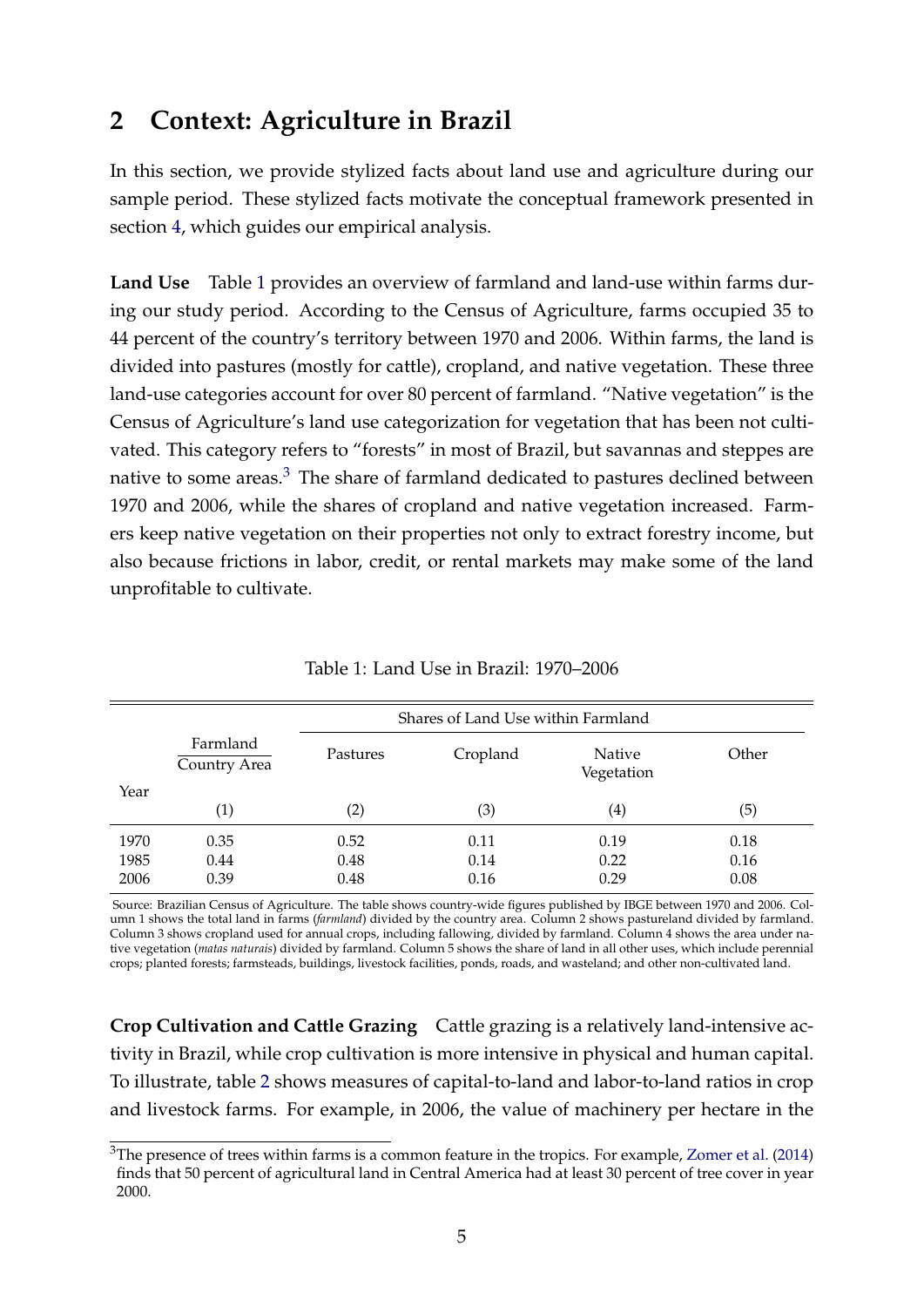typical livestock farm was one-fifth of that of a typical crop farm. Furthermore, crop farms had three times as many workers per hectare than livestock farms. These figures reflect the fact that only 4 percent of cattle farms use confinement, whereas over 60 percent of the harvested area of maize is mechanized, as is virtually all of the country's soybean production [\(IBGE,](#page-35-10) [2006\)](#page-35-10). In short, cattle grazing requires low levels of capital when compared to crop farming.

<span id="page-6-0"></span>

|      | Workers Per 1,000 Hectares |                   |            | Value of Machinery, Equipments, and<br>Vehicles Per Hectare |
|------|----------------------------|-------------------|------------|-------------------------------------------------------------|
|      | Crop farms                 | Livestock farms   | Crop farms | Livestock farms                                             |
| Year | $\left( 1\right)$          | $\left( 2\right)$ | (3)        | $\left( 4\right)$                                           |
| 1970 | 125                        | 19                | 59         | 17                                                          |
| 1985 | 120                        | 31                | 415        | 118                                                         |
| 2006 | 92                         | 31                | 550        | 114                                                         |

Table 2: Labor and Capital intensivity in Crop and Livestock Farms: 1970–2006

Source: Brazilian Census of Agriculture. The table shows country-wide figures published by IBGE between 1970 and 2006.

**Credit and Labor Market Constraints** Like many rural economies in the developing world, farmers in Brazil face labor and capital constraints, and access to credit is far from universal [\(Conning and Udry,](#page-34-8) [2007\)](#page-34-8). Between 1970 and 2006, at least 80 percent of Brazilian farmers had no access to external financing, and access to other financial products such as insurance was even less common [\(IBGE,](#page-35-10) [2006\)](#page-35-10). Agricultural labor markets in developing economies are also plagued by search and informational frictions [\(Fink et al.,](#page-34-9) [2020;](#page-34-9) [Jeong,](#page-35-11) [2020\)](#page-35-11), on top of the notoriously stringent employment regulations in Brazil that make hiring and firing very costly [\(Ulyssea,](#page-37-4) [2010\)](#page-37-4).

# <span id="page-6-1"></span>**3 Electricity and Agriculture**

**Rural Electrification in Brazil** The electricity grid expanded massively during the second half of the twentieth century in Brazil, particularly into rural areas. While 75 percent of urban households had access to electricity in 1970, only 4 percent of farms were electrified. By 1995, the proportion of farms with access to the grid increased tenfold. Hydropower, which requires intercepting large amounts of water at high velocity, supported virtually all of this expansion.

**Electricity and Crop Production** Electricity is valuable for agricultural production, as it enables farmers to use techniques and equipment that would otherwise be more costly or infeasible to implement [\(Fluck,](#page-35-9) [1992;](#page-35-9) [Pimentel,](#page-36-6) [2009\)](#page-36-6). Post-harvest storage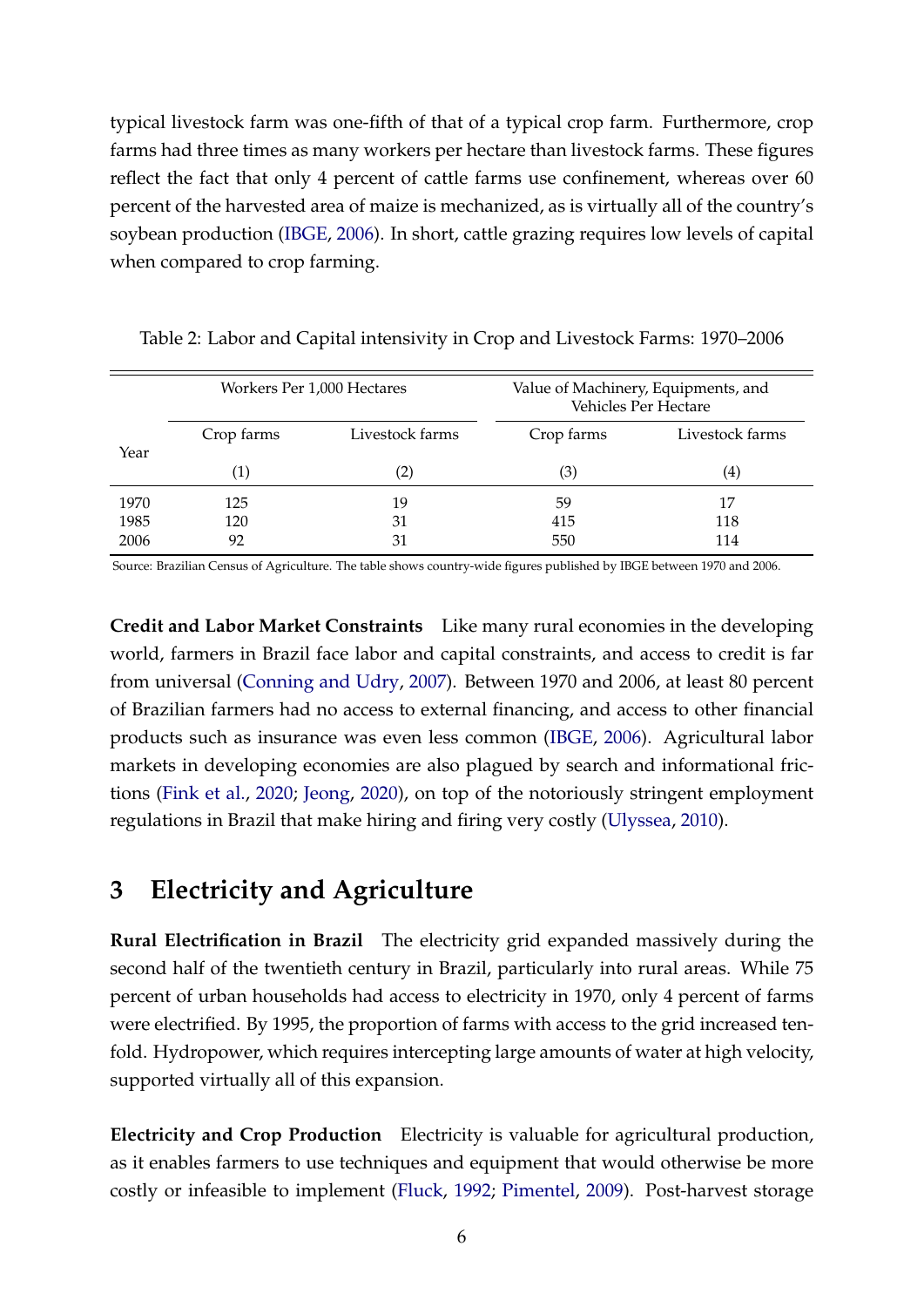and processing of grains requires humidity control and machinery for drying grains, including ventilators, which are cheaper to operate when electricity is available. [Lewis](#page-36-4) [and Severnini](#page-36-4) [\(2020\)](#page-36-4) analyze data from a rural electrification experiment in the 1920s in the US where farm machines, excluding water pumping devices, consumed 30 percent of the electricity provided to farms, with consumption peaking during the harvest season. Furthermore, electricity provides energy that is necessary to pump and distribute groundwater for irrigation. During the Green Revolution, electricity permitted widespread irrigation and enabled Indian farmers to fully realize the productivity ben-efits of new seed varieties [\(Rud,](#page-36-7) [2012\)](#page-36-7). $4$ 

**Electricity and Livestock Production** Livestock production can also benefit from electricity in theory, depending on the specific products the sector focuses on. Mechanized milking, pasteurizing, and cooling of dairy products are energy-intensive processes [\(Lewis and Severnini,](#page-36-4) [2020\)](#page-36-4).<sup>[5](#page-0-0)</sup> However, 85 percent of the Brazilian cattle herd is for beef production, and only one-fifth of the milk-producing farmers pasteurize their milk, which is typically done in facilities outside the farm-gate [\(IBGE,](#page-35-10) [2006\)](#page-35-10). Given the nature of farming in Brazil, electricity has been far more important for crop production than for cattle grazing. This will drive an important assumption in our model, and we will later verify in the data that electricity was indeed more beneficial for crop production than for cattle.

**Indirect effects of Electricity on Agricultural Production** Electrification can affect farm production through other less direct channels. For example, electricity can be labor-saving in rural areas [\(Dinkelman,](#page-34-6) [2011\)](#page-34-6). Since crop cultivation in Brazil is more labor-intensive than cattle grazing, this channel would presumably also benefit crop production more than livestock production, in line with our argument. Furthermore, large-scale electrification may support the supply of services available to farmers, such as banking, telecommunications, private sector supply chains, and extension services. Rural electrification increases human capital accumulation [\(Lipscomb et al.,](#page-36-0) [2013\)](#page-36-0), and rural amenities, which can attract more skilled people to rural areas. All of this can improve farm productivity, and again may have differential impacts on crop production and animal husbandry.

<sup>&</sup>lt;sup>4</sup>While diesel pumps are an alternative, diesel was especially expensive during oil price shocks in the 1970s [\(World Bank,](#page-37-5) [1990;](#page-37-5) [Rud,](#page-36-7) [2012\)](#page-36-7).

<sup>&</sup>lt;sup>5</sup>Industrial poultry farming is also energy-intensive, and benefits from electrification [\(Lewis and Sev](#page-36-4)[ernini,](#page-36-4) [2020\)](#page-36-4). However, poultry requires very little land and plays a minor role for the land use and deforestation decisions we study in this paper. For this reason, we use the terms "livestock production" and "cattle grazing" interchangeably in this paper.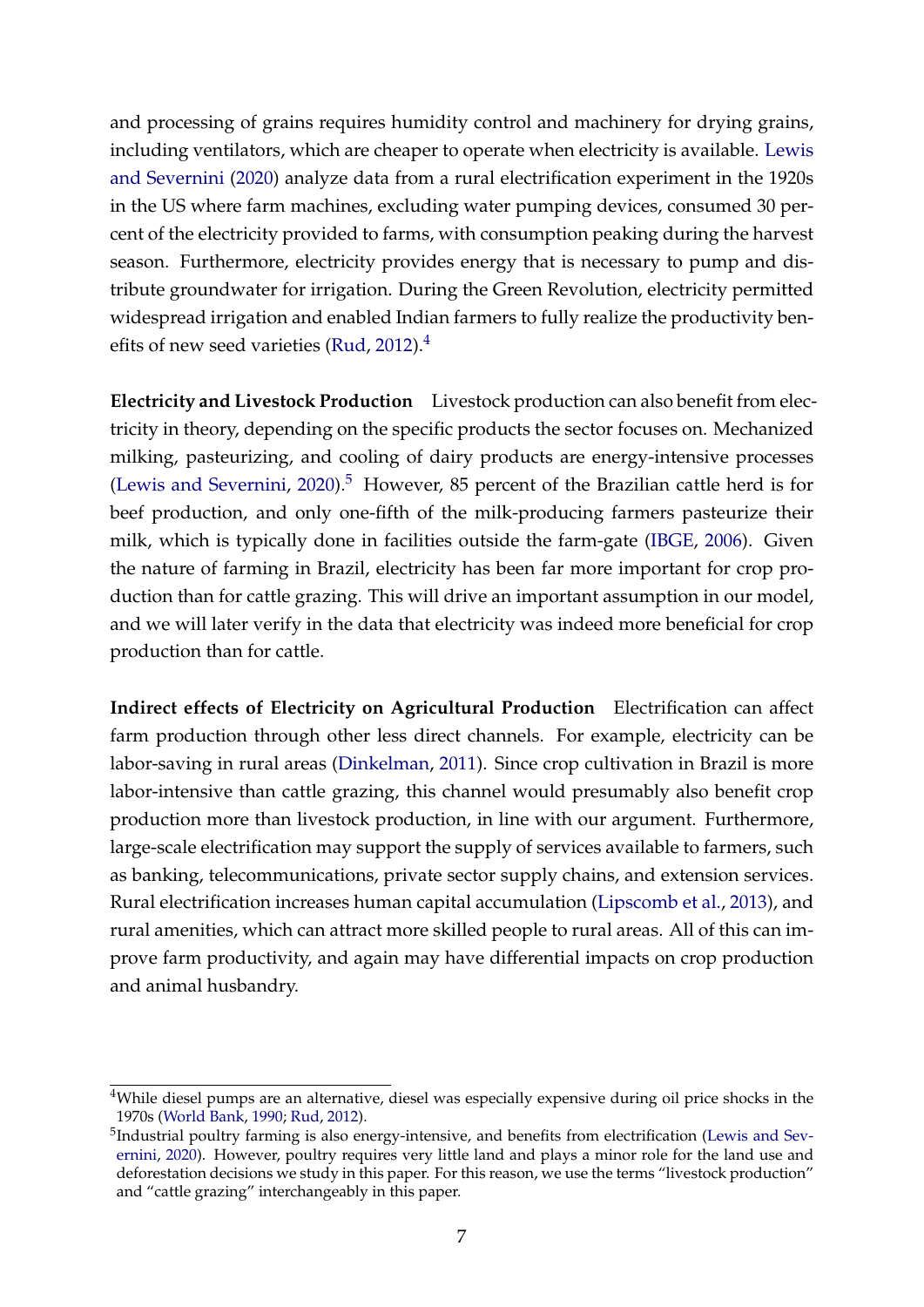## <span id="page-8-0"></span>**4 Conceptual Framework**

In this section we build a simple, partial-equilibrium theoretical framework inspired by the salient features of farming in Brazil, with the goal of generating predictions on how a positive productivity shock to crop cultivation will affect farming choices and deforestation. To mirror the language in our empirical exercise, we refer to the key productivity parameter in our model as "availability of electricity" and denote it by  $\Omega$ .

**Set up** The economy is endowed with total land of  $\overline{H}$  which is initially covered by native vegetation. A continuum of individuals reside in this economy, and each decides whether to become a farmer. These individuals differ in their opportunity cost of operating a farm, *θ* ∼ Γ, which can be thought of as the wage rate in the non-farm sector. The availability of electricity can affect farmers' outside options, and so we assume that  $\Omega$  shifts  $\Gamma$  in the sense of first-order stochastic dominance; the direction of this shift depends on how electrification affects returns to farming relative to non-farm activities.<sup>[6](#page-0-0)</sup> The equilibrium profit from farming,  $\Pi^*$ , is common across farmers; the mass of farmers is therefore  $\Gamma(\overline{\theta})$ , where  $\overline{\theta} = {\theta : \theta \leq \Pi^*}.$ 

Each farm is a tract of land of size *H*, which is fully covered by native vegetation before farming activities commence. Each farmer can engage in both crop cultivation and cattle grazing, allocating  $H_c$  and  $H_g$  units of land to crops and pasture, respectively. The production functions for the two activities are similar, except that crop cultivation requires an additional factor, denoted by *K*. We think of *K* as capital, labor, or a combination of both. We make two simplifying assumptions. First, we assume that electrification improves the productivity of crop cultivation, but not cattle grazing. Second, we assume that only crop cultivation requires *K*. Specifically, we assume the following forms for the production functions for crops and cattle grazing:  $C = \Omega K F(H_c)$  and  $G = F(H_g)$ , with  $F_H > 0$ ,  $F_{HH} < 0$  and  $F_H(0) = \infty$ .<sup>[7](#page-0-0)</sup>

Land and capital can be bought at prices *p* and *r*, respectively. Farmers are credit constrained and need to fund their expenditures with capital and land from their own resources, *M*. We normalize the prices of *C* and *G* to 1.[8](#page-0-0) Thus, the farmer's problem

<sup>6</sup>Formally, an increase in electrification can cause the distribution of opportunity costs to dominate or be dominated by the original distribution. If electrification improves farmers' outside options more (less) than it improves the returns to farming, then  $\Gamma(\theta; \hat{\Omega}) \leq (\geq) \Gamma(\theta; \tilde{\Omega})$ , for all  $\hat{\Omega} > \tilde{\Omega}$ .

 $7$ The model's substantive implications require only that crop cultivation is more capital-intensive, and benefits relatively more from electrification, and both these assumptions are supported by the data.

<sup>&</sup>lt;sup>8</sup>To the extent that commodity prices are exogenous to local conditions, this normalization is innocuous. In any case, making prices endogenous to the (local) productivity shock would not add predictive power to this framework.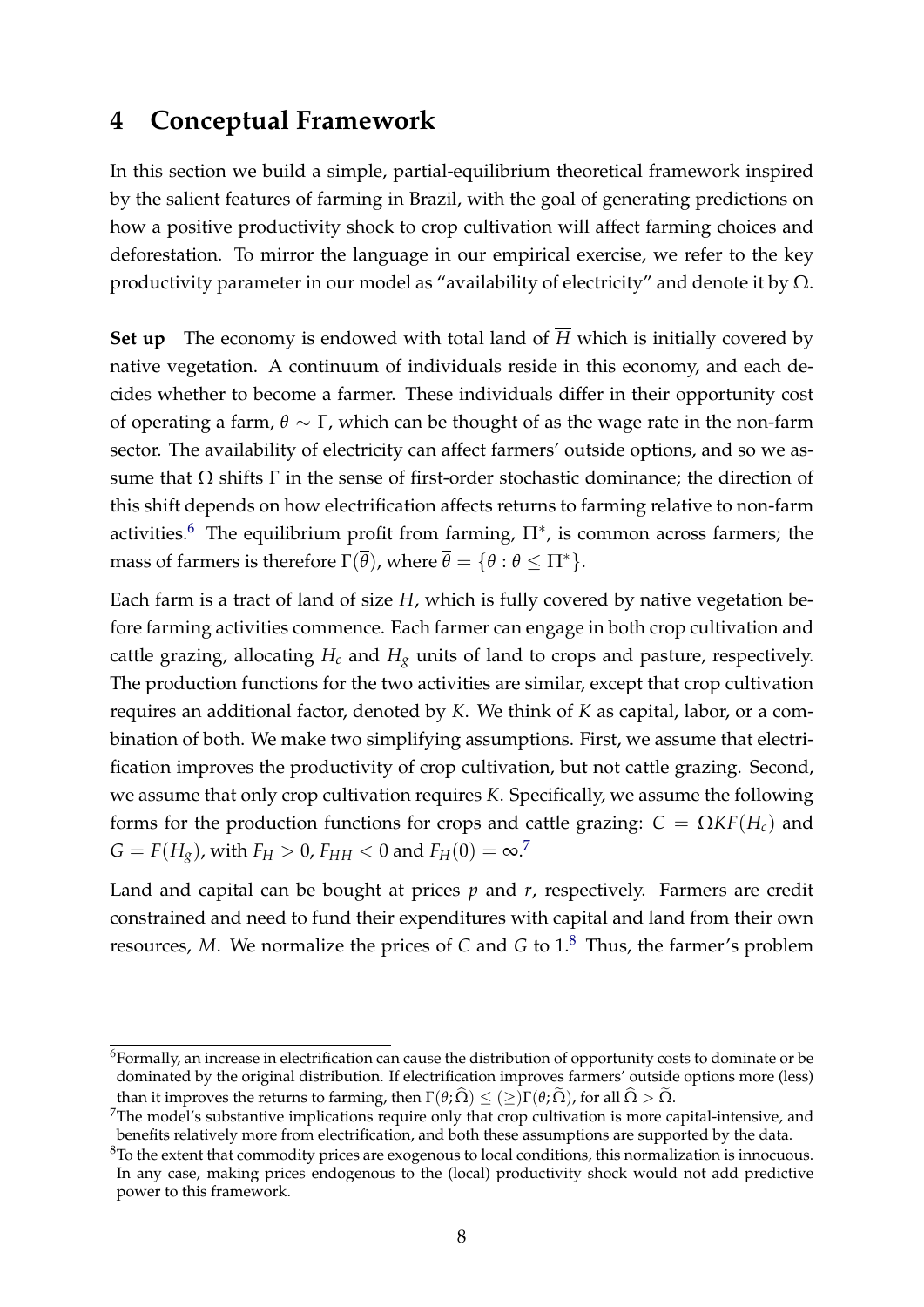can be written as:

$$
\max_{K,H_c,H_g} \qquad \Omega K F(H_c) + F(H_g) - rK - p(H_c + H_g) \tag{1a}
$$

subject to 
$$
rK + p(H_c + H_g) \leq M,
$$
 (1b)

<span id="page-9-5"></span><span id="page-9-3"></span><span id="page-9-1"></span><span id="page-9-0"></span>
$$
H_c + H_g \le H. \tag{1c}
$$

**Predictions** Since the profit function is linear in *K* and  $F_H(0) = \infty$ , the resource constraint [\(1b\)](#page-9-0) always binds. This is merely a modeling device, and what is essential in this model is that farmers are constrained in their ability to hire *K*. Land will therefore not be the limiting factor, and the land constraint [\(1c\)](#page-9-1) will not bind. The solution to this problem yields optimal land use and production choices with the following properties:

<span id="page-9-2"></span>
$$
\frac{\partial K^*}{\partial \Omega} > 0
$$
 (2a) 
$$
\frac{\partial H^*_{g}}{\partial \Omega} < 0
$$
 (2c)

<span id="page-9-4"></span>
$$
\frac{\partial H_c^*}{\partial \Omega} > 0
$$
 (2b) 
$$
\frac{\partial (H_c^* + H_g^*)}{\partial \Omega} < 0
$$
 (2d)

The intuition behind equations [\(2a\)](#page-9-2)–[\(2d\)](#page-9-3) is straightforward. Since capital and land allocated to crops become more productive with electrification, *K* and *H<sup>c</sup>* move in the same direction as  $\Omega$ , as shown in equations [\(2a\)](#page-9-2) and [\(2b\)](#page-9-4). However, since the credit constraint binds, the farmer can only increase land allocated to crop cultivation and hire more *K* if she decreases land allocated to cattle grazing (equation [2c\)](#page-9-5). The total demand for agricultural land within the farm,  $H_c^* + H_g^*$ , decreases in response to increases in electrification (equation [2d\)](#page-9-3): as farmers substitute cropland for pastureland, they also spend more on *K* and hence must give up more of  $H_g$  than they can increase *Hc*. [9](#page-0-0)

The net effect of electrification on deforestation depends not only on intensive-margin changes in land demand within each farm, but also on how the productivity shock induces extensive-margin changes in the decision to enter the agricultural sector. To analyze this net effect, we define the total area of native vegetation, *Hv*, as the difference between the economy's total land endowment and the farmer's total land demand for agricultural purposes:

$$
H_v = \overline{H} - \int_{-\infty}^{\overline{\theta}} (H_c^* + H_g^*) d\Gamma(\theta)
$$
\n(3)

 $^{9}$ In reality, the price of cropland is typically higher than the price of pastureland, which would make the negative effect on *H* even stronger. That would strengthen our prediction, but our model ignores that margin. In the same vein, we assume that electrification does not increase input prices. If electrification increases relative price  $p/r$ , farmers would adjust by spending more in *K* and less in  $H_c + H_g$ .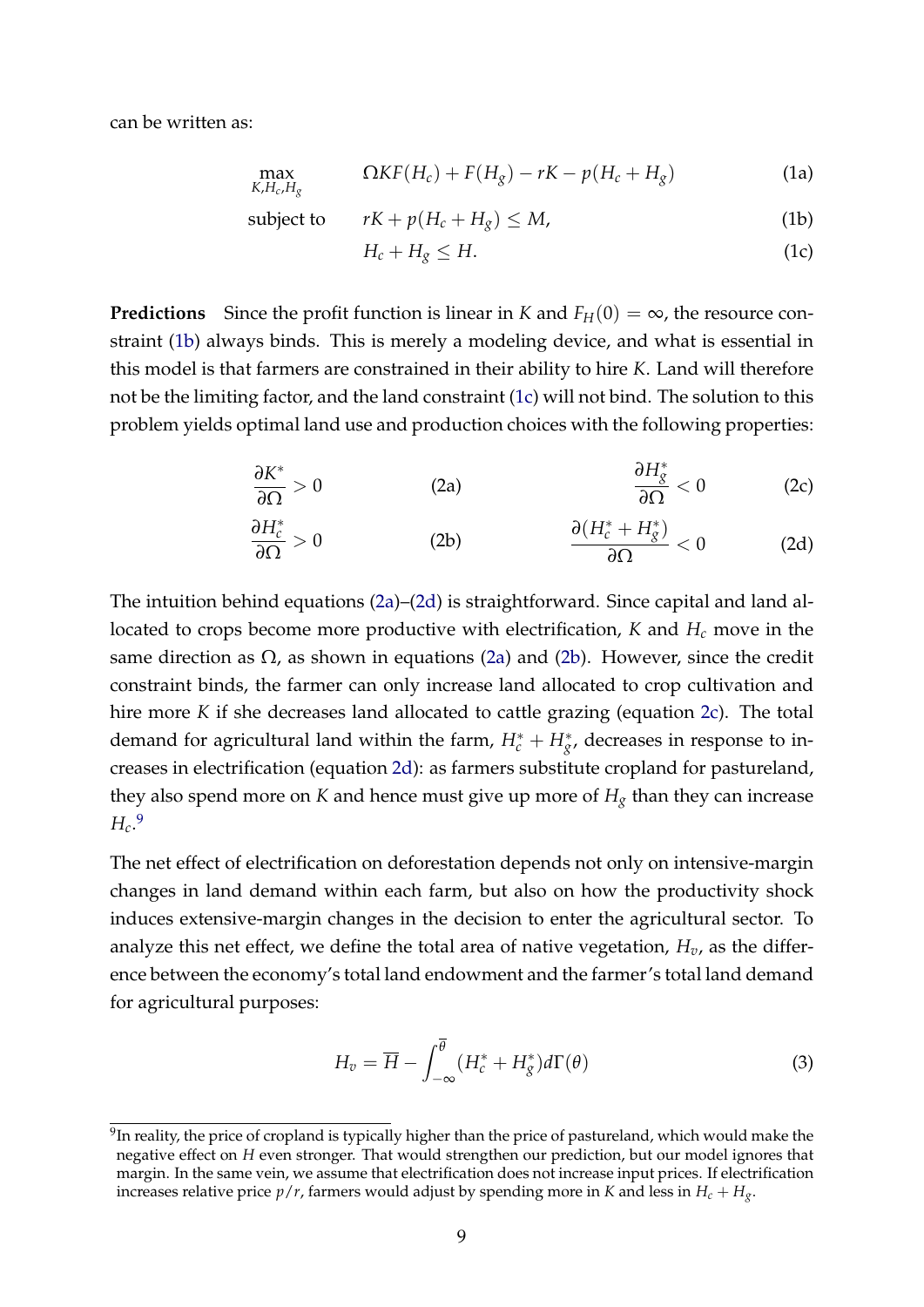The derivative of the total area of native vegetation with respect to electrification has two effects:

$$
\frac{dH_v}{d\Omega} = \underbrace{-\frac{d(H_c^* + H_g^*)}{d\Omega} \Gamma(\overline{\theta})}_{>0} - \underbrace{(H_c^* + H_g^*) \Gamma(\overline{\theta}) \frac{d\overline{\theta}}{d\Omega}}_{\leq 0}
$$
\n(4)

The first term relates to the intensive-margin adjustment, through which electrification reduces the demand for agricultural land within farms. The second term is the extensive-margin effect: electrification changes *θ*—the threshold in the distribution of farming opportunity costs below which individuals decide to farm. Whether this threshold increases or decreases with electrification depends on the changes in the returns to farming relative to returns in the non-farm sector.

The net effect on the forest is therefore theoretically ambiguous. We will examine each of the two (intensive and extensive margin) effects separately in the data, and then combine them quantitatively to infer the total effect of a productivity shock on deforestation.

To summarize, this model makes a few assumptions about the agricultural production function that we can examine in the data, and yields a few further testable predictions. First, we make the testable assumption that electrification increases crop cultivation productivity more than cattle grazing productivity. Second, we assume that farmers face constraints in factor markets. Beyond the support for this assumption that we have already provided in section [3,](#page-6-1) we will formally test its implications using variation in rainfall and credit access. Third, the model predicts that electrification should lead to greater investments in capital, specifically in capital that is useful for crop farming. Fourth, the model predicts that positive productive shocks induce farmers to shift land use from cattle grazing to crop cultivation. Finally, the model highlights that electrification has intensive- and extensive margin effects on the demand for agricultural land. On the intensive margin, it reduces demand for agricultural land through reductions in land demand for cattle grazing. Increases in land demand for crop cultivation are not enough to offset the reduction in land demand for cattle grazing. The effects on the extensive margin are ambiguous. Demand for farmland may or may not increase depending on the relative magnitude of farms' profits vis-à-vis farmers' outside options.

# <span id="page-10-0"></span>**5 Data Sources and Variable Definitions**

We build a decennial panel dataset of Brazilian counties from 1960 to 2000 that combines data from three main sources. First, we use historical measures of electricity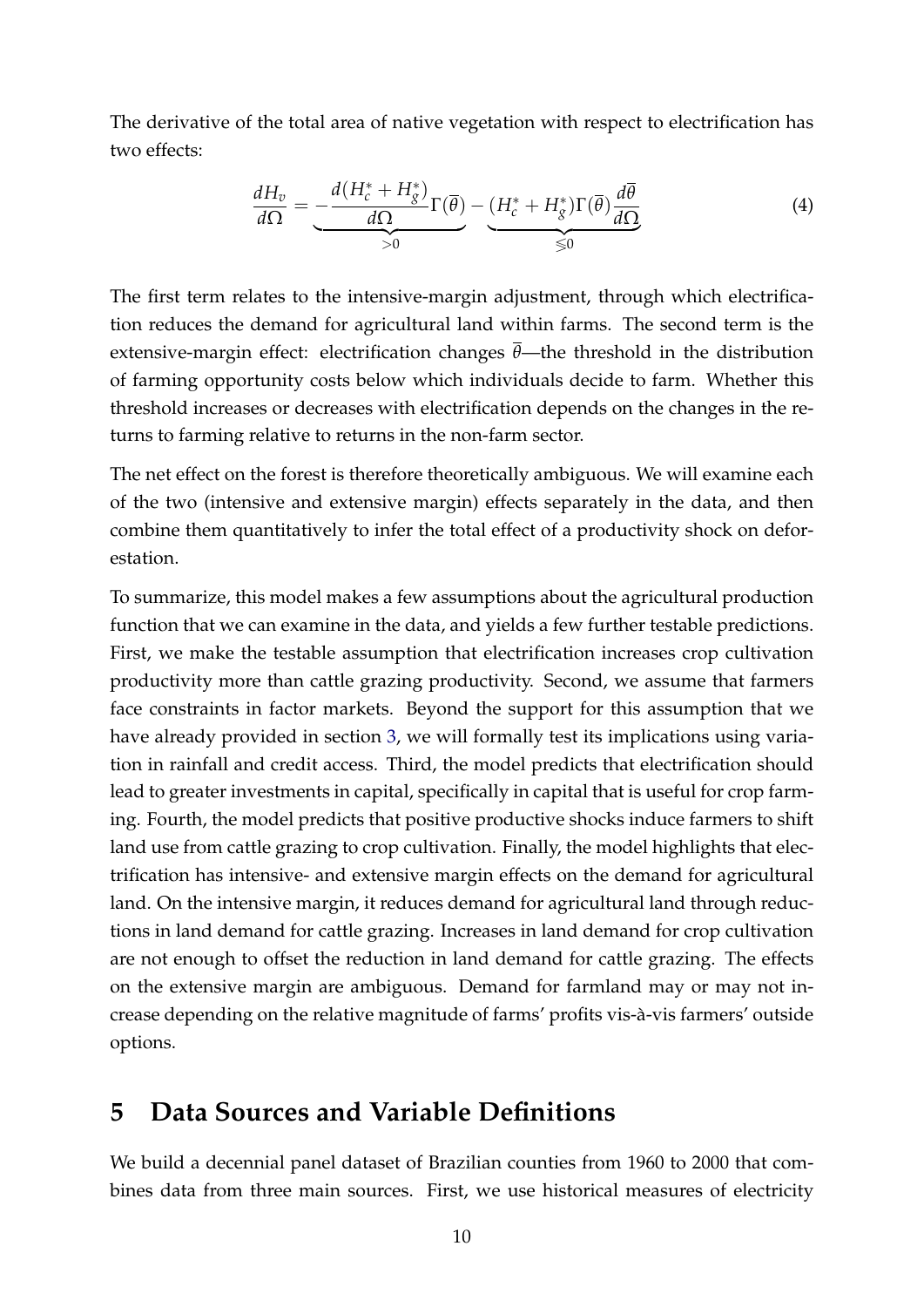infrastructure and the evolution of the grid by decade compiled by [Lipscomb et al.](#page-36-0) [\(2013\)](#page-36-0), who also provide an instrument for the growth of electrification in Brazil (further described in section [6\)](#page-14-0). Second, we use five waves of the Brazilian Censuses of Agriculture to track farmland expansion, land use within farms, agricultural output, and inputs. Finally, we use data derived from satellite imagery, which has the advantage of measuring land use for the entire county, although it cannot distinguish between land use within and outside of farms.

The number of counties (or *municípios*) in Brazil increased from 2,766 to 5,564 during our study period due to redistricting. The concordances provided by [Reis et al.](#page-36-8) [\(2011\)](#page-36-8) and [Ehrl](#page-34-10) [\(2017\)](#page-34-10) enables us to construct a balanced panel of minimum comparable areas that remain constant over this period. After merging data from all sources, our panel contains 2,172 "standardized counties". Table [3](#page-13-0) presents summary statistics for the data we use. We now describe these data.

**Electricity Infrastructure** [Lipscomb et al.](#page-36-0) [\(2013\)](#page-36-0) compile digital maps of the electricity grid in Brazil for the period 1960-2000 based on archival research that identifies the locations and construction dates of hydro-power plants, transmission lines, and substations.[10](#page-0-0) The authors obtained reports, inventories, and maps from major regional electricity companies in Brazil operating during that period, and consolidated that information into the status of the electricity grid in each decade. Following [Lipscomb](#page-36-0) [et al.](#page-36-0) [\(2013\)](#page-36-0), we divide Brazil into 32,578 evenly spaced grid points; in counties with a power plant or substation, we assume that all grid points within a 50-kilometer radius of the county's centroid have access to electricity.<sup>[11](#page-0-0)</sup> Our county-level electricity access variable is defined as the county's proportion of grid points that are electrified.

**Agricultural Data** The Brazilian Census of Agriculture is a comprehensive source of data on the universe of farms in the country.<sup>[12](#page-0-0)</sup> We use county-level aggregations from the following five waves of the Census of Agriculture: 1970, 1975, 1985, 1996, and 2006. These waves match agricultural outcomes to the electricity infrastructure data with a five-year lag. We use the census data to investigate the effects of electrification on three sets of outcomes: agricultural output, land use, and capital use.

 $10$ Transmission lines transport electricity from power plants to substations in regions where the electricity will be used. Substations reduce voltage, making the electricity suitable for the distribution lines that ultimately supply electricity to firms, farms, and households.

 $11$ We proceed in this way because the authors compiled historical data on generation plants and transmission stations, and it was not feasible to collect direct data on the many distribution companies operating during the period. Distribution networks stretch one-hundred kilometers on average, which is why we choose the 50-km radius.

 $12$ The Census of Agriculture surveys all rural establishments in the country. The definition of a rural establishment is similar to what would be commonly thought of as a farm: a continuous plot of land under a single operator, with some rural economic activity – crop, vegetable or flower farming, orchards, animal grazing or forestry. There are no restrictions on the plot size, tenure, or market participation.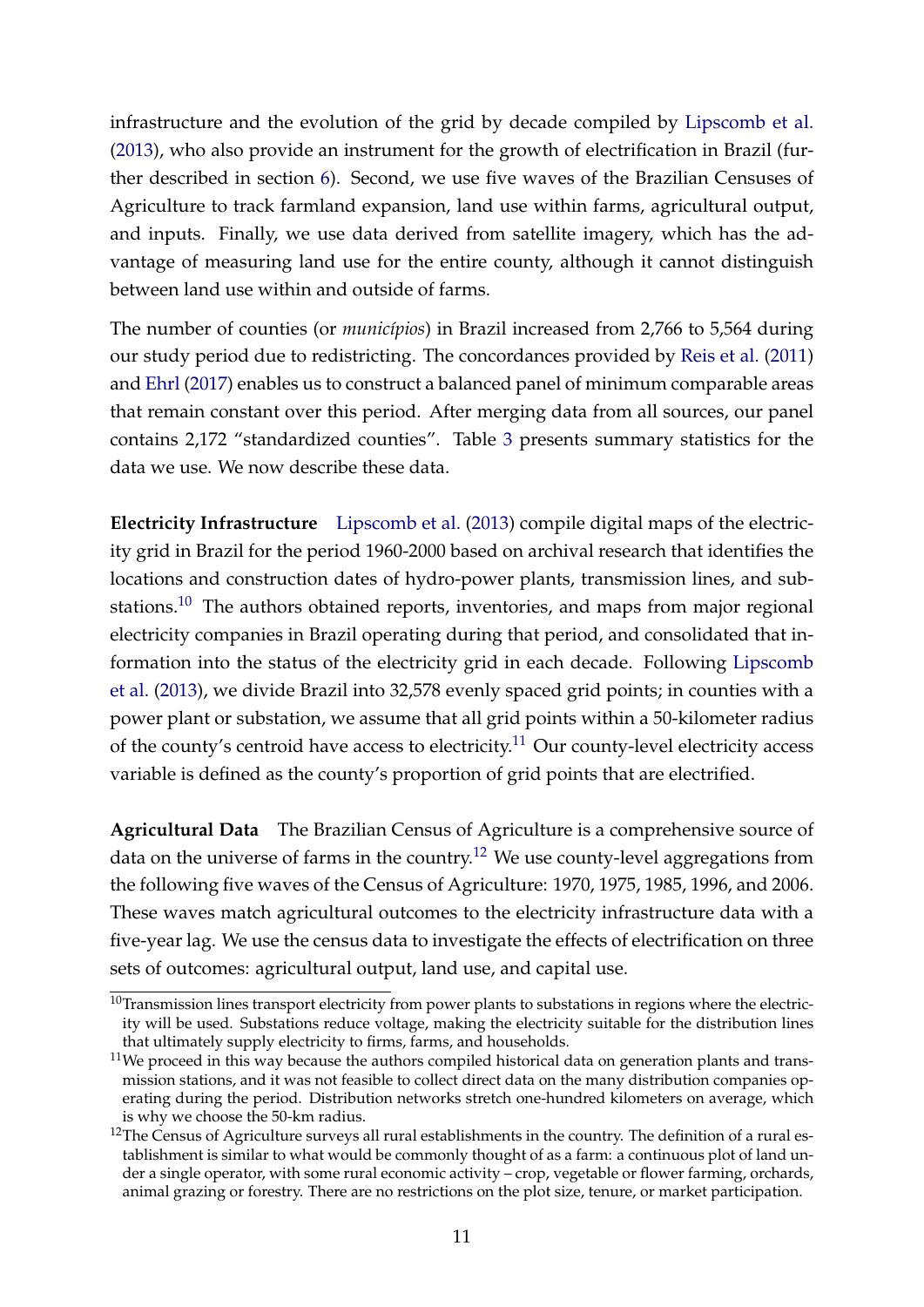When looking at agricultural output, we measure crop yields by diving total grain production by harvested area of all major grains: maize, cotton, soybeans, beans, rice, and wheat. For cattle grazing, we use the stocking ratio, i.e., heads of cattle divided by hectares of pastureland. We measure changes in the composition of farm production using the cattle share of farm production value, which captures the relative variation in physical output and prices.

To examine the effects on land use, we start by using the proportion of county area in farms (*farmland*). We then examine the within-farmland shares of three land-use categories—*cropland*, *pastures*, and *native vegetation*[13](#page-0-0) . *Cropland* is the harvested area of all major grains: maize, cotton, soybeans, beans, rice, and wheat, which on average corresponds to 87 percent of the harvested area of all annual crops during our sample period.

Finally, to test our model's prediction that electrification increases investment in croprelated capital, we use the per-hectare number of tractors, planting and harvesting machines, plows, and grain storage facilities as measures of farm capital stock. We also use the proportion of farms that use irrigation.

**Satellite Data** We complement our analysis using satellite-based classification of land use. Specifically, we use data from collection 3 of the Brazilian Annual Land Use and Land Cover Mapping Project (MapBiomas), which provides land-use classifications based on annual composites of LANDSAT images from 1985 to 2017. MapBiomas classifies each 30m x 30m pixel into 20 land use categories using algorithms specific to each of the six Brazilian biomes.<sup>[14](#page-0-0)</sup> We downloaded per-county aggregations with total area in each land use category for 1985, 1995, and 2005, to match the years in the Census of Agriculture data. We then aggregate the 20 land-use categories in the satellite data into four classes that match well with the agricultural census data: natural vegetation, pastures, cropland, and others. Finally, we match these data to the electricity infrastructure data with a 25-year lag, on average. The main advantage of satellite measurements is that they contain information on land use in the whole county, not only within farms.

<sup>&</sup>lt;sup>13</sup>The remaining farm area includes orchards, annual crops other than grains, planted forests, buildings and facilities, water bodies and non-arable land. The area in planted forests is small, and bundling it with native vegetation makes no quantitative difference in our results.

<sup>&</sup>lt;sup>14</sup>To our knowledge, MapBiomas is the only satellite data product with land use classification for the entire Brazilian territory and this time period. The data and classification methods are publicly available at <mapbiomas.org/en>.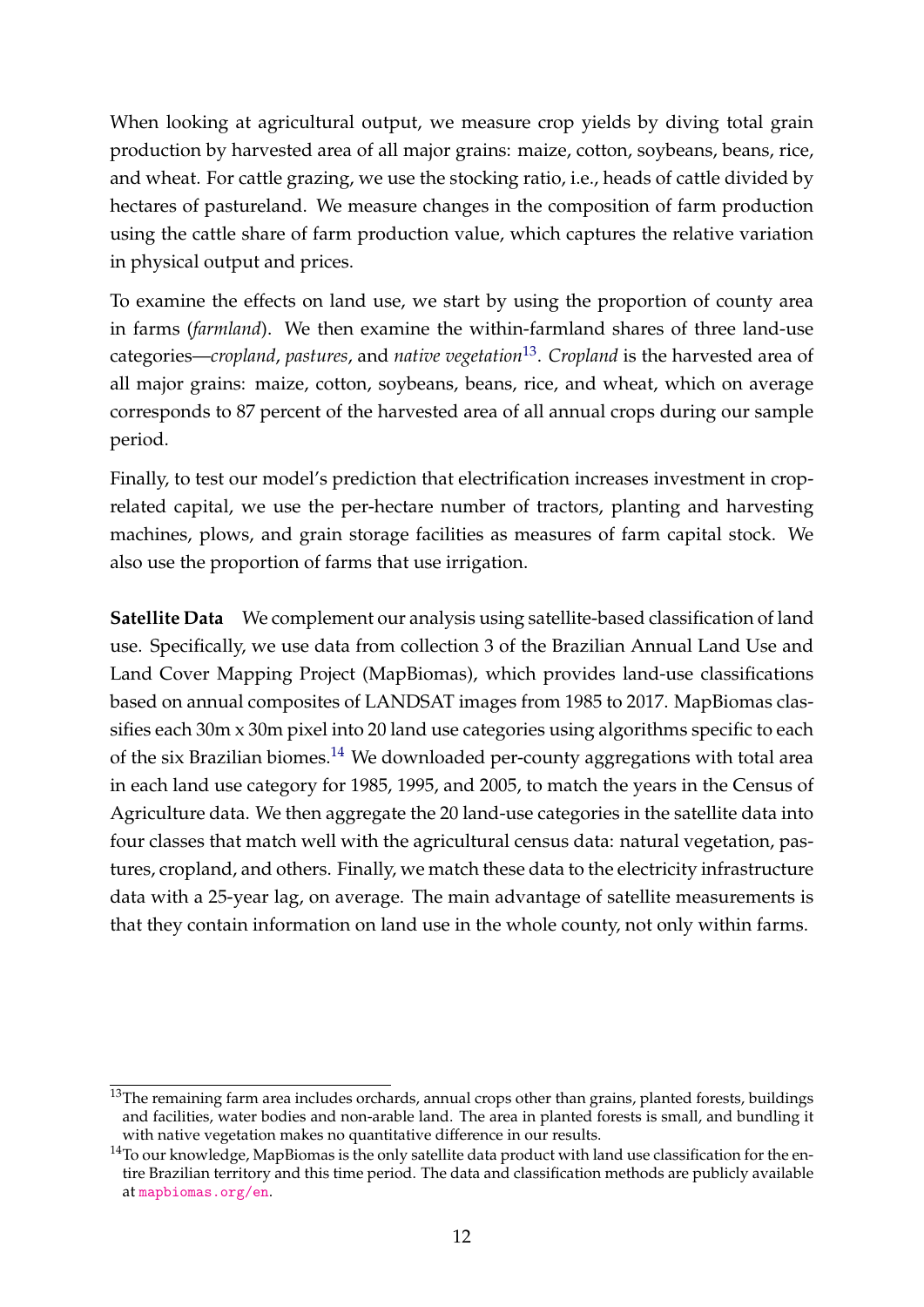<span id="page-13-0"></span>

|                                               | Mean   | Std. Dev. | Min     | Max      |
|-----------------------------------------------|--------|-----------|---------|----------|
| Electricity                                   |        |           |         |          |
| <b>Electricity Infrastructure</b>             | 0.75   | 0.40      | 0.00    | 1.00     |
| Modeled electricity instrument                | 0.74   | 0.43      | 0.00    | 1.00     |
| Percent of Farms Electrified                  | 0.33   | 0.35      | 0.00    | 2.05     |
| Land Use                                      |        |           |         |          |
| Farmland/County Area                          | 0.71   | 0.27      | 0.00    | 6.26     |
| Pastures/Farmland                             | 0.47   | 0.24      | 0.00    | 0.95     |
| Cropland/Farmland <sup>a</sup>                | 0.11   | 0.15      | 0.00    | 3.14     |
| Native Vegetation/Farmland                    | 0.18   | 0.15      | 0.00    | 0.99     |
| Capital usage                                 |        |           |         |          |
| Percentage of Farms with Irrigation           | 6.16   | 10.94     | 0.00    | 93.28    |
| Grain Storage Facilities <sup>a</sup>         | 27.34  | 85.90     | 0.00    | 3,263.17 |
| Planting and Harvesting Machines <sup>a</sup> | 10.11  | 23.69     | 0.00    | 669.86   |
| Plows <sup>a</sup>                            | 20.46  | 38.35     | 0.00    | 587.97   |
| Tractors <sup>a</sup>                         | 22.94  | 38.50     | 0.00    | 868.05   |
| Agricultural output                           |        |           |         |          |
| Grain Yields (log) <sup>a</sup>               | 0.07   | 0.79      | $-2.77$ | 3.01     |
| <b>Heads of Cattle Per Hectare</b>            | 1.07   | 0.76      | 0.12    | 13.24    |
| <b>Share of Cattle Production Value</b>       | 0.29   | 0.22      | 0.00    | 0.99     |
| Land Use - Satellite Data                     |        |           |         |          |
| Pastures/Couny Area                           | 0.48   | 0.28      | 0.00    | 1.00     |
| Cropland/County Area                          | 0.09   | 0.17      | 0.00    | 0.91     |
| Native Vegetation/County Area                 | 0.36   | 0.27      | 0.00    | 1.00     |
| Other                                         |        |           |         |          |
| Number of Bank Branches <sup>a</sup>          | 0.64   | 3.10      | 0.00    | 112.1    |
| Number of Counties                            | 2,172  |           |         |          |
| Number of observations                        | 10,860 |           |         |          |

# Table 3: Sample Descriptive Statistics

Notes: The data is a decennial panel of standardized counties from 1960 to 2000. <sup>a</sup> Per 10,000 hectares of county area. See Appendix [B](#page-40-0) for more detailed descriptions of variable definitions and sources.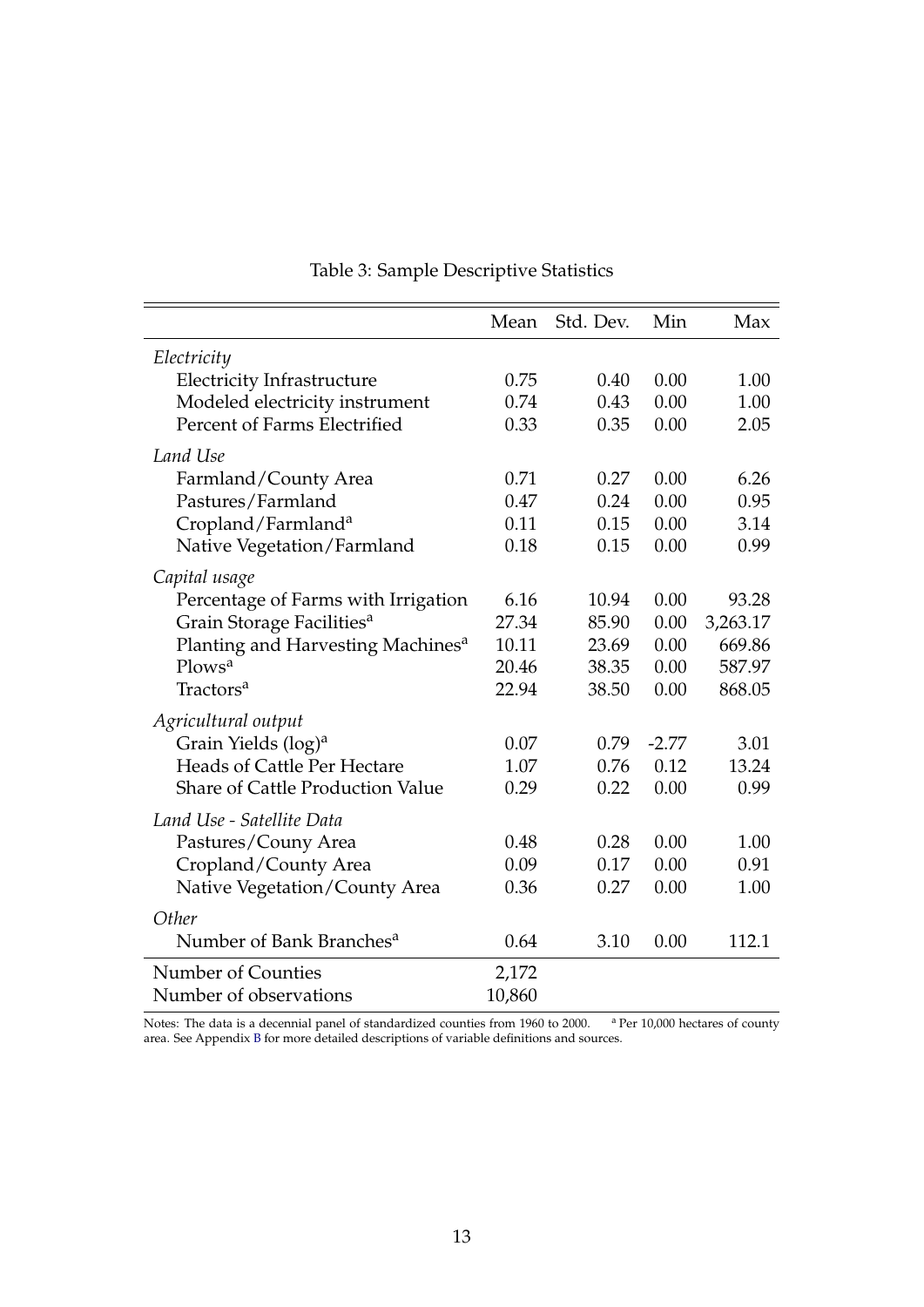## <span id="page-14-0"></span>**6 Empirical Strategy**

We estimate the effect of electrification on land-use decisions using a decennial panel of counties. Assuming a linear and additive structure, we are interested in producing an unbiased estimate of  $\theta$  in an equation of the following form:

<span id="page-14-1"></span>
$$
Y_{c,t+1} = \alpha_c + \gamma_t + \rho E_{ct} + v_{ct}, \qquad (5)
$$

where  $Y_{c,t+1}$  is the outcome of interest (e.g., land use) in county *c* at time  $t + 1$ ,  $\alpha_c$ is a county fixed effect,  $\gamma_t$  is a time fixed effect, and  $E_{ct}$  is our measure of electricity infrastructure—the proportion of grid points in county *c* that are electrified at time *t*.

Estimating [\(5\)](#page-14-1) by OLS is likely to produce biased estimates of *ρ* because the placement of electricity infrastructure is not random. For example, infrastructure may expand to areas where the demand and economic returns are high, or may be allocated by the government to under-served areas. Since these factors are unobserved to us, they will be in *υct*, and may affect the demand for agricultural land. The correlation between *Ect* and *υct* could create a bias in the OLS estimator in either direction.

**The Instrument** To overcome these identification concerns, we use an instrumental variable (IV) approach. We instrument *Ect* with the output of an electricity infrastructure expansion model that is based only on engineering cost considerations. Our approach, originally developed in [Lipscomb et al.](#page-36-0) [\(2013\)](#page-36-0), takes advantage of two facts. First, hydropower accounts for the majority of electricity generation in Brazil. The cost to build a hydropower plant is largely determined by geography. Hydropower plants require a steep river gradient and a large amount of water flow to create pressure from the water descending through the turbines. Although creating these conditions artificially is possible through large investments, naturally steep areas with high water flow have a clear cost-advantage. Second, the expansion of the electrical grid in Brazil was led by the federal government. We are thus able to identify the budget for electricity generation in each decade that determined the expansion. We use this information on the country-wide scale of expansion to introduce panel variation in the instrument, similar to the approach in [Duflo and Pande](#page-34-11) [\(2007\)](#page-34-11). Our basic strategy is to forecast how the grid would have evolved decade-by-decade, if it expanded from low to high-cost locations.

To construct our instrument—predicted electricity availability—we mimic the (counterfactual) decision-making of a planner who focuses only on engineering costs (and ignores demand) to determine the expansion of the electricity network. Using a spatial grid of 32,578 evenly spaced points, we build a model that predicts electricity availability at each grid point-decade, and we then aggregate it to the county-decade level.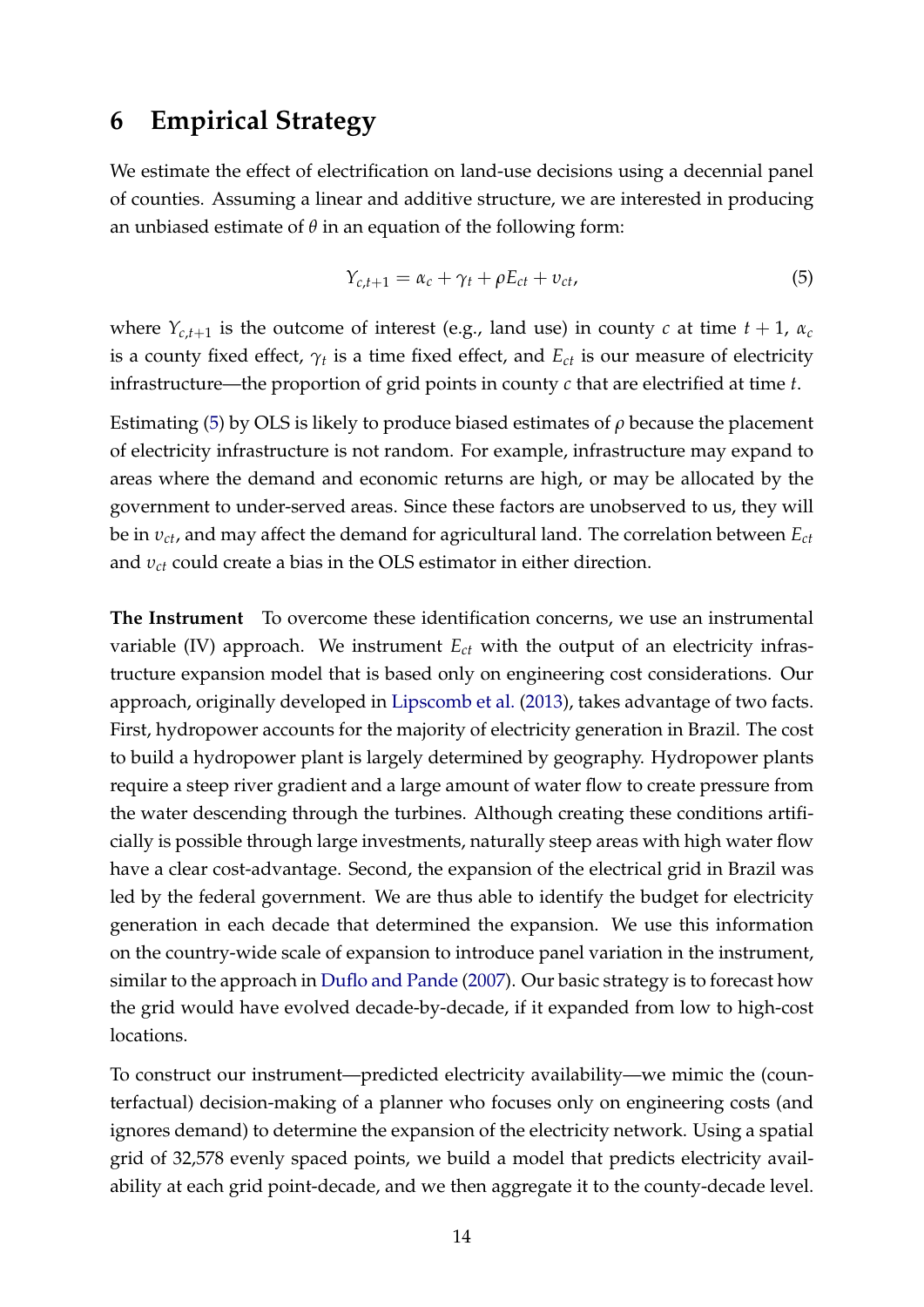The model works in three steps.

The first step provides a ranking of the cross-section of grid points based on their *suitability* for a hydropower plant. To do that, we create a hydropower suitability index for every grid point based on topographic factors (water flow accumulation and river gradient) and the presence of dense forests, which are also known to considerably increase construction costs. The suitability index is the predicted probability of the point receiving a hydropower plant from a probit regression in which the dependent variable indicates whether the location has a dam built as of the year 2000 (the end of our sample period). Appendix table [B.1](#page-40-1) shows the result of this probit regression.

The second step determines which point-decades are allocated a hydropower plant by the hypothetical planner seeking to minimize cost. For example, we know that the first decade's budget allowed for the construction of 53 new plants. Therefore, the 53 lowest-cost locations are allocated generation plants in the first decade in the instrument we construct. The second decade's budget allowed for the construction of 36 new plants, which means that the next 36 lowest-cost locations would receive a generation plant, and so on for every subsequent decade. In the third and final step, we simulate the lowest cost placement of two transmission substations per generation plant and assume that all grid points within 50 kilometers of a predicted plant or substations are electrified. These steps are explained in greater detail in [Lipscomb et al.](#page-36-0) [\(2013\)](#page-36-0). In building this hypothetical grid, we impose the common-sense constraint that areas already electrified don't need additional infrastructure.

**Estimation** Our instrument is the fraction of grid points in each county-decade predicted to be electrified by this model, so it is designed the capture how the grid *would have evolved* over decades had investment decisions been made solely on the basis of geography-driven construction cost considerations. Denoting the instrument by *Zct*, we estimate the following system of equations by two-stage least squares:

<span id="page-15-1"></span><span id="page-15-0"></span>
$$
E_{ct} = \alpha_c^1 + \gamma_t^1 + \delta Z_{c,t} + \theta^1 X_{c,t} + \eta_{c,t}
$$
 (6)

$$
Y_{c,t+1} = \alpha_c^2 + \gamma_t^2 + \beta \widehat{E}_{c,t} + \theta^2 X_{c,t} + \varepsilon_{c,t} \tag{7}
$$

where  $\widehat{E}_{c,t}$  are the fitted values from the first stage regression [\(6\)](#page-15-0). Note that both  $Z_{c,t}$ and *Ec*,*<sup>t</sup>* are county-level averages of grid point values. We therefore weight regressions by the county's number of grid points. We cluster standard errors by county. In our preferred specification, we include interactions between the hydropower suitability index and time fixed effects in both estimating equations, which flexibly control for geography-specific trends. As we discuss below, these controls help the credibility of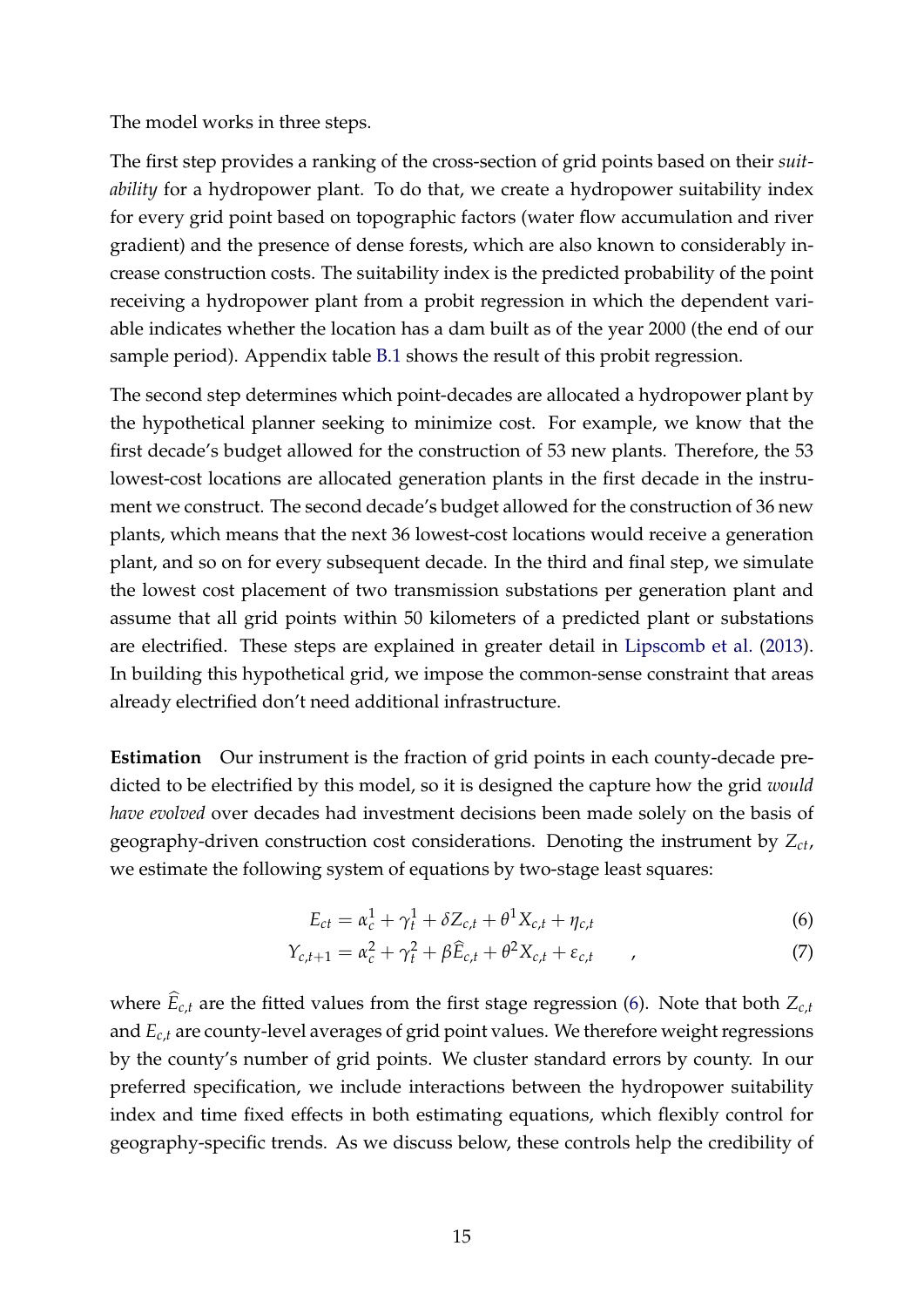our exclusion restriction.[15](#page-0-0)

**Identification** Our identification is based on the hypothetical grid's expansion to less attractive, higher cost locations for hydropower over time. Because we have time variation in (actual and modelled) electrification across counties, we can include county fixed-effects in our IV estimation. This means that time-invariant geographic characteristics, such as elevation, slope, and water availability, do not contribute to identifying the (local average) treatment effects that we estimate. This is important because a key threat to identification would otherwise be that geographic factors like elevation and water flow directly affect agriculture. In our fixed-effects framework, the exclusion restriction concerns the decade-by-decade process of *evolution* of our hypothetical electricity grid, which produces discontinuous jumps in the probability of early-versus-late electrification in certain locations. The 53 lowest-cost locations are electrified in the first decade, but locations with topographic factors that barely miss the cut (that rank 54, 55, 56, etc, in the first step of instrument construction) have to wait for the next decade to receive power. Location fixed-effects and trends specific to the suitability ranking<sup>[16](#page-0-0)</sup> absorb much of the geographic variation in the instrument, thereby isolating these discontinuities in our cost-based forecast for a county to be electrified as the key source of identification. Our argument is that these discontinuous jumps in receiving power early-versus-late are unlikely to be directly related to the continuous evolution of farmland expansion, pasture-to-cropland conversion, and deforestation, and should not violate the exclusion restriction in our IV strategy.

Moreover, our model of grid expansion predicts that electrification evolves from areas with high slopes and water volume to areas with low slopes and no water. Historically, the expansion of agricultural land and, more generally, population tracks water availability. However, agricultural land and population also evolve from areas with low slopes to areas with higher slopes. The interplay of these two geographic factors in opposite directions implies that the dynamics of our instrument should not be collinear with the dynamics of agriculture and population movements, which strengthens the confidence in our exclusion restriction. The fact that our instrument is not collinear with population dynamics also alleviates concerns that it predicts the expansion of other types of infrastructure such as sanitation or roads. That said, road-building and

<sup>&</sup>lt;sup>15</sup>Our panel data contains five distinct time periods. We use the subscripts  $Y_{c,t+1}$  and  $E_{ct}$  in equation [\(7\)](#page-15-1) to denote the fact that outcome variables *Y* collected from various waves of the agricultural census are matched to the electricity infrastructure data that is typically lagged about 5 years. For example, in the first period defined in our dataset, the 1970 agricultural census is matched to the electricity grid for the 1960s reported in [Lipscomb et al.](#page-36-0) [\(2013\)](#page-36-0), while the last period is the 2006 census matched to the electricity grid in the early 2000s.

<sup>&</sup>lt;sup>16</sup>We flexibly control for a polynomial in the suitability index interacted with time-fixed effects in our preferred specification, to alleviate concerns about spurious common trends between our predicted grid expansion instrument and spatial patterns of agricultural expansion and deforestation.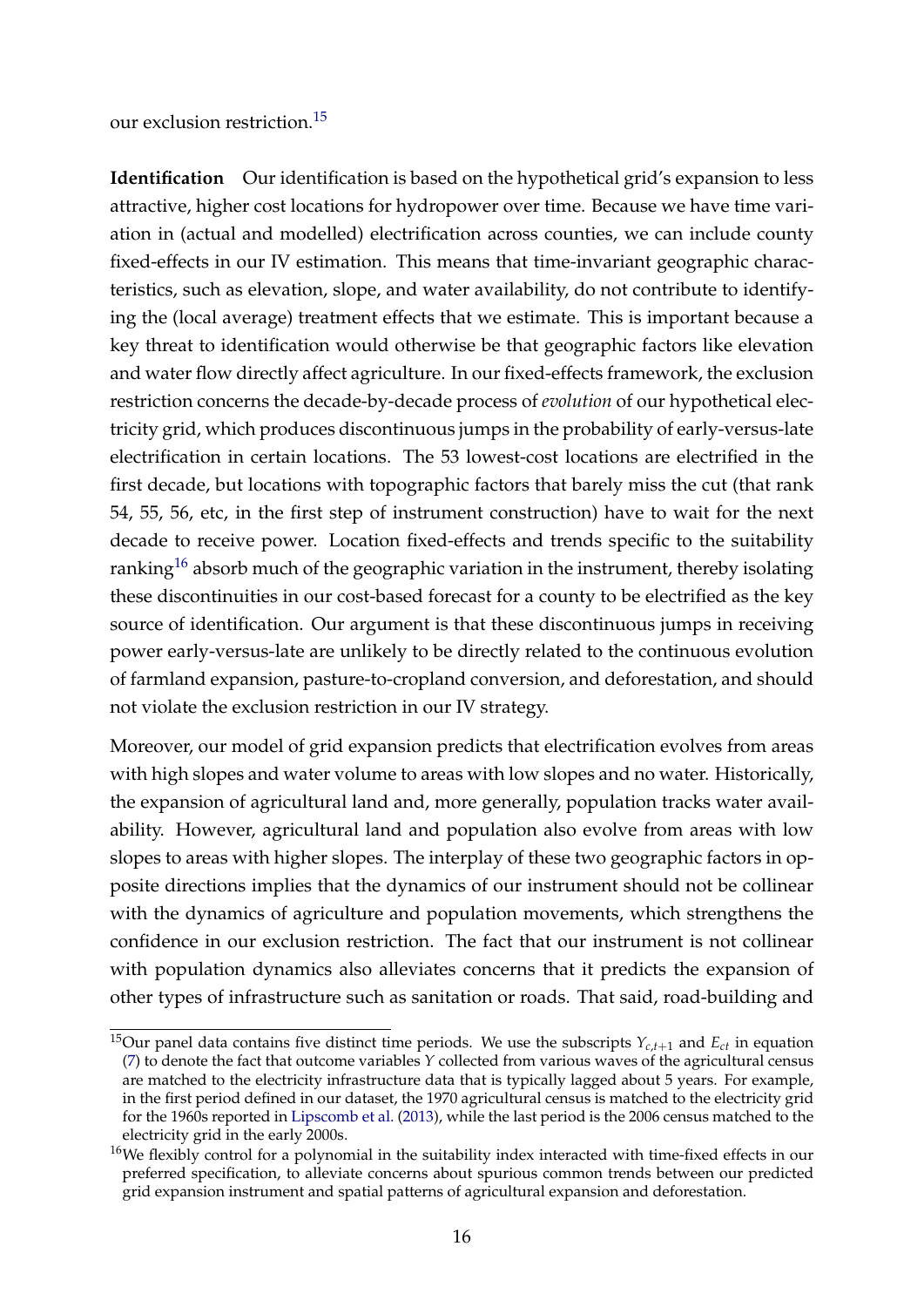electric-grid development often go hand-in-hand. However, even if our instrument predicts that broader set of infrastructure, we are only interested in using that as an agricultural productivity shock to explore subsequent changes in land use. Whether the productivity shock comes from rural electrification alone, or a combination of electricity and roads, is not a first-order concern for this paper. It could change the precise policy implication for governments interested in conserving forests ("improve agricultural productivity" as opposed to "invest in electrification"), and we should be careful about the subtleties in interpretation.

A weakness of our IV approach, as we detail in appendix [D.2,](#page-42-0) is that our instrument becomes weak in the first stage if we directly control for trends specific to each component of the geographic factors used in the instrument: water flow, river gradient and the Amazon. To avoid the weak instrument problem, we instead control for trends specific to the hydropower suitability index, which combines those three inputs into a single index. Appendix [D.2](#page-42-0) shows that inclusion of the Amazon-specific time trends is the main culprit that makes our first-stage weak, so that appendix also explores the sensitivity to removing the Amazon region entirely from the analysis. The Amazon region accounts for 59% of the land area of Brazil, and therefore 59% of the grid points used for instrument construction fall within the Amazon. Our IV approach breaks down when excluding these 59% of the effective (weighted) sample because the instrument becomes too weak. However, we retain adequate first-stage power at conventional levels (F-stat>10) when excluding up to two-thirds of the Amazon territory. Specifically, we divide Amazonian counties into three groups with approximately equal area – counties either belong to the state of Pará, Amazonas state, or other states. Excluding any two of these groups at a time keeps the second-stage results largely unchanged, and the main conclusions of our paper are retained.

**Instrument Validity Tests** We perform other exercises to explore the validity of our empirical strategy. First, we check whether the spatial dynamics of farm production follows the same pattern as our forecast of electricity grid expansion. To do that, we compute correlations between the rank order of a county's hydropower suitability and the rank order for two indicators—farm production value per hectare and the county's share of farmland—within regions of Brazil and within years.<sup>[17](#page-0-0)</sup> This is a stringent test of our identification assumptions because in our analysis we use county fixed-effects, and not region fixed-effects. Table [4](#page-18-0) shows the results. For most regions and decades, these correlations range from 0.01 to 0.21 in absolute value. The exceptions are in the Center-West region, where the magnitudes hover between 0.10 and 0.54. This can be a source of concern, and in appendix [D.3,](#page-47-0) we show that the main results of our paper do

 $17$ [Lipscomb et al.](#page-36-0) [\(2013\)](#page-36-0) perform a similar exercise and find low correlations between the suitability index and population density and GDP.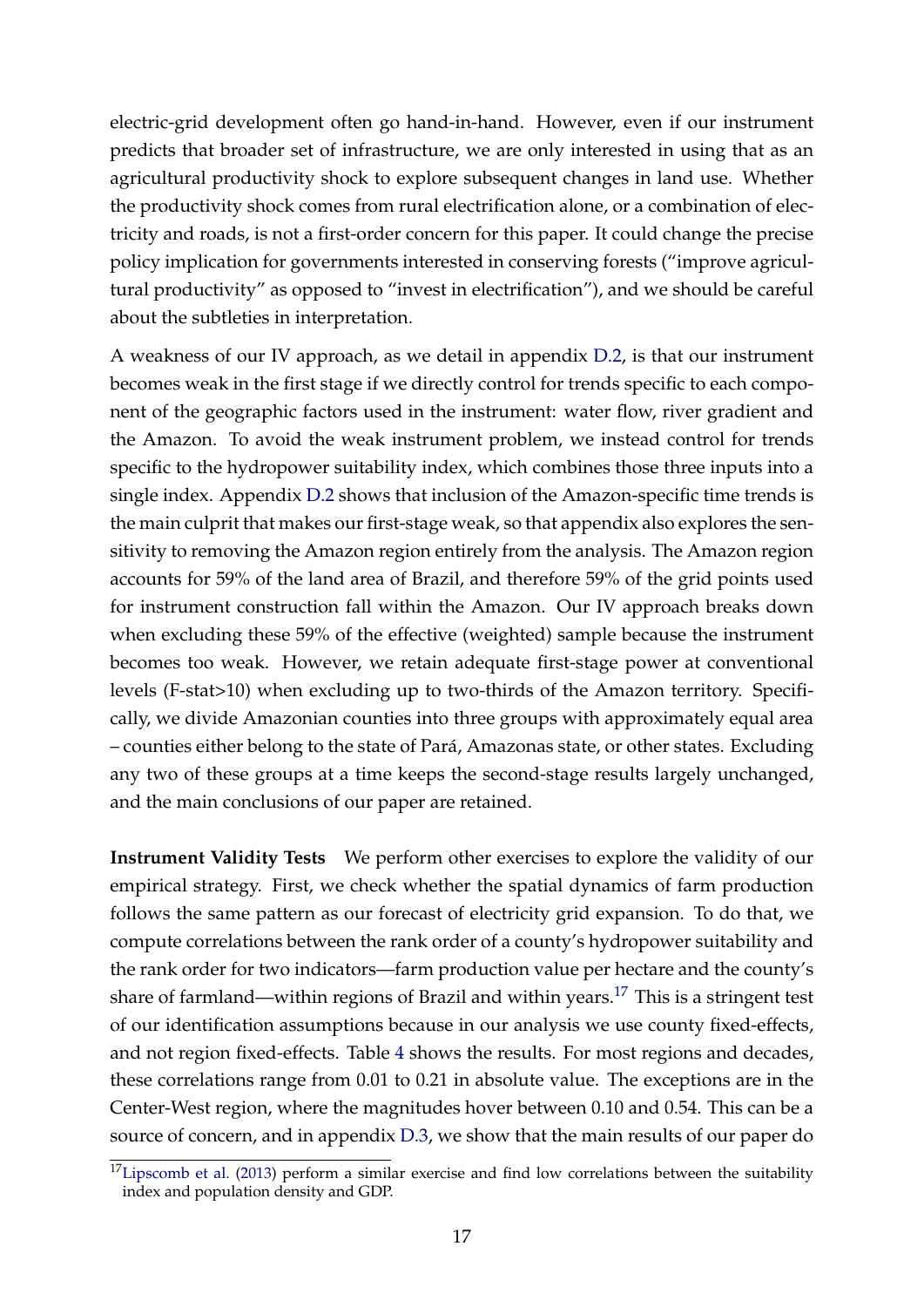<span id="page-18-0"></span>

|                                                                       | Year     |          |          |          |                   |  |
|-----------------------------------------------------------------------|----------|----------|----------|----------|-------------------|--|
| Region                                                                | 1960s    | 1970s    | 1980s    | 1990s    | 2000 <sub>s</sub> |  |
| Panel A: Hydropower Suitability and Farm Production Value Per Hectare |          |          |          |          |                   |  |
| North                                                                 | $-0.185$ | $-0.176$ | $-0.171$ | $-0.209$ | $-0.134$          |  |
| North East                                                            | $-0.129$ | $-0.106$ | $-0.028$ | $-0.059$ | $-0.011$          |  |
| South East                                                            | $-0.026$ | $-0.021$ | $-0.040$ | $-0.057$ | $-0.067$          |  |
| South                                                                 | 0.071    | 0.041    | 0.055    | 0.058    | 0.056             |  |
| Center West                                                           | 0.384    | 0.543    | 0.536    | 0.445    | 0.106             |  |
| Panel B: Hydropower Suitability and Share of Farmland                 |          |          |          |          |                   |  |
| North                                                                 | 0.177    | 0.185    | 0.184    | 0.197    | 0.191             |  |
| North East                                                            | 0.119    | 0.094    | 0.070    | 0.116    | 0.081             |  |
| South East                                                            | 0.013    | 0.015    | 0.001    | $-0.015$ | $-0.022$          |  |
| South                                                                 | 0.061    | 0.066    | 0.056    | 0.065    | 0.053             |  |
| Center West                                                           | 0.479    | 0.529    | 0.539    | 0.455    | 0.439             |  |

#### Table 4: Spearman Correlations: Hydropower Suitability and Agriculture

Notes: Each cell presents a Spearman rank order correlation, by region and decade. In Panel A, the correlation is computed between the suitability rank for hydropower generation and the rank for the farm production value per hectare. In Panel B, the correlation is computed between the suitability rank for hydropower generation and farmland share of the county area.

not change if we exclude the center-west region from the analysis.

Second, we check whether placement of power plants and transmission lines simulated by the forecasting model can be predicted by farm production indicators in earlier years. We do so by estimating equations of the form *instrument*<sub>*it*</sub> =  $\beta$ *outcome*<sub>*it*-1</sub> +  $\lambda_t + \theta_i + \xi_{it}$ . Under the null that our instrument is as good as random the estimates of  $\beta$ should be statistically equal to zero. Table [5](#page-19-0) displays the results. Almost all coefficients are small in magnitude. The largest coefficient is the one associated with the share of cropland, which implies that converting 100% of farm area into crops in one decade increases our instrument 0.19 in the subsequent decade, an effect of 0.44 standard deviations. Three other coefficients are statistically significant, but their magnitudes are small. Overall, past agricultural outcomes do not appear to be strong predictors of the instrument.

# **7 Empirical Results**

### **7.1 First-stage results and Electricity Adoption by Farms**

Table [6](#page-21-0) shows whether our instrument — the hypothetical grid expansion based on cost considerations — predicts the actual evolution of Brazil's electricity grid. The specification in column 1, which uses county as well as time fixed effects, confirms a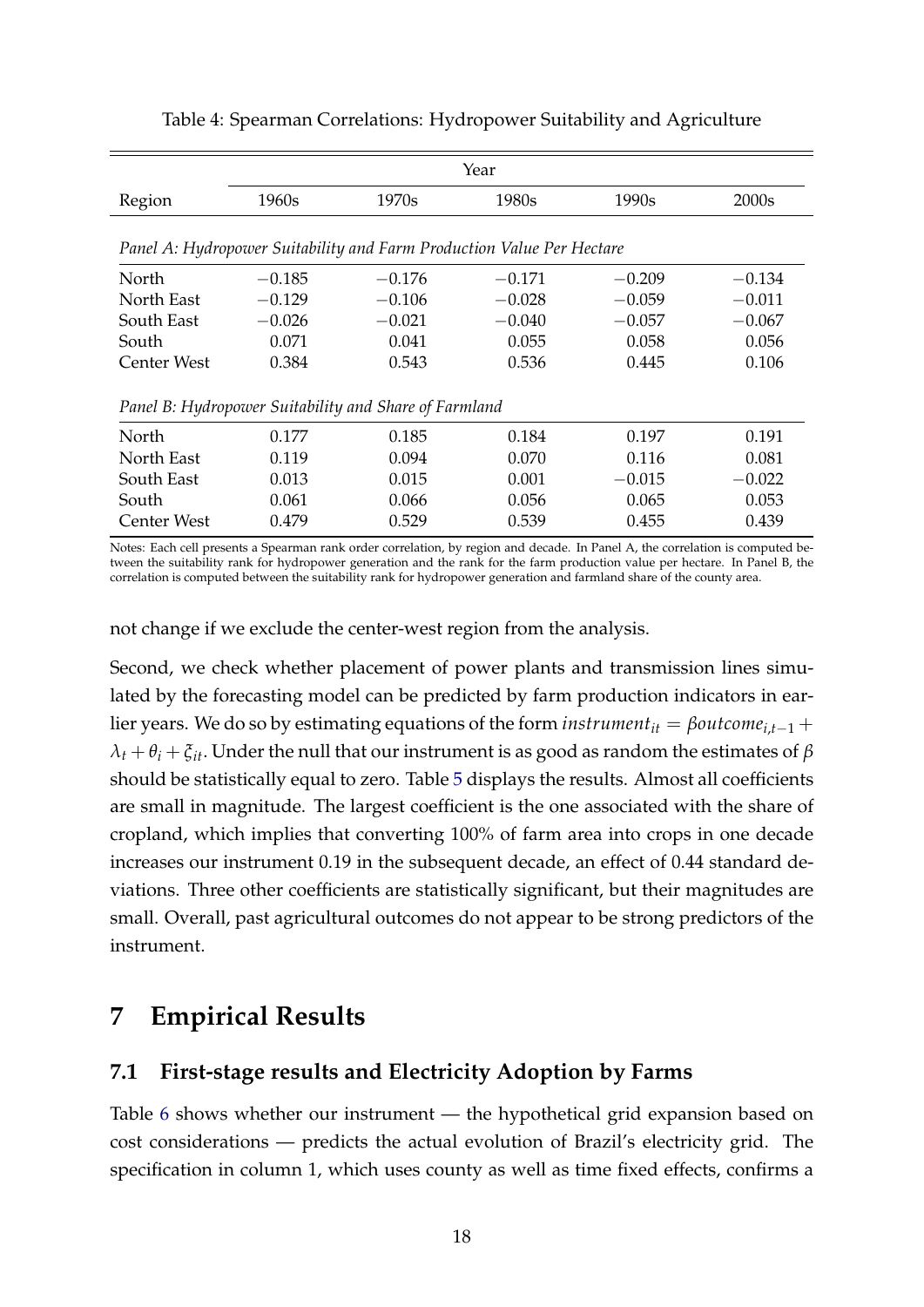<span id="page-19-0"></span>

|                                                          |             | Dependent Variable: Instrument at t |                        |
|----------------------------------------------------------|-------------|-------------------------------------|------------------------|
| Outcomes at $t-1$                                        | coefficient | std. error                          | partial R <sup>2</sup> |
|                                                          |             |                                     |                        |
| Land Use - Census of Agriculture<br>Farmland/County Area | $-0.062***$ | 0.013                               | 0.006                  |
| Pastures/Farmland                                        | $-0.024$    | 0.024                               | 0.001                  |
| Cropland/Farmland                                        | $0.191***$  | 0.036                               | 0.010                  |
| Native Vegetation/Farmland                               | $-0.008$    | 0.011                               | 0.000                  |
| Land Use – Satellite Data                                |             |                                     |                        |
| Pastures/County Area                                     | 0.013       | 0.031                               | 0.000                  |
| Cropland/County Area                                     | 0.084       | 0.076                               | 0.001                  |
| Forest/County Area                                       | $-0.024$    | 0.034                               | 0.000                  |
| Farm Production and Capital Usage                        |             |                                     |                        |
| Grain Yields (log)                                       | $0.019***$  | 0.006                               | 0.007                  |
| Heads of Cattle Per Hectare                              | 0.004       | 0.003                               | 0.000                  |
| Share of Cattle Production Value                         | $-0.047***$ | 0.012                               | 0.003                  |
| <b>Grain Storage Facilities</b>                          | $-0.000$    | 0.000                               | 0.000                  |
| Percentage of Farms with Irrigation                      | 0.000       | 0.001                               | 0.000                  |
| Planting and Harvesting Machines                         | 0.000       | 0.000                               | 0.000                  |
| Plows                                                    | $-0.000$    | 0.000                               | 0.000                  |
| <b>Tractors</b>                                          | $-0.000$    | 0.000                               | 0.000                  |

## Table 5: Instrument Validty

This table shows the extent to which our instrument—the forecast expansion of electricity infrastructure—can be predicted by agricultural indicators in earlier years. Each row shows results from a regression of the form *instrumentit* = *βoutcomei*,*t*−<sup>1</sup> + *θ<sup>i</sup>* +  $\lambda_t + \varepsilon_{it}$ . Sample size of each regression is 6,516. Standard errors clustered by county.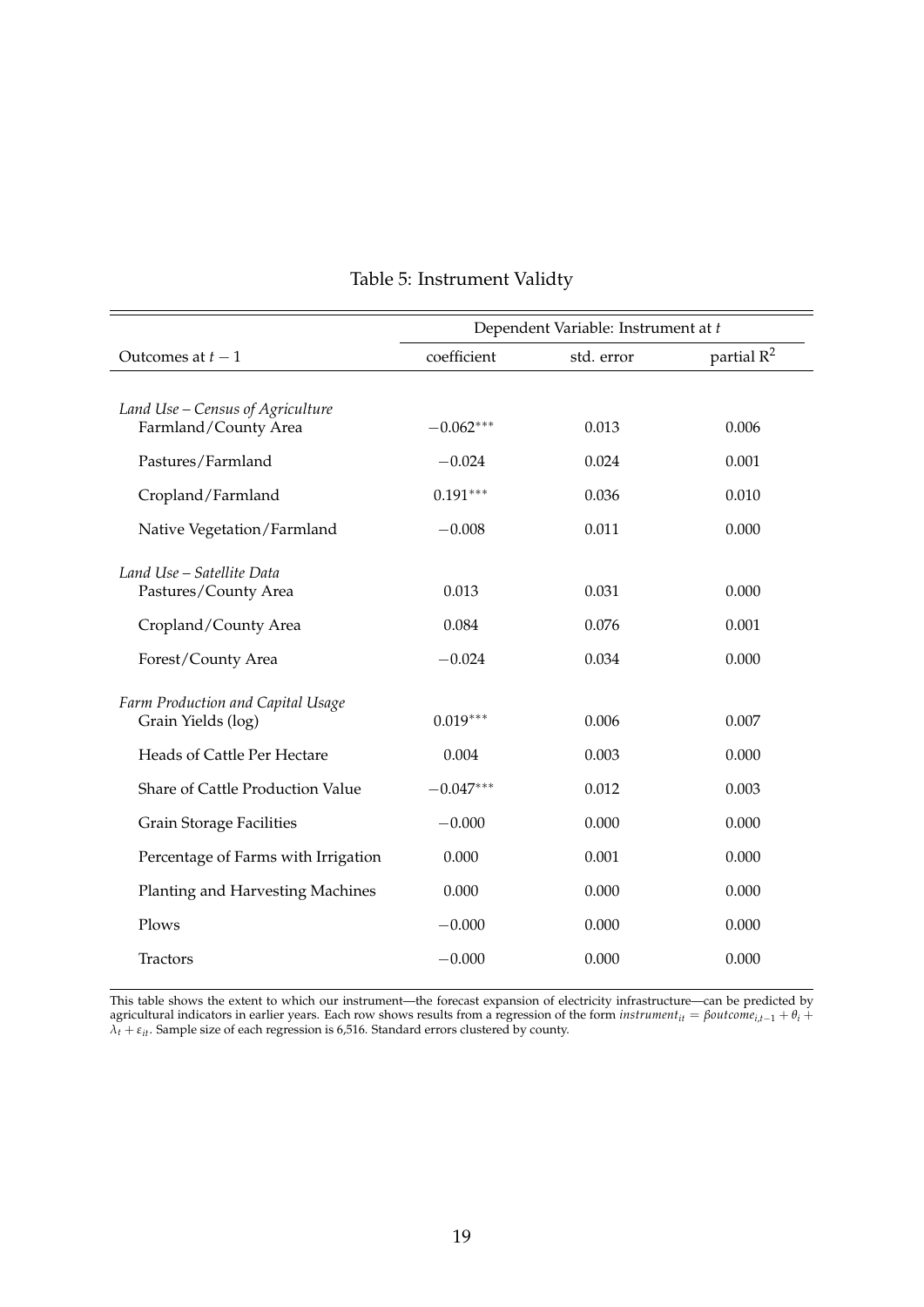strong and significant correlation between modeled electrification and actual electricity infrastructure. If our model predicts that a county should get electrified in a certain decade, the likelihood of that county actually receiving electrification increases by 25 percentage points. Column 2 adds flexible controls for geographic-specific trends by including a quartic polynomial of the hydroelectric suitability index interacted with time fixed-effects. The point estimate decreases from 0.25 to 0.21, and the partial Fstatistic decreases from 42.9 to 24.6. We use this more conservative specification from column 2 in the remaining results reported in this paper.

While these F-statistics are above the thresholds traditionally used as a rule of thumb as suggested by [Staiger and Stock](#page-37-6) [\(1997\)](#page-37-6), recent work by [Lee et al.](#page-35-12) [\(2020a\)](#page-35-12) shows that conventional clustered standard errors may be biased downward when the F-statistic is below 104.7. With an F-statistic of 24.6, the tF critical value is 2.47 [\(Lee et al.,](#page-35-12) [2020a,](#page-35-12) Table 3), which implies that the 95% tF-corrected confidence intervals (CIs) are 25 percent wider than conventional CIs. In appendix table [D.1,](#page-41-0) we reproduce all second-stage results along with the tF-corrected 95% CIs suggested in [Lee et al.](#page-35-12) [\(2020a\)](#page-35-12). None of the tf-corrected CIs include zero when conventional CIs do not.

Column 3 explores whether the instrument predicts electrification of farms, based on questions directly asked to farm operators in the agricultural census. Our instrument not only predicts the arrival of grid infrastructure, but also adoption of electricity by farms. When the hypothetical cost-minimizing grid is predicted to arrive in a county, the farm electrification rate in that county increases by 11 percentage points.<sup>[18](#page-0-0)</sup> Column 4 shows that panel variation in decade-by-decade changes in [Lipscomb et al.](#page-36-0) [\(2013\)](#page-36-0)'s historical grid infrastructure data is strongly positively correlated with changes in proportion of farms that report being electrified in the agricultural census, controlling for county and time fixed effects.

# **7.2 Does electrification affect agricultural productivity?**

We now test the central assumption of our theoretical framework, namely that electricity improves agricultural productivity, and that the productivity shock is biased towards crop farming rather than livestock-rearing. We use our IV strategy to estimate the effects of electricity on measures of crop and cattle production. Table [7](#page-22-0) shows the results. Column 1 shows that electricity increases crop yields: the IV estimate implies that a 10 percentage point increase in electricity infrastructure increases yields by 12 percent (p-value  $<$  0.001). In contrast, column 2 shows that the cattle stock density

 $18$ We will use this fact to calibrate how we report effect sizes in the rest of the paper. Since arrival of infrastructure increases the proportion of farms electrified by 11 percentage points (pp), we will highlight changes in productivity and deforestation as a result of a 10 pp increase in electrification, to keep the arithmetic simple and benchmark the magnitudes to something like an intent-to-treat effect of electrification policy.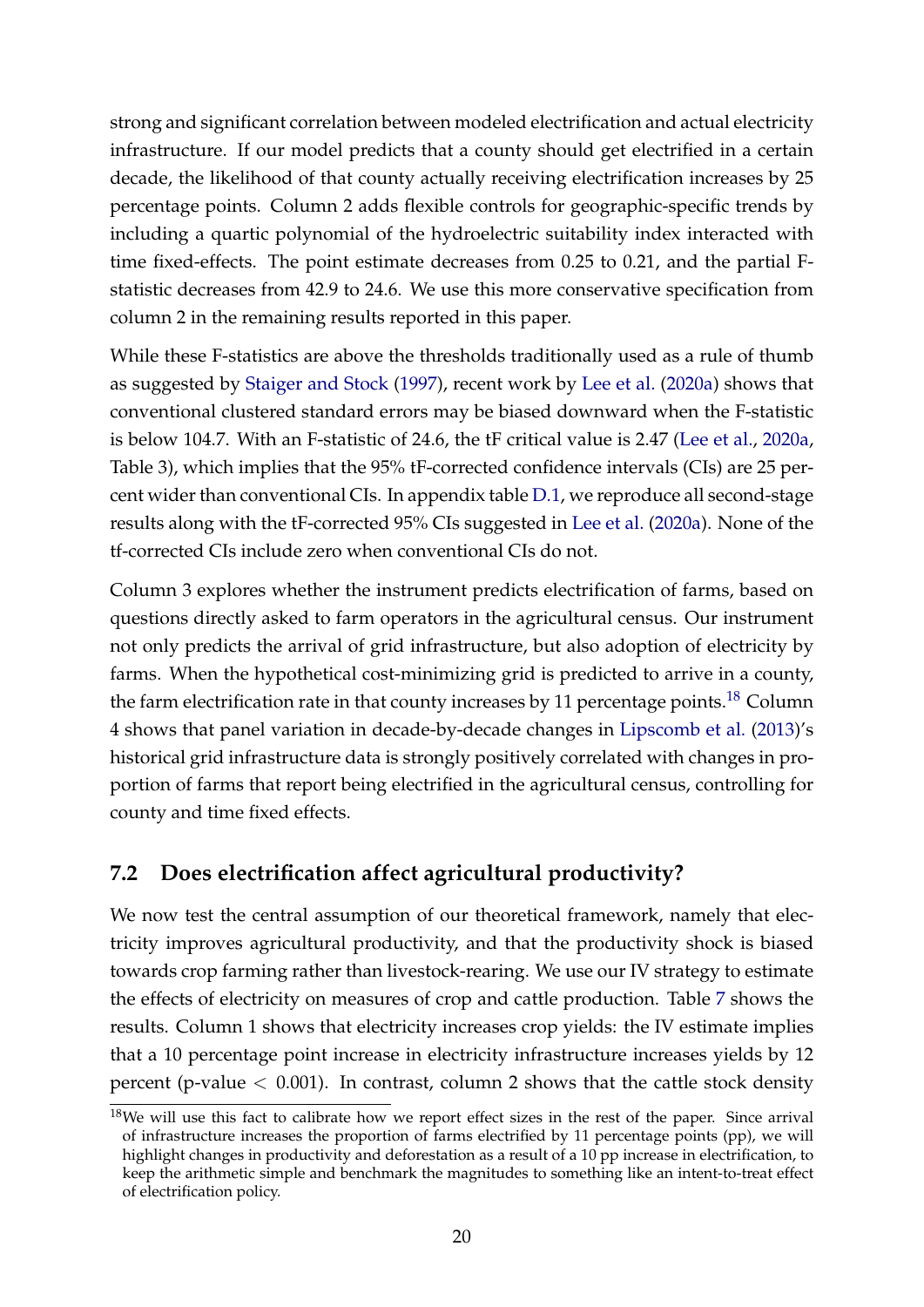<span id="page-21-0"></span>

|                                                | <b>First Stage</b><br>Electricity<br>Infrastructure |                       | Electricity<br>Adoption<br>Proportion of<br>Farms with<br>Electricity |                       |
|------------------------------------------------|-----------------------------------------------------|-----------------------|-----------------------------------------------------------------------|-----------------------|
| Dependent Variable                             |                                                     |                       |                                                                       |                       |
|                                                | (1)                                                 | (2)                   | (3)                                                                   | (4)                   |
| Modeled Electricity Infrastructure             | $0.249***$<br>[0.038]                               | $0.209***$<br>[0.042] | $0.113***$<br>[0.033]                                                 |                       |
| Electricity Infrastructure                     |                                                     |                       |                                                                       | $0.137***$<br>[0.022] |
| Year dummies                                   | Yes                                                 | Yes                   | Yes                                                                   | Yes                   |
| Quartic suitability rank $\times$ year dummies | N <sub>o</sub>                                      | Yes                   | Yes                                                                   | Yes                   |
| Observations<br>Number of Counties             | 10,860<br>2,172                                     | 10,860<br>2,172       | 10,860<br>2,172                                                       | 10,860<br>2,172       |
| Mean of Outcome<br>Partial F-stat              | 0.750<br>42.9                                       | 0.750<br>24.6         | 0.334                                                                 | 0.334                 |

#### <span id="page-21-1"></span>Table 6: First-Stage Results and Electricity Adoption

Notes: In columns 1 and 2 the dependent variable is the prevalence of electricity infrastructure in the county, measured from infrastructure inventories. In columns 3 and 4 the dependent variable is the fraction of farms with electricity in the county, measured from the Censuses of Agriculture. These columns confirm that both the instrument and our measure of electricity infrastructure correlate with a measure of rural electrification contained in our main dataset. All specifications are weighted by the number of grid points contained in the county. Standard errors clustered at the county level in brackets. \*  $p < 0.10$ , \*\*  $p < 0.05$ , \*\*\*  $p < 0.01$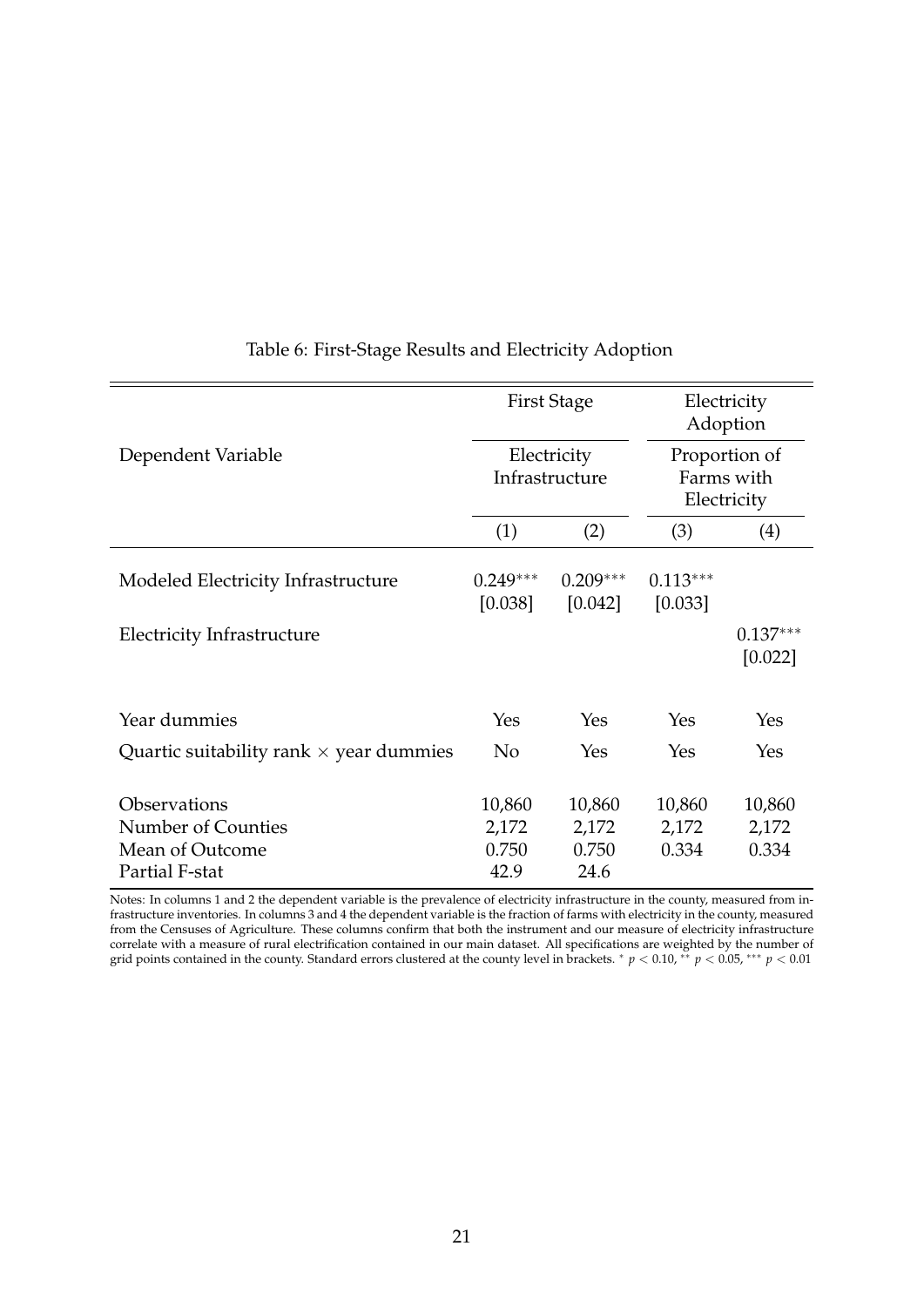does not increase with electricity—both the OLS and IV estimates are negative, small, and not statistically significant. These results support the interpretation that electrification is a productivity shock that benefits crop cultivation more than cattle grazing.

<span id="page-22-0"></span>

| Dependent Variable | (1)<br>Grain Yields (log) | (2)<br>Heads of Cattle Per<br>Hectare of Pastureland | (3)<br>Cattle Production<br>Value/Farm Production<br>Value |
|--------------------|---------------------------|------------------------------------------------------|------------------------------------------------------------|
| IV                 | $1.152***$                | $-0.167$                                             | $-0.359***$                                                |
|                    | [0.303]                   | [0.296]                                              | [0.129]                                                    |
| <b>OLS</b>         | $0.109***$                | $-0.011$                                             | $0.027*$                                                   |
|                    | [0.040]                   | [0.067]                                              | [0.015]                                                    |
| Observations       | 10,700                    | 10,648                                               | 10,860                                                     |
| Mean dep. var.     | 0.07                      | 1.07                                                 | 0.29                                                       |

Table 7: The Effects of Electricity on Agricultural Production

Notes: This table shows that electricity infrastructure is a positive productivity shock to crop cultivation (column 1) but not to cattle grazing (column 2). A corollary is that farm production shifts away from cattle grazing (column 3). The dependent variable in column 1 is the log of grain yields (production, in thousands of tons, divided by grain harvested area in the county). Grains include maize, soybeans, cotton, wheat, beans, and rice. The dependent variable in column 2 is the number of cattle heads per hectare of pastureland in the county. The dependent variable in column 3 is the ratio of cattle production value to total farm production value. All regressions are weighted by the number of grid points in the county, and include county fixed effects and interactions between time fixed effects and a quartic polynomial on the suitability index. Standard errors clustered at the county level in brackets.

Electricity could impact farm production in ways that do not necessarily improve yields. For instance, electrification could raise incomes and increase the local demand for beef. Electrification could thus be a demand shock which benefits cattle grazing without necessarily affecting the density of the cattle herd. Under those conditions, farmers would find it profitable to expand cattle production instead of crop cultivation, which is the opposite of what our model predicts. Alternatively, the price of grains may decrease in response to higher yields, maintaining cattle as a larger component of the revenue of the farm relative to grains. We therefore test crop versus cattle production's contributions to farm revenue in column 3, which uses the cattle share of the total farm production value as the dependent variable. The negative IV estimate implies that a 10 pp increase in electricity infrastructure leads to a 3.6 percentage point reduction in cattle production as a proportion of the total value of production on the farm. Therefore, farmers increase crop production substantially more than cattle production in response to an increase in electrification.

## **7.3 Changes in Land Use Decisions**

Our model predicts that farmers will increase the share of farmland allocated to crop cultivation and decrease land allocated to cattle pasture after receiving the positive shock to crop cultivation productivity. Further, the increase in cropland will not fully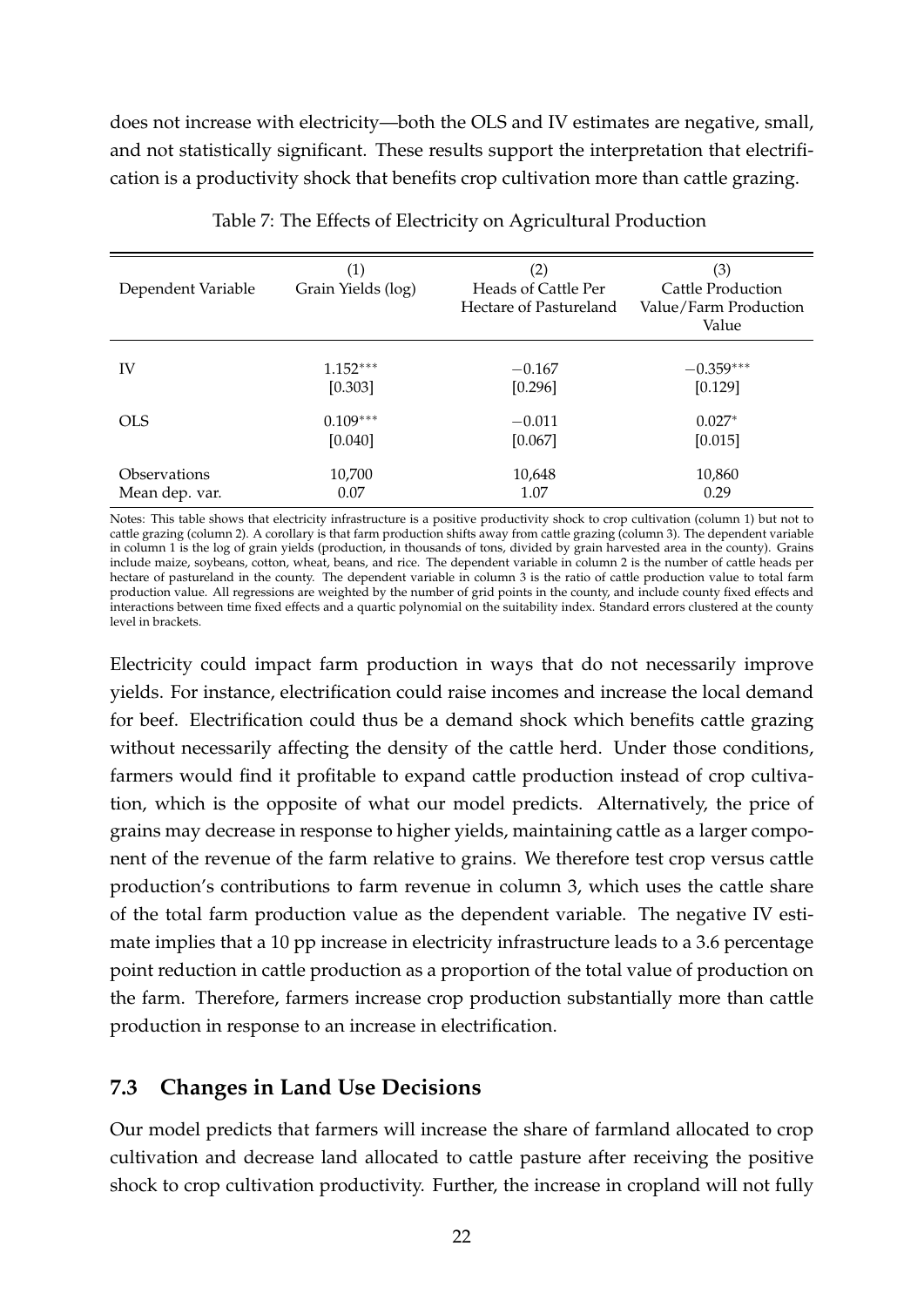<span id="page-23-0"></span>

| Dependent Variable | (1)         | $\left( 2\right)$ | (3)               | $\scriptstyle{(4)}$ |
|--------------------|-------------|-------------------|-------------------|---------------------|
|                    | Pastures    | Cropland          | Native Vegetation | Farmland            |
|                    | Farmland    | Farmland          | Farmland          | County Area         |
| IV                 | $-0.494***$ | $0.183***$        | $0.392***$        | $-0.516***$         |
|                    | [0.167]     | [0.068]           | [0.147]           | [0.148]             |
| <b>OLS</b>         | 0.028       | 0.000             | 0.033             | $-0.063**$          |
|                    | [0.020]     | [0.007]           | [0.028]           | [0.027]             |
| Observations       | 10,860      | 10,860            | 10,860            | 10,860              |
| Mean dep. var.     | 0.47        | 0.11              | 0.18              | 0.71                |

#### Table 8: The Effects of Electricity on Land Use

All regressions are weighted by the number of grid points in the county and include county fixed effects and a quartic polynomial on the suitability index interacted with time fixed-effects. Standard errors clustered at the county level in brackets. <sup>∗</sup> *p* < 0.10, ∗∗ *p* < 0.05, ∗∗∗ *p* < 0.01

offset the decrease in pastureland because of differences in land-intensity and factor market constraints. Within farms, the demand for total land across all agricultural uses will fall as a result. Electrification and increased crop productivity will produce land-sparing effects.

In contrast to these clear predictions on land use *within* farms, the model delivers ambiguous predictions regarding the effects of electrification on the expansion of farming as a whole. Farmland may expand or contract depending on whether electricity benefits farm or non-farm sectors more.

Table [8](#page-23-0) shows the effects of electrification on land use. Columns 1–3 show changes in the share of land *within* farms allocated to pastures, cropland, and native vegetation, respectively. The coefficients' signs are in line with our model's predictions. When a county gets electrified, there is a clear shift away from pastures in favor of cropland. A 10 percentage point increase in electrification lowers the share of farmland in pastures by 5 percentage points, and increases the share allocated to grains by 2 percentage points. The cropland expansion is smaller than the reduction in pastures, corroborating the land-sparing prediction of our model. This leads to a net positive effect on native vegetation increasing its land-share within farms by 4 percentage points (column 3). In sum, a positive productivity shock to crop cultivation has a land-sparing effect within farms, which protects native vegetation.

Next, column 4 shows the effects of electrification on farmland expansion. The negative coefficient in column 4 implies that farmland expands less rapidly once counties get electrified. A 10 percentage point increase in electricity infrastructure lowers the county's share of farmland by 5 percentage points. Our model would explain this negative coefficient as evidence that access to electricity improves farmers' outside options more than the returns to agriculture, on average.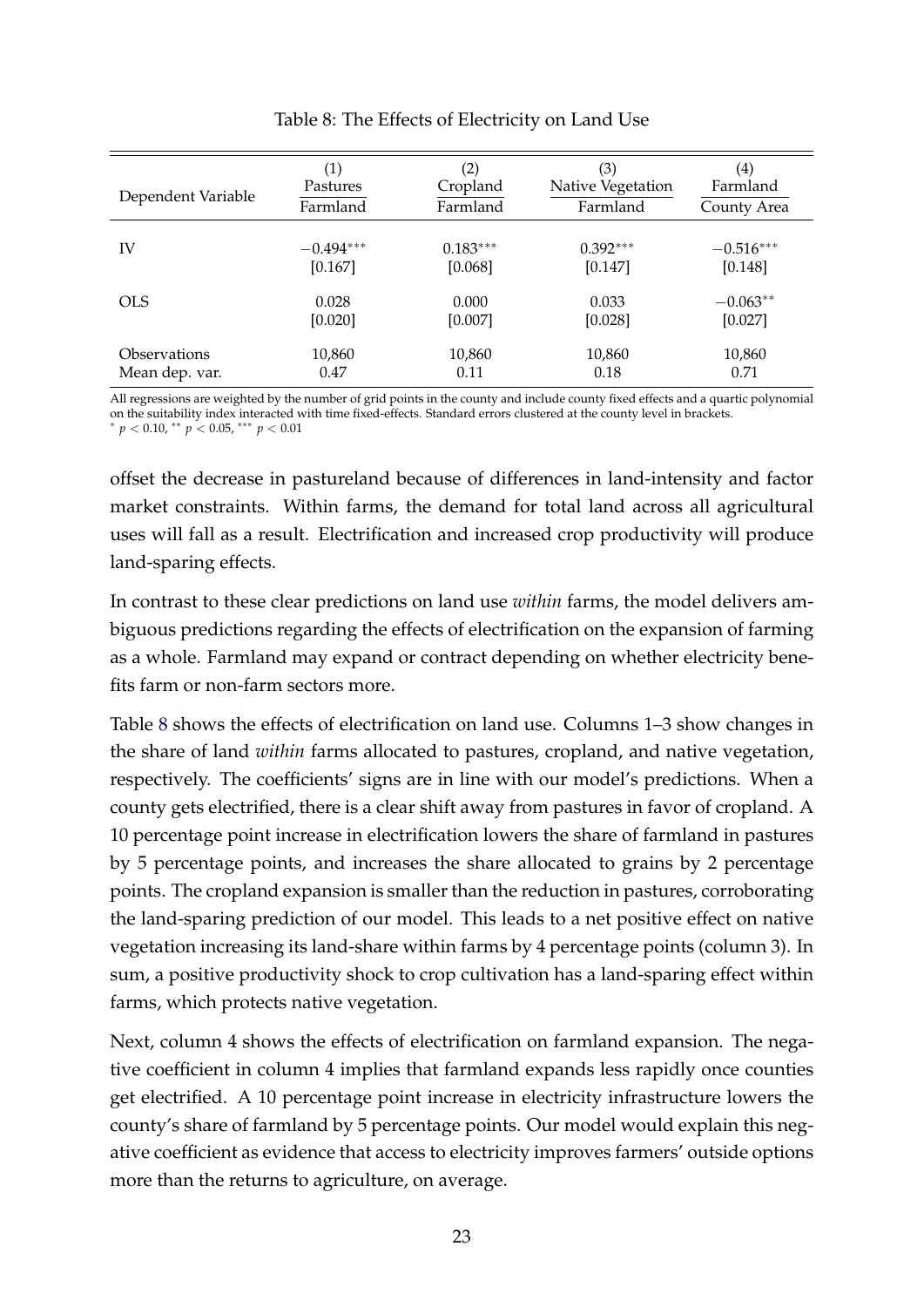#### **7.3.1 Net Effect on Total Native Vegetation Inside and Outside Farms**

The Census of Agriculture, by definition, does not report land-use outside farms, which prevents us from directly estimating the effect of improving crop productivity on total (county-wide) native vegetation. However, we can combine the estimates in columns 3 and 4 of Table [8](#page-23-0) with other data moments to estimate total effects on county-wide native vegetation. Let  $V_T$  denote total native vegetation,  $V_I$  native vegetation inside farms, and  $k(C - F)$  native vegetation outside of farms, expressed as a fraction  $k \in [0, 1]$ of the difference between county area *C* and farmland *F*. This notation gives us an accounting identity for native vegetation:  $V_T = V_I + k(C - F)$ , which we can use to derive an expression for the effect of electrification on total native vegetation<sup>[19](#page-0-0)</sup>:

<span id="page-24-0"></span>
$$
\frac{\partial (V_T/C)}{\partial \Omega} = \underbrace{\frac{\partial (F/C)}{\partial \Omega} \cdot \left(\frac{V_I}{F} - k\right)}_{\text{extensive-margin effect}} + \underbrace{\frac{\partial (V_I/F)}{\partial \Omega} \cdot \frac{F}{C}}_{\text{intensive-margin effect}} ,\qquad (8)
$$

All terms on the right-hand side of [\(8\)](#page-24-0) are reported in Table [8](#page-23-0) other than the share of native vegetation outside of farms, *k*. Column 4 provides estimates of *<sup>∂</sup>*(*F*/*C*) *∂*Ω and the mean  $\frac{F}{C}$ , whereas column 3 provides estimates of  $\frac{\partial (V_I/F)}{\partial \Omega}$  and the mean  $\frac{V_I}{F}$ . We use these to calculate the total effect on native vegetation in table [9](#page-25-0) under different assumptions about the value of *k*.

Column 2 presents our preferred estimate, in which we infer the value of *k* by combin-ing data from the census of agriculture with satellite data.<sup>[20](#page-0-0)</sup> Under this assumption of  $k = 0.86$ , our regression estimates imply a 10 percentage point increase in electrifica-tion increases the county's share of native vegetation by 6.3 percentage points.<sup>[21](#page-0-0)</sup>

Since *k* is unknown, columns 1 and 4 provide upper and lower bounds on this estimate. Since the estimate of *<sup>∂</sup>*(*F*/*C*) *∂*Ω is negative, assuming that all land outside of farms is covered by native vegetation, or  $k = 1$ , gives an upper limit to the effect on total native vegetation. Assuming  $k = 0$  yields a lower limit. The upper limit displayed in column 1 implies that a 10 percentage point increase in electrification increases the share of native vegetation by 7 percentage points. If land outside farms is entirely deforested  $(k = 0)$ , the effect decreases to 1.9 percentage points, and loses statistical significance (column 4). Column 3 assumes that the share of native vegetation is equal within and

<sup>&</sup>lt;sup>19</sup>See appendix [A.2](#page-39-0) for the derivation.

<sup>&</sup>lt;sup>20</sup>The census data imply that native vegetation inside farms accounts for  $0.71 \times 0.18 = 13\%$  of the typical county's area. In the satellite data, native vegetation accounts for 38% of the typical county. Therefore, the share of native vegetation outside of farms should be roughly  $(0.38 - 0.13)/(1 - 0.71) = 86\%$ .

<sup>&</sup>lt;sup>21</sup>To calculate the standard error of this linear combination of regression coefficients, we treat the sample averages  $\frac{F}{C}$  and  $\frac{V_I}{F}$  as constants. To obtain the covariance between the estimates of  $\frac{\partial (F/C)}{\partial \Omega}$  and  $\frac{F}{C}$ , we stack observation on outcomes and fully interact equations [6](#page-15-0) and [7](#page-15-1) with an indicator for the outcome. Alternatively, we can calculate the standard errors by bootstrapping, which yields very similar results to the ones we report.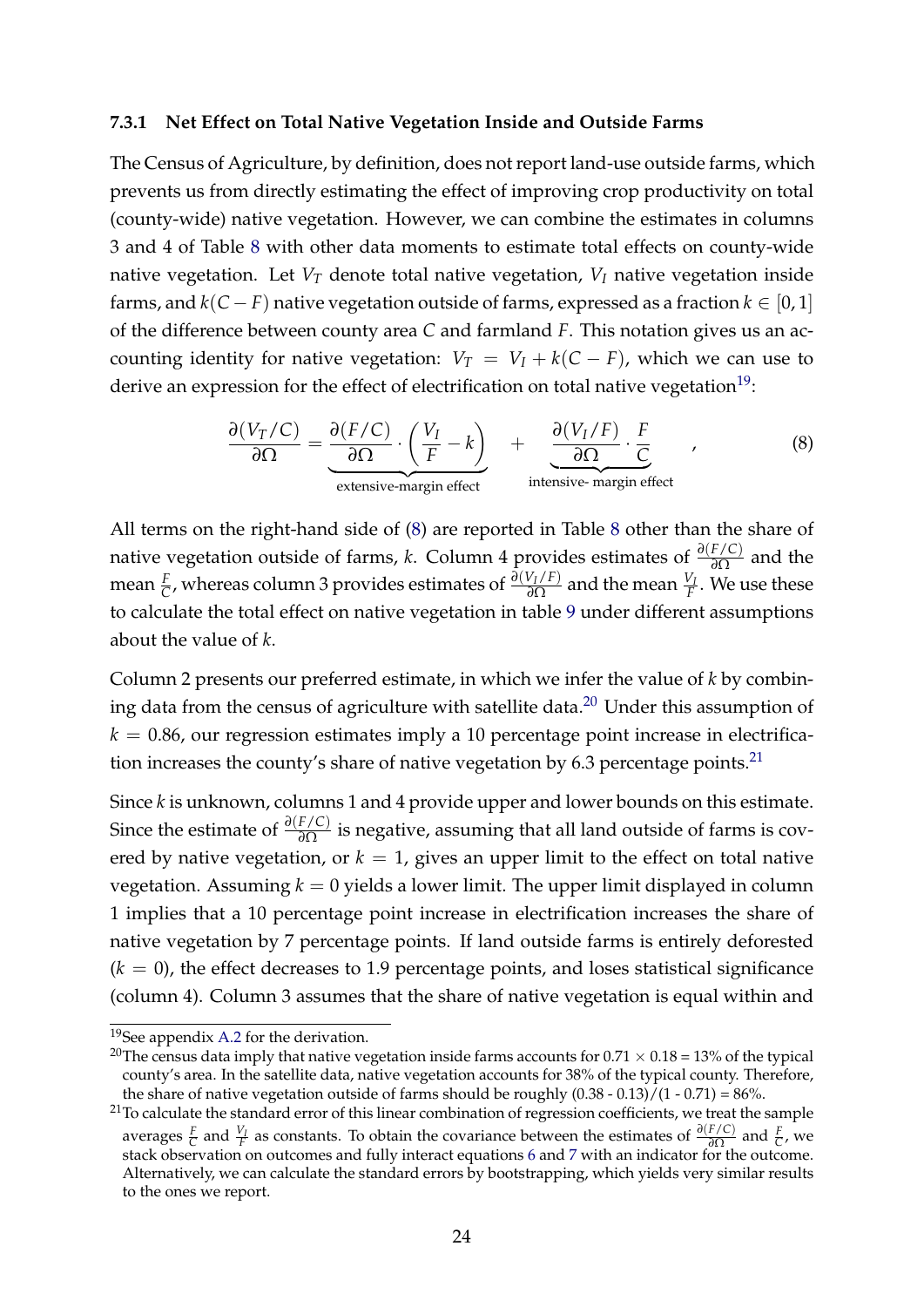<span id="page-25-0"></span>

|            |                                | Assumed native vegetation cover outside of farms |                                           |                                            |
|------------|--------------------------------|--------------------------------------------------|-------------------------------------------|--------------------------------------------|
|            | <b>Full Cover</b><br>$(k = 1)$ | (2)<br>Implied by data<br>$(k = 0.86)$           | (3)<br><b>Equal Cover</b><br>$(k = 0.18)$ | $\left( 4\right)$<br>No cover<br>$(k = 0)$ |
| IV         | $0.701***$                     | $0.629***$                                       | $0.278***$                                | 0.186                                      |
|            | [0.138]                        | [0.125]                                          | [0.105]                                   | [0.115]                                    |
| <b>OLS</b> | $0.075***$                     | $0.066***$                                       | 0.023                                     | 0.012                                      |
|            | [0.025]                        | [0.023]                                          | [0.020]                                   | [0.021]                                    |

| Table 9: Effect of Electrification on Total Native Vegetation |  |  |
|---------------------------------------------------------------|--|--|
|---------------------------------------------------------------|--|--|

This table presents the effects of electrification on total native vegetation for different assumptions regarding the state of native vegetation outside of farms, which we do not observe with the Census of Agriculture data. The effects are weighted averages of the marginal effects in farmland and native vegetation inside farms, shown in Table [8.](#page-23-0) The weights are, respectively, the share of farmland (sample mean: 0.71) and the difference between the shares of native vegetation inside (sample mean: 0.18) and outside of farms (denoted by k in equation [\(8\)](#page-24-0)). We have no data on this last share, so we make four assumptions: in column 1, we assume that non-farmland is fully covered by native vegetation  $(k = 1)$ ; in column 2, we assume that  $k = 0.86$ , which is what satellite and census of agriculture data jointly imply; Column 3 assumes that non-farmland and farmland have the same share of native vegetation ( $k = 0.18$ ); and Column 4 assumes that non-farmland has no native vegetation ( $k = 0$ ). To obtain the covariances needed for computing the standard errors, we re-estimate the regressions in Table [8](#page-23-0) stacking the outcomes and estimating the both marginal effects jointly in one regression.

outside farms, and this yields an effect of 2.8 percentage points (p<0.01).

To assess the magnitude of a 6.3 percentage point increase in native vegetation, it is helpful to consider to overall state of native vegetation in Brazil. In 1985, the midpoint of our study period, 76% of Brazil's area was covered by native vegetation according to the satellite-based land use classification that we use (see section [5\)](#page-10-0). By 2006, that figure had dropped to 69%. This implies that without the increase in agriculture productivity brought about by the expansion of rural electrification in Brazil between 1970 and 2000, the rate of deforestation (or loss in natural vegetation) would have been almost twice as large. Our estimates suggest that instead of a 7 percentage point decrease in native vegetation between 1985 and 2005, we might have seen a (6.3+7) = 13.3 percentage point loss, if farms had not received that access to electricity which permitted them to move away from cattle grazing.

This effect size is comparable to estimates of the effects the most prominent package of conservation policies implemented in the mid-2000s to curb deforestation in the Amazon that is known by the Portuguese acronym PPCDAM. This policy package included heavier penalties for illegal deforestation and tighter enforcement of environmental regulations[\(Burgess et al.,](#page-33-5) [2019;](#page-33-5) [Assunção et al.,](#page-33-6) [2015,](#page-33-6) [2019a\)](#page-33-9). [Assunção et al.](#page-33-6) [\(2015\)](#page-33-6) estimate that deforestation rates would have more than doubled in the absence of this package of policies.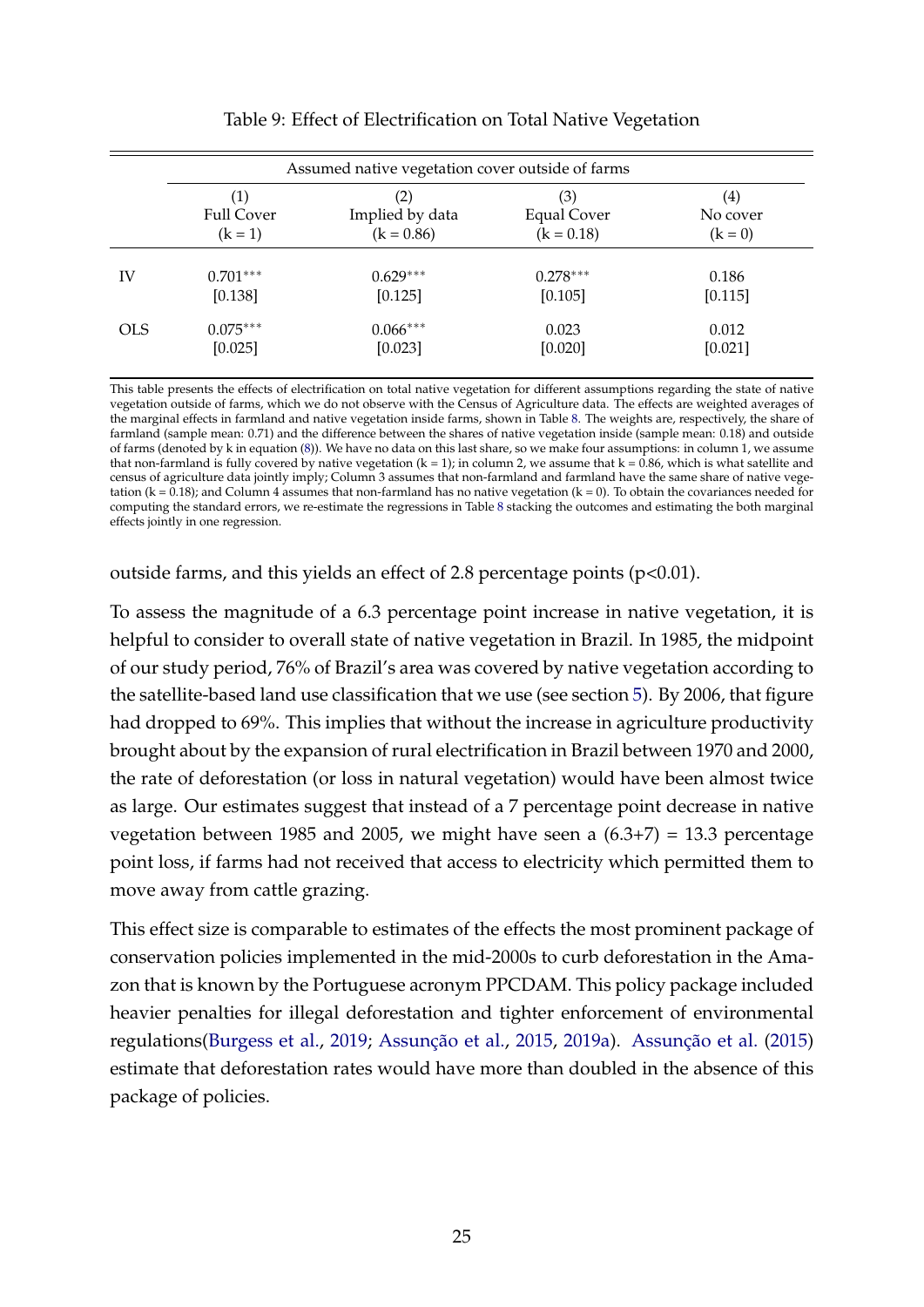<span id="page-26-0"></span>

| Dependent Variable | (1)         | $\left( 2\right)$ | (3)               | $\scriptstyle{(4)}$ |
|--------------------|-------------|-------------------|-------------------|---------------------|
|                    | Pastures    | Grain Area        | Native Vegetation | Farmland            |
|                    | Farmland    | Farmland          | Farmland          | County Area         |
| IV                 | $-0.550***$ | 0.124             | $0.652***$        | $-0.321**$          |
|                    | [0.148]     | [0.096]           | [0.206]           | [0.133]             |
| <b>OLS</b>         | $-0.023$    | $-0.020**$        | $0.088***$        | $-0.095***$         |
|                    | [0.019]     | [0.008]           | [0.025]           | [0.022]             |
| Observations       | 6,516       | 6,516             | 6,516             | 6,516               |
| Mean dep. var.     | 0.46        | 0.11              | 0.19              | 0.68                |

Table 10: Long Run Effects of Electricity on the Allocation of Land: Census of Agriculture Data

This table is similar to Table [8,](#page-23-0) except that the dependent variables are forward-lagged by two decades. As a result, the number of observations drops because we loose two periods of our panel of counties. The corresponding first-stage coefficient is 0.224 (s.e. 0.058; partial F-statistic 14.9). This Table confirms that the findings of Table [8](#page-23-0) do not apply just in the short run. All regressions are weighted by the number of grid points in the county, and include county fixed effects, year fixed effects, and directly control for a quartic polynomial on the suitability index. Standard errors clustered at the county level in brackets.

#### **7.3.2 Long run**

In the results presented thus far, the outcome variables are lagged by five years on average to allow for the effects of electrification on farms to materialize. Our model argues that farmers relinquish cattle grazing to focus on growing crops. This occurs because farmers are capital-constrained and cannot simultaneously expand their business along multiple margins. This raises the possibility that perhaps the gains to native vegetation we observe are short-lived, and once farmers' incomes increase and their credit constraints are relaxed, the land use effects would revert. To examine this possibility, we re-estimate the effects of electrification on land use in Table [8,](#page-23-0) but increase the lag between the measure of electricity infrastructure and the land use outcomes to approximately 25 years.

The results show that the short-run effects on land use do not dissipate over time. Within farms, the effect on pastures (column 1) is similar to the short-run results: A 10 percent increase in electrification lowers the share of farmland allocated to pastures by 5.5 percentage points 25 years later. The effect on cropland (column 2) drops from to 1.2 from 1.8 percentage points, and loses statistical significance. The effects on native vegetation (column 3) are now even larger than the short-run effects: a 6.5 percentage point increase in the proportion of farmland kept under native vegetation 25 years later. Finally, the effects on farmland expansion (column 4) are smaller: the coefficient drops from 5 to 3 percentage points for a 10 percent increase in infrastructure, but is still statistically significant. In summary, an increase in crop productivity still has a land-sparing effect even 25 years later, and the patterns of land use changes between pasture, grains and native vegetation is exactly as predicted by the model.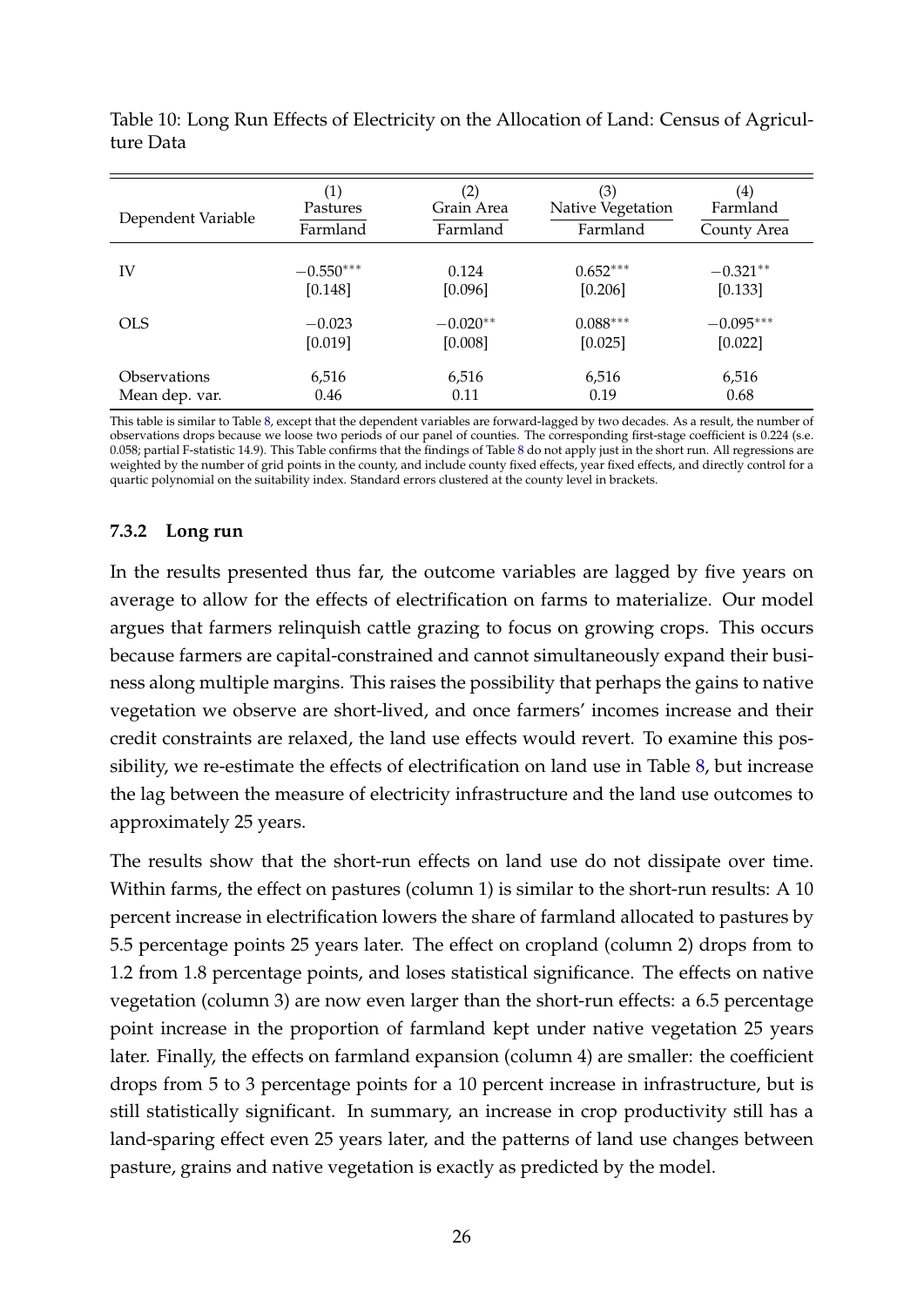<span id="page-27-0"></span>

| Dependent Variable         | $\left( 1\right)$ | (2)         | (3)         |
|----------------------------|-------------------|-------------|-------------|
|                            | Pastures          | Cropland    | Forest      |
|                            | County Area       | County Area | County Area |
| IV                         | $-0.209***$       | $0.185***$  | 0.055       |
|                            | [0.072]           | [0.061]     | [0.069]     |
| <b>OLS</b>                 | $-0.001$          | 0.005       | $-0.000$    |
|                            | [0.012]           | [0.004]     | [0.013]     |
| <i><b>Observations</b></i> | 6,516             | 6,516       | 6,516       |
| Mean dep. var.             | 0.50              | 0.07        | 0.37        |

Table 11: Long Run Effects of Electricity on the Allocation of Land: Satellite Data

This table uses remote sensing data made available by the Mapbiomas project, which classifies pixels from Landsat images yearly from 1985 through 2017 into land use categories.

Outcomes are forward-lagged by 25 years with respect to the electricity data. The sample equals the sample used in Table [10.](#page-26-0) All regressions are weighted by the number of grid points in the county, and include county fixed-effects, and directly control for a quartic polynomial on the hydropower suitability index interacted with time fixed-effects.

Standard errors clustered at the county level in brackets.

<sup>∗</sup> *p* < 0.10, ∗∗ *p* < 0.05, ∗∗∗ *p* < 0.01

#### **7.3.3 Effects on Satellite-based Measures of Land Use**

We now study the effects of electrification on land use as measured by classification of satellite images taken between 1985 and 2005. The main advantage of satellite measurements is that they contain information on land use in the entire country, not only within farms. They also allow us to study long-run changes, as we merge the electricity infrastructure data to satellite images captured 25 years later. However, unlike the agricultural census data, these images cannot distinguish between areas within and outside farms, and are therefore not as informative about the detailed mechanisms posited in our theory of land use. When working with satellite data, we therefore measure land use as proportion of the county area rather than fractions of farmland.

Table [11](#page-27-0) displays the results. These regressions show strong evidence of pasture-tocrop conversion. The share of county area allocated to pastures decreases by 2.1 percentage points with a 10 pp increase in electrification (column 1), while the share of cropland decreases by 1.9 percentage points. The coefficient estimate on column 3 suggests that the share of forest land increases by 0.5 percentage points, but this effect is not statistically significant. The satellite data largely corroborates the changes in the land use patterns we observed in the waves of the agricultural census data. Improvements in crop productivity brought about through farm electrification facilitate a shift away from cattle grazing and into crop-farming and indirectly protects the forest, and that protection persists for 25 years.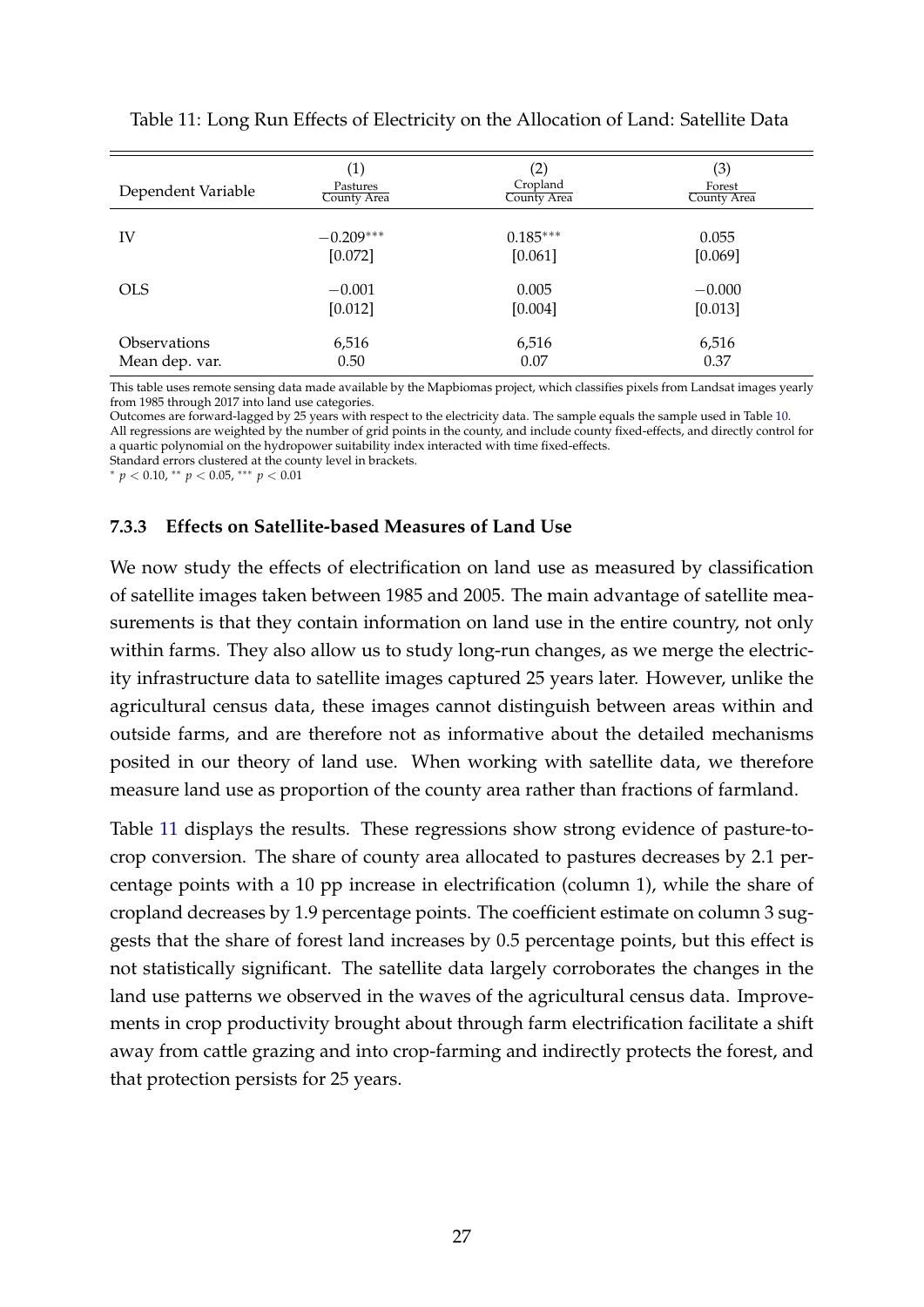<span id="page-28-0"></span>

| Dependent Variable | Energy-intensive capital<br>goods     |                                                     |                                               |                                              | Other crop-related capital goods |  |  |  |
|--------------------|---------------------------------------|-----------------------------------------------------|-----------------------------------------------|----------------------------------------------|----------------------------------|--|--|--|
|                    | (1)<br>Grain<br>Storage<br>Facilities | (2)<br>Percentage<br>of Farms<br>with<br>Irrigation | (3)<br>Planting and<br>Harvesting<br>Machines | $\left(4\right)$<br>Plows<br><b>Tractors</b> |                                  |  |  |  |
| IV                 | 145.418***                            | 12.091***                                           | 16.925***                                     | 34.387***                                    | 19.702***                        |  |  |  |
|                    | [32.595]                              | [3.382]                                             | [5.881]                                       | [8.743]                                      | [6.578]                          |  |  |  |
| <b>OLS</b>         | 13.666***                             | $2.579***$                                          | 0.254                                         | 1.361                                        | 1.331                            |  |  |  |
|                    | [2.817]                               | [0.449]                                             | [1.098]                                       | [1.456]                                      | [1.291]                          |  |  |  |
| Observations       | 10,860                                | 10,860                                              | 10,860                                        | 10,860                                       | 10,860                           |  |  |  |
| Mean dep. var.     | 27.33                                 | 6.16                                                | 10.10                                         | 20.46                                        | 22.93                            |  |  |  |

#### Table 12: The Effects of Electricity on Crop-related Capital Use

Notes: The table shows evidence, consistent with our model's assumptions and predicitons, that electricity infrastructure increases the usage of capital that supports crop cultivation, in particular grains. Grain storage facilities, machines, plows, tractors are divided by county area (measured in 10,000 hectares). In each column, the first row shows results from our preferred IVfixed effect specification, and the second row shows OLS, fixed-effects results. All regressions are weighted by the number of grid points in the county, and include county fixed effects, year fixed effects, and directly control for a quartic polynomial on the suitability index (see Table [6\)](#page-21-0). Standard errors clustered at the county level in brackets.

<sup>∗</sup> *p* < 0.10, ∗∗ *p* < 0.05, ∗∗∗ *p* < 0.01

## **7.4 Effects on capital usage in crop cultivation**

In our land-use model, electrification is akin to increasing the marginal product of capital—specifically, capital necessary for crop farming. Consistent with that mechanism, Table [12](#page-28-0) shows evidence that electrification increases usage of capital goods employed mostly in crop cultivation. Columns 1 and 2 show that farmers invest more in crop-related electricity-intensive capital equipment–grain storage facilities (which requires temperature and humidity control) and irrigation–as electricity becomes available. These two capital goods are particularly informative about the specific mechanism posited in our model, as not only they are related to crops, they also directly require energy which is facilitated by electrification. The mean effects are large: a 10 percent increase in electricity infrastructure leads to a 53-percent increase (at the mean) in the number of grain silos and a 19-percent increase in the proportion of farms with irrigation.

Columns 3–5 show that electrification increases the usage of other crop-related capital goods that do not rely on electricity. This is consistent with farmers intensifying their cropping activities after electricity arrives. The IV point estimates imply mean effects of 17 percent for planting and harvesting machines, 17 percent for plows, and 8.6 percent for tractors. These results are consistent with the intensification of cropping highlighted in our model, which is the specific mechanism by which demand for agricultural land decreases within farms. Increased electricity infrastructure enables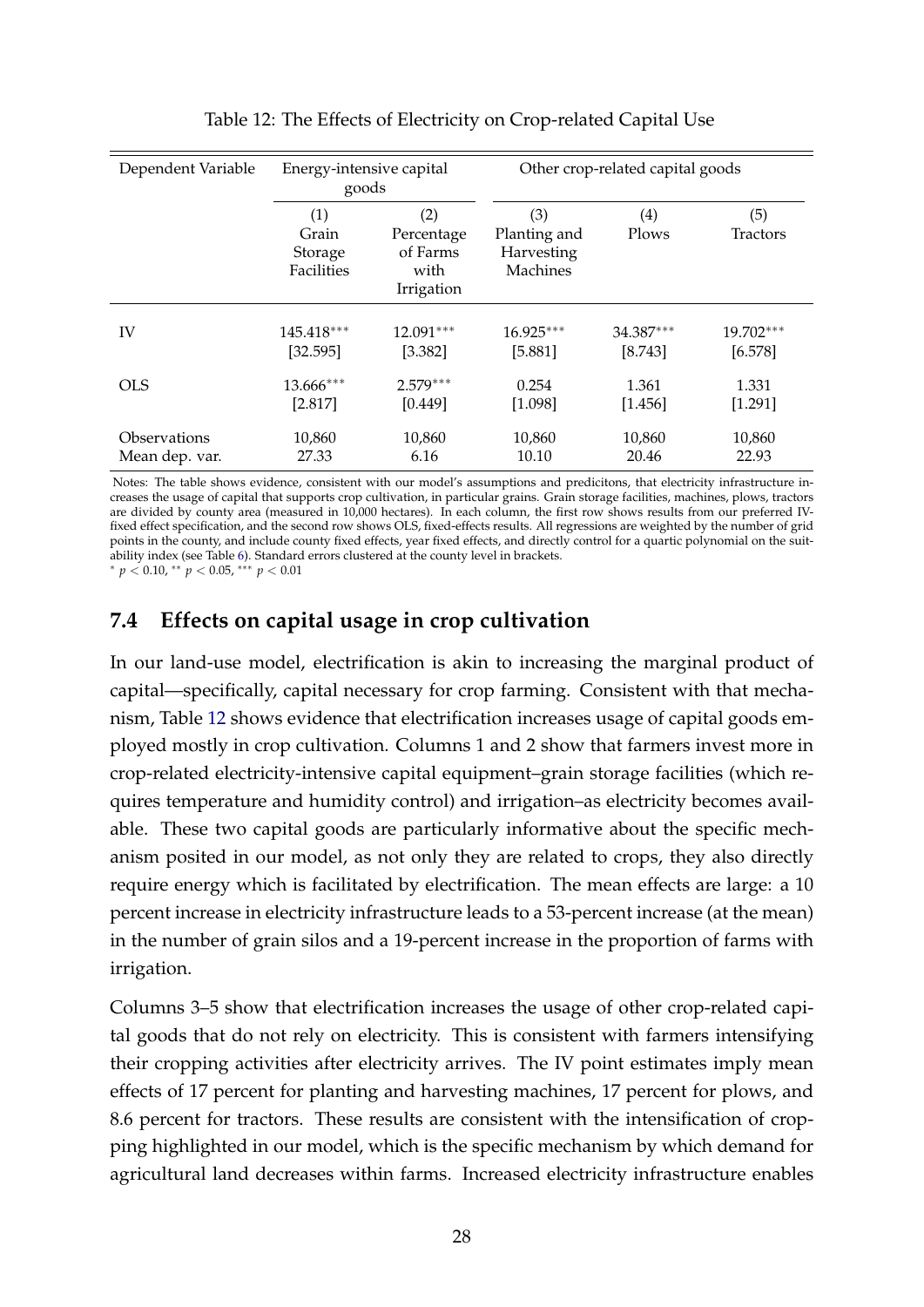farmers to adopt technologies and employ capital that would not be feasible otherwise.

## <span id="page-29-0"></span>**7.5 Testing the Capital Constraints Assumption**

A key assumption in our theoretical framework is that farmers' ability to respond to productivity shocks is limited because of factor market imperfections. We model these imperfections as credit constraints, which is a well documented feature of developing economies, especially in rural contexts (see, e.g., [Banerjee and Duflo,](#page-33-10) [2005;](#page-33-10) [Burgess and](#page-34-12) [Pande,](#page-34-12) [2005;](#page-34-12) [Conning and Udry,](#page-34-8) [2007\)](#page-34-8). Furthermore, as discussed in section [2,](#page-5-1) access to credit by Brazilian farmers has been historically low. We now provide evidence of credit constraints faced by Brazilian farmers during our sample period, using two different approaches and data sources.

First, we study how farming investments respond to rainfall shocks in the recent past, which we treat as an exogenous source of income for farmers that effectively mimics the experimental ideal of granting cash to randomly selected farmers [\(Rosenzweig](#page-36-9) [and Wolpin,](#page-36-9) [1993\)](#page-36-9). In the absence of credit market imperfections, past fluctuations in rainfall (or cash drops) should not affect current investment decisions [\(Karlan et al.,](#page-35-13) [2014\)](#page-35-13). We collect historical precipitation data from [Matsuura and Willmott](#page-36-10) [\(2012\)](#page-36-10) and construct a measure of rainfall shocks based on deviations from a county-specific historical means (details in appendix [B\)](#page-40-0). We then run regressions of the form

$$
y_{ct} = \sum_{k=-4}^{0} \beta_k r_{c,t-k} + \delta X_{c,t} + \theta_c + \alpha_t + \epsilon_{c,t} \quad , \tag{9}
$$

where *rc*,*t*−*<sup>k</sup>* is our measure of a rainfall shock in county *c*, period *t* − *k*.

Table [13](#page-30-0) shows that transitory rainfall shocks have persistent effects on yields, and on investment on capital goods. Investment in tractors, plows, planting and harvesting machines and grain storage facilities all increase in periods following positive rainfall shocks. Grain yields are larger two years after the rainfall shock, even after we control for contemporaneous rainfall. These persistent effects on investments are inconsistent with perfect credit markets.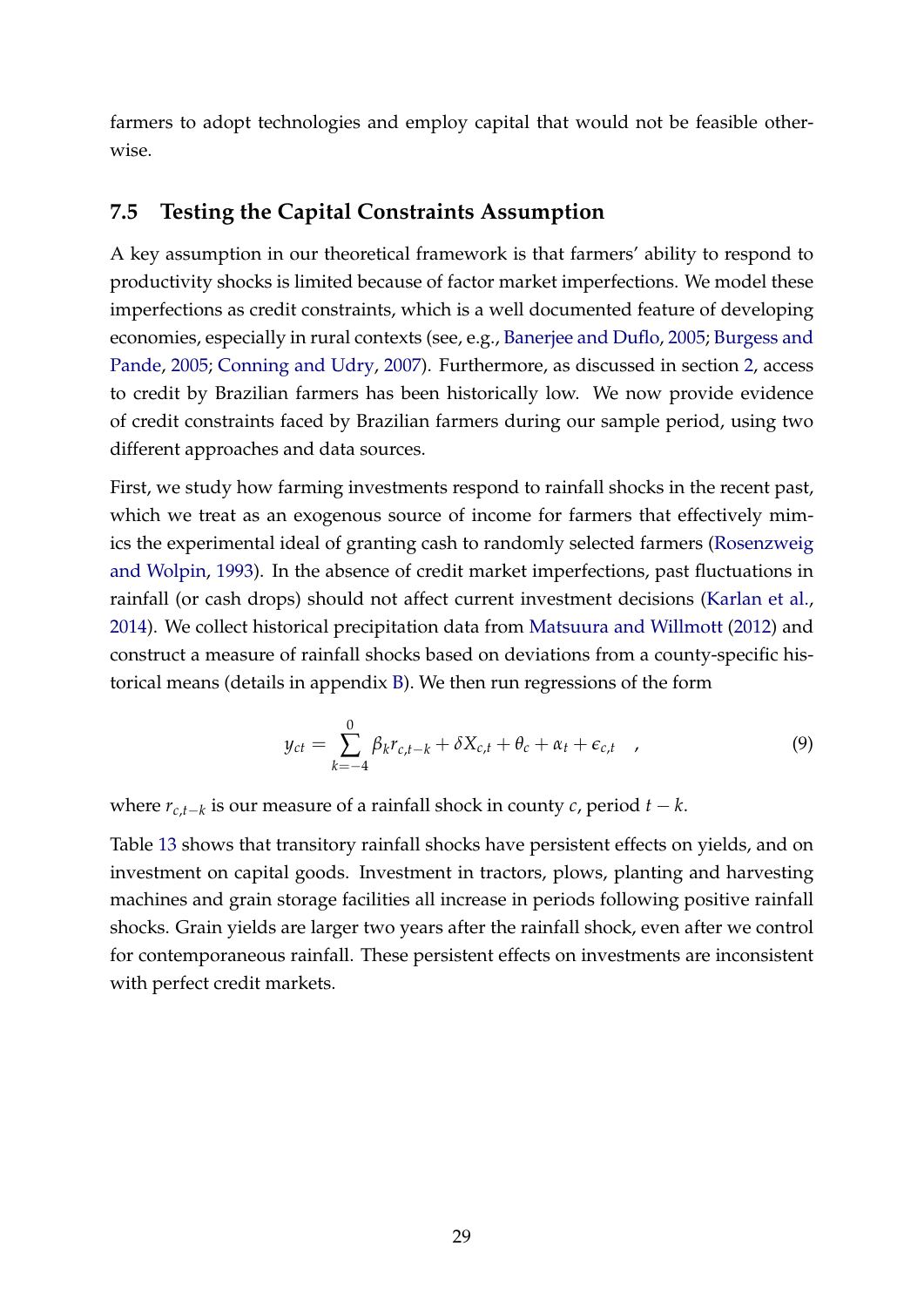|                     | (1)<br>Grain Yields<br>(log) | (2)<br>Value of<br>Production Per<br>Hectare (log) | (3)<br><b>Gross Production</b><br>Value (log) | (4)<br>Tractors | (5)<br>Plows | (6)<br>Planting and<br>Harvesting<br>Machines | (7)<br>Grain Storage<br>Facilities |
|---------------------|------------------------------|----------------------------------------------------|-----------------------------------------------|-----------------|--------------|-----------------------------------------------|------------------------------------|
| shock at t          | $0.010***$                   | $0.011**$                                          | $0.019***$                                    | $-1.102***$     | $-0.474**$   | $-1.033***$                                   | $-7.507***$                        |
|                     | [0.003]                      | [0.005]                                            | [0.005]                                       | [0.163]         | [0.222]      | [0.142]                                       | [0.667]                            |
| shock at t-1        | $0.045***$                   | $0.015**$                                          | 0.009                                         | $1.783***$      | $-0.078$     | 0.239                                         | $-1.861**$                         |
|                     | [0.004]                      | [0.006]                                            | [0.006]                                       | [0.192]         | [0.233]      | [0.199]                                       | [0.889]                            |
| shock at t-2        | $0.017***$                   | $0.029***$                                         | $0.013***$                                    | $1.844***$      | $3.186***$   | $1.348***$                                    | 12.245***                          |
|                     | [0.003]                      | [0.005]                                            | [0.005]                                       | [0.172]         | [0.300]      | [0.150]                                       | [0.979]                            |
| shock at t-3        | $-0.019***$                  | $0.021***$                                         | $0.029***$                                    | $-0.298$        | $0.593**$    | $-0.149$                                      | $3.744***$                         |
|                     | [0.003]                      | [0.006]                                            | [0.005]                                       | [0.189]         | [0.236]      | [0.166]                                       | [0.837]                            |
| shock at t-4        | $-0.004$                     | 0.007                                              | $0.017***$                                    | $1.147***$      | $0.787***$   | $1.792***$                                    | $-1.058$                           |
|                     | [0.004]                      | [0.006]                                            | [0.006]                                       | [0.193]         | [0.300]      | [0.206]                                       | [0.654]                            |
| <b>Observations</b> | 10,701                       | 10,855                                             | 10,855                                        | 10,855          | 10,855       | 10,855                                        | 10,855                             |
| Mean dep. var.      | 0.0657                       | 12.54                                              | 16.61                                         | 22.94           | 20.46        | 10.11                                         | 27.35                              |

<span id="page-30-0"></span>Table 13: Testing Credit Constraints using Rainfall Shocks

This table tests our model's assumption that farmers are constrained in (at least) one production factor other than land. We use past rainfall shocks as a measure of (as good as random) capital drops to farmers. Columns 1–3 show that past (positive) rainfall shocks affect current production, even after we control for current shocks. The remaining columns show that these past rainfall shocks affect investment: Grain storage facilities, machines, plows, tractors are divided by county area (measured in 10,000 hectares). Taken together, these results indicate that exogenous variation in pas<sup>t</sup> incomeaffect current production decisions. This is not consistent with an economy without frictions in credit markets. To construct our measure of rainfall shock, we use historical precipitation data from [Matsuura](#page-36-11) and Willmott [\(2012\)](#page-36-11). See appendix [C](#page-40-2) for details. All regression include county fixed effects and year fixed effects. Controlling for a quartic polynomial on the suitability index interacted with year dummies (like we do in the analysis using the IV-fixed effect approach) does not change the results. Standard errors clustered at county level in brackets. ∗ *p* <sup>&</sup>lt; 0.10, ∗∗ *<sup>p</sup>* <sup>&</sup>lt; 0.05, ∗∗∗ *<sup>p</sup>* <sup>&</sup>lt; 0.01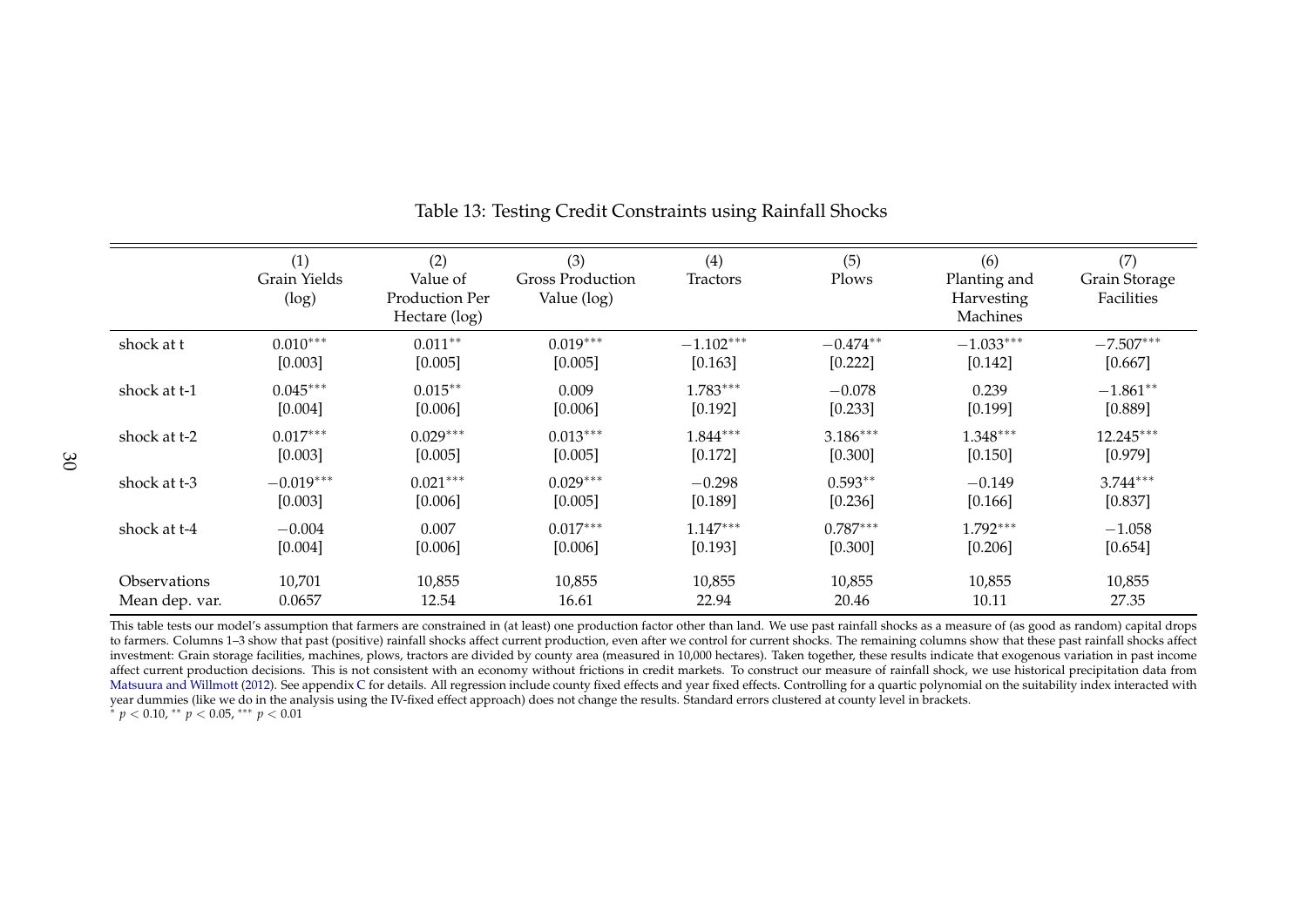We construct a second test of credit markets imperfections using the idea that in our model, farmers who are not credit constrained should not have to substitute pastures for cropland upon receiving a positive productivity shock to crop cultivation. We test that prediction by adding an interaction term between electricity infrastructure and the density of bank branches in the county to our main regression.<sup>[22](#page-0-0)</sup> If the number of bank branches is a good proxy for local credit availability, $2<sup>3</sup>$  then we should observe smaller substitution away from pastures in such areas when electricity arrives.

Table [14](#page-32-0) shows that the presence of banks change the effect of electrification on landuse in exactly that direction. In Panel A, columns 1 and 2 show that an increase in credit availability leads to less substitution of pastureland for cropland. The coefficients on the interaction terms are opposite-signed to the main effects, which implies that electrification has smaller effects on pastures and cropland in areas where credit is more available to farmers. As a result, the productivity shock has a less pronounced effect on native vegetation, as indicated by the negative coefficient in column 3. Panel B shows that in counties at the 75th percentile of the distribution of bank branches density (0.55 bank branches per 10,000 hectares), electrification produces only half as large an effect on native vegetation compared to counties in the 25th percentile (which has zero bank branches). Finally, column 4 shows that counties with more bank branches per hectare display a faster expansion of farmland than counties with less access to capital, highlighting the importance of credit to agriculture. These results are in line with the mechanism we posit: that capital constraints are important for restricting the expansion of cattle grazing. [Assunção et al.](#page-33-11) [\(2019b\)](#page-33-11) study the effects of a policy that restricts Brazilian farmers' credit access, and also finds that it reduces deforestation.

# **8 Conclusion**

We show that productivity gains in agriculture slowed the rate of deforestationin Brazil. We present evidence that the underlying mechanism for these effects is changes in land use within farms, as well as a slower expansion of farmland once productivity improves via rural electrification. Access to electricity helped to modernize agriculture in Brazil as it enabled farmers to abandon land-intensive practices, and operate with higher capital-to-land ratios. Importantly, this helped preserve an important natural resource.

<sup>&</sup>lt;sup>22</sup>In this specification, we directly control for the density of bank branches, and instrument the interaction term using the IV of our modeled infrastructure variable interacted with bank branches.

<sup>&</sup>lt;sup>23</sup>This exercise is inspired by [Burgess and Pande](#page-34-12) [\(2005\)](#page-34-12), who study a government-led expansion of bank branches in India and show that the presence of banks expands access to credit in rural areas. Like India, the expansion of banking in Brazil was also led by public banks [Sanches et al.](#page-36-12) [\(2018\)](#page-36-12). Our exercise is analogous to that of [Jayachandran](#page-35-14) [\(2006\)](#page-35-14), who studies how the sensitivity of agricultural wages in India with respect to crop yields changes with access to banking.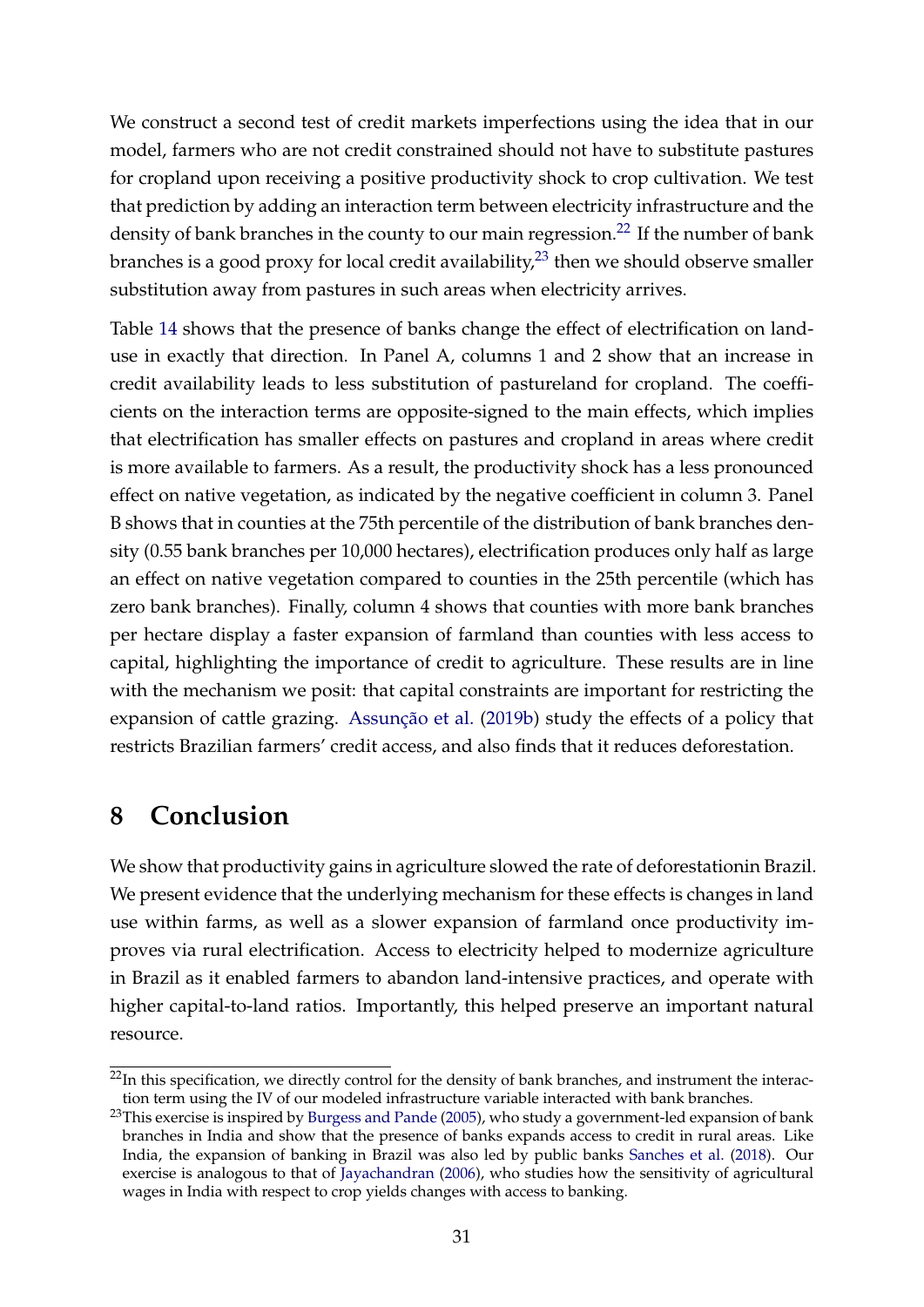<span id="page-32-0"></span>

| Dependent Variable                                                    | (1)<br>Pastures | (2)<br>Grain Area | (3)<br>(4)<br>Native Vegetatiorarmland |             |  |
|-----------------------------------------------------------------------|-----------------|-------------------|----------------------------------------|-------------|--|
|                                                                       | Farmland        | Farmland          | Farmland County Area                   |             |  |
| Panel A: IV estimates                                                 |                 |                   |                                        |             |  |
| <b>Electricity Infrastructure</b>                                     | $-0.508***$     | $0.187***$        | $0.401***$                             | $-0.533***$ |  |
|                                                                       | [0.172]         | [0.070]           | [0.151]                                | [0.155]     |  |
| Electricity Infrastructure x Bank Branches                            | 0.534           | $-0.131$          | $-0.329$                               | $0.748**$   |  |
|                                                                       | [0.328]         | [0.123]           | [0.213]                                | [0.350]     |  |
| Panel B: Effects at the 75th percentile of Bank Branches distribution |                 |                   |                                        |             |  |
| <b>Electricity Infrastructure</b>                                     | $-0.211$        | $0.115**$         | $0.219**$                              | $-0.118$    |  |
|                                                                       | [0.149]         | [0.052]           | [0.097]                                | [0.166]     |  |
| Observations                                                          | 10,860          | 10,860            | 10,860                                 | 10,860      |  |
| Mean dep. var.                                                        | 0.47            | 0.11              | 0.18                                   | 0.71        |  |

#### Table 14: The Effects of Electricity on the Allocation of Land: The role of banks

This table shows how the heterogeneity of treatment effects on land-use by how credit-constrained farmers are. We use the density of bank branches (number of bank branches per 10,000 hectares) to proxy for access to credit. Panel A shows the IV coefficients. We our modeled infrastructure variable interacted with the number of bank branches per 10,000 hectares as an additional instrument for the interaction term. Consistent with the implications of the model presented in section [4,](#page-8-0) columns 1–3 show that land use changes less strongly in counties where farmers are less credit constrained. In particular, farmers do not give up on their pastures as much in counties with more bank branches; as a result, they do not deforest less. In panel B, we compute the implied effects of electricity infrastructure for a county at the 75th percentile of the distribution of bank branches density (0.55 bank branches per 10,000 hectares. The 25th percentile is zero bank branches per 10,000 hectares. All regressions are weighted by the number of grid points in the county, and include county fixed effects, year fixed effects, and directly control for a quartic polynomial on the suitability index (see Table [6\)](#page-21-0). Standard errors clustered at the county level in brackets. <sup>∗</sup> *p* < 0.10, ∗∗ *p* < 0.05, ∗∗∗ *p* < 0.01

Our analysis has some limitations. First, forest cover is not the only relevant environmental outcome when studying the intensification of agriculture. The use of pesticides and fertilizers, typical in intensive agriculture, can also impose external costs on plant, animal, and human populations [\(Dias et al.,](#page-34-13) [2019;](#page-34-13) [Dasgupta,](#page-34-0) [2021\)](#page-34-0). In that sense, the aggregate, net environmental benefits of intensification may be smaller than our estimates suggest. On the other hand, our analysis ignores the (likely) positive effects of improving productivity of Brazilian farmers on forests in other countries. Brazil is a major commodity producer–"the world's food basket"–, it is likely that an increase in Brazilian agricultural productivity has the potential to spare land elsewhere through general equilibrium effects.

These limitations notwithstanding, our results have important implications for environmental policymaking. Many popular conservation policies, such as designating areas for protection cause "leakage", displacing deforestation to unregulated areas, and enforcing fines and bans are difficult [\(Burgess et al.,](#page-33-4) [2012,](#page-33-4) [2019;](#page-33-5) [Harstad and Mideksa,](#page-35-1) [2017\)](#page-35-1). Our results show that conservation policies can be successful if they account for the economic interest of user groups. Governments and other environmental organizations are increasingly experimenting with approaches such as direct payments for ecosystem services [\(Porras et al.,](#page-36-3) [2012;](#page-36-3) [Jayachandran et al.,](#page-35-6) [2017\)](#page-35-6) or interventions that improve farm productivity. Our findings suggest that support to increase farm productivity has the potential to reduce deforestation.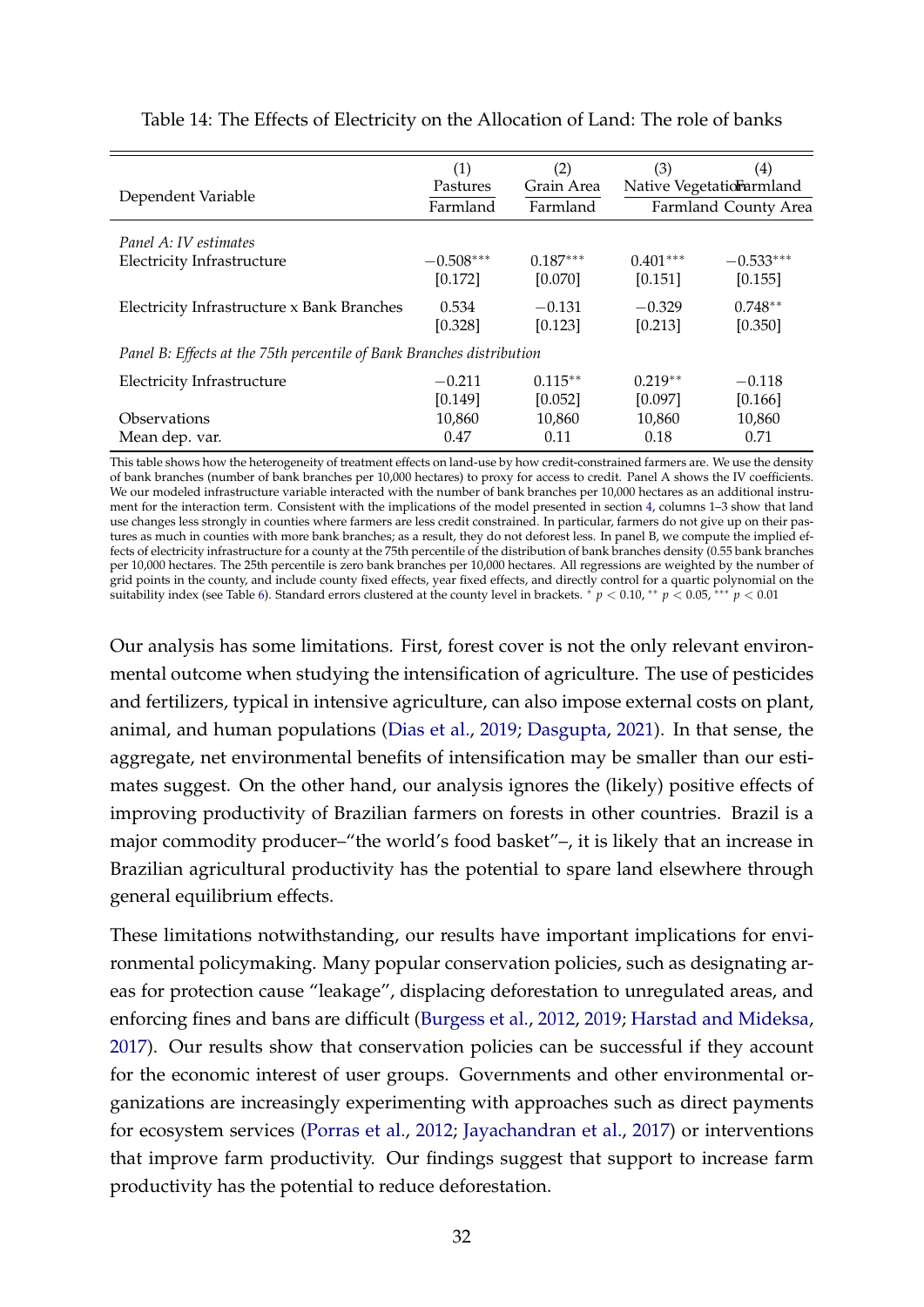# **References**

- <span id="page-33-8"></span>Alix-Garcia, J., McIntosh, C., Sims, K. R. E., and Welch, J. R. (2013). The Ecological Footprint of Poverty Alleviation: Evidence from Mexico's Oportunidades Program. *Review of Economics and Statistics*, 95(2):417–435.
- <span id="page-33-3"></span>Angelsen, A. and Kaimowitz, D., editors (2001). *Agricultural Technologies and Tropical Deforestation*. CABI Publiching.
- <span id="page-33-7"></span>Asher, S., Garg, T., and Novosad, P. (2020). The Ecological Impact of Transportation Infrastructure. *The Economic Journal*, 130(629):1173–1199.
- <span id="page-33-6"></span>Assunção, J., Gandour, C., and Rocha, R. (2015). Deforestation slowdown in the Brazilian Amazon: prices or policies? *Environment and Development Economics*, 20(6):697–722.
- <span id="page-33-9"></span>Assunção, J., Gandour, C., Rocha, R., and Rocha, R. (2019a). DETERring Deforestation in the Amazon: Environmental Monitoring and Law Enforcement. Climate Policy Initiative.
- <span id="page-33-11"></span>Assunção, J., Gandour, C., Rocha, R., and Rocha, R. (2019b). The Effect of Rural Credit on Deforestation: Evidence from the Brazilian Amazon. *The Economic Journal*, 130(626):290–330.
- <span id="page-33-2"></span>Banerjee, A., Duflo, E., and Qian, N. (2020). On the road: Access to transportation infrastructure and economic growth in China. *Journal of Development Economics*, 145:102442.
- <span id="page-33-10"></span>Banerjee, A. V. and Duflo, E. (2005). Growth Theory through the Lens of Development Economics. In Aghion, P. and Durlauf, S., editors, *Handbook of Economic Growth*, volume 1 of *Handbook of Economic Growth*, chapter 7, pages 473–552. Elsevier.
- <span id="page-33-1"></span>Baum-Snow, N., Brandt, L., Henderson, J. V., Turner, M. A., and Zhang, Q. (2017). Roads, Railroads, and Decentralization of Chinese Cities. *The Review of Economics and Statistics*, 99(3):435–448.
- <span id="page-33-5"></span>Burgess, R., Costa, F. J. M., and Olken, B. (2019). The Brazilian Amazon's Double Reversal of Fortune. Mimeo.
- <span id="page-33-4"></span>Burgess, R., Hansen, M., Olken, B. A., Potapov, P., and Sieber, S. (2012). The Political Economy of Deforestation in the Tropics. *The Quarterly journal of economics*, 127(4):1707–1754.
- <span id="page-33-0"></span>Burgess, R., Jedwab, R., Miguel, E., Morjaria, A., and Padró i Miquel, G. (2015). The Value of Democracy: Evidence from Road Building in Kenya. *American Economic Review*, 105(6):1817–51.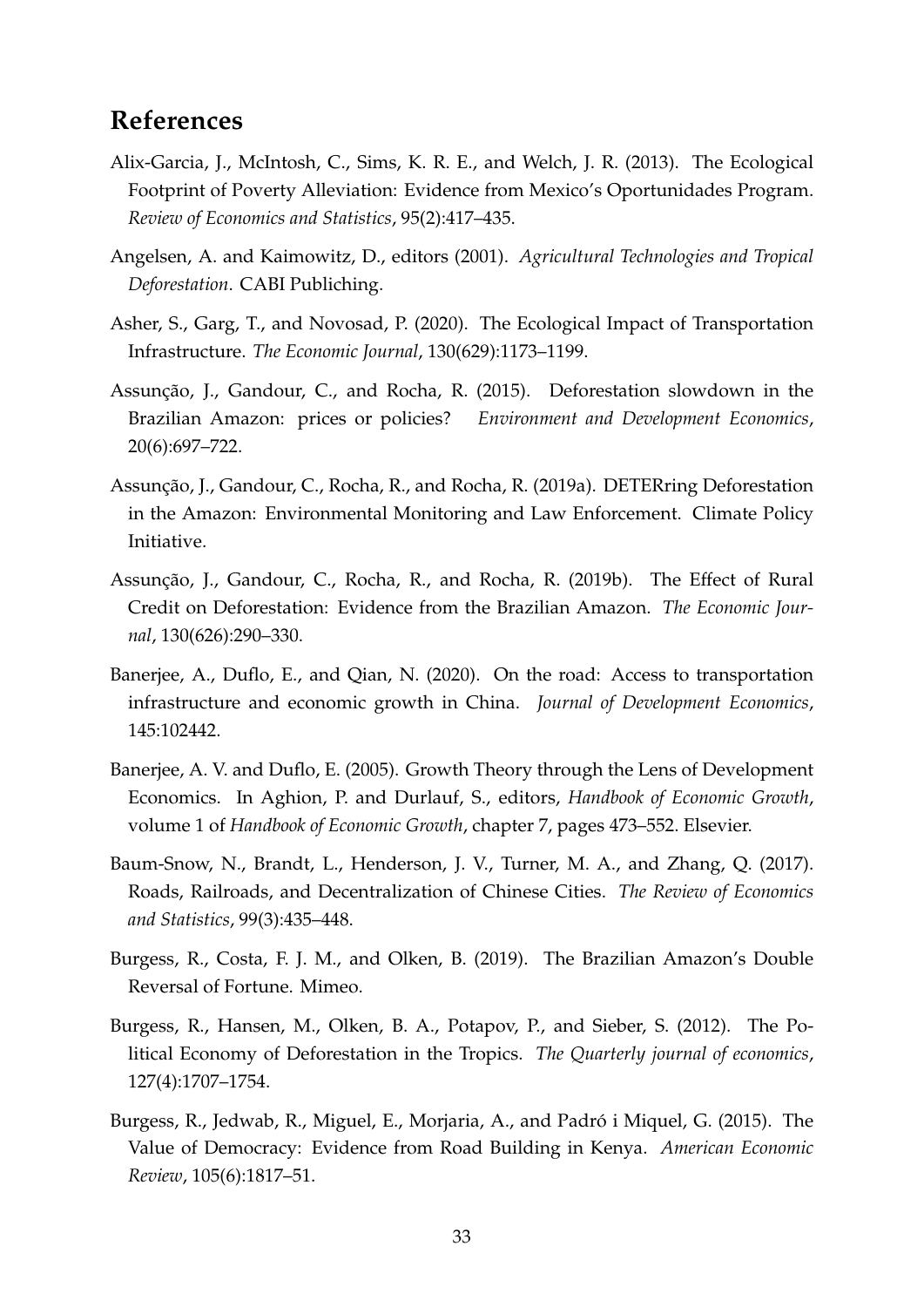- <span id="page-34-12"></span>Burgess, R. and Pande, R. (2005). Do Rural Banks Matter? Evidence from the Indian Social Banking Experiment. *American Economic Review*, 95(3):780–795.
- <span id="page-34-7"></span>Burlig, F. and Preonas, L. (2016). Out of the darkness and into the light? Development effects of Rural Electrification. Working Paper 268, Energy Institute at Haas.
- <span id="page-34-5"></span>Chakravorty, U., Emerick, K., and Ravago, M.-L. (2016). Lighting Up the Last Mile: The Benefits and Costs of Extending Electricity to the Rural Poor. Discussion Paper 16-22, Resources for the Future. Available at http://dx.doi.org/10.2139/ssrn.2851907.
- <span id="page-34-8"></span>Conning, J. and Udry, C. (2007). Rural Financial Markets in Developing Countries. In Evenson, R. and Pingali, P., editors, *Handbook of Agricultural Economics*, volume 3 of *Handbook of Agricultural Economics*, chapter 56, pages 2857–2908. Elsevier.
- <span id="page-34-3"></span>Cropper, M., Griffiths, C., and Mani, M. (1999). Roads, Population Pressures, and Deforestation in Thailand, 1976-1989. *Land Economics*, 75 (1):58–73.
- <span id="page-34-4"></span>Cropper, M., Puri, J., and Griffiths, C. (2001). Predicting the Location of Deforestation: The Role of Roads and Protected Areas in North Thailand. *Land Economics*, 77(2):172– 186.
- <span id="page-34-1"></span>Curtis, P. G., Slay, C. M., Harris, N. L., Tyukavina, A., and Hansen, M. C. (2018). Classifying drivers of global forest loss. *Science*, 361(6407):1108–1111.
- <span id="page-34-0"></span>Dasgupta, P. (2021). *The Economics of Biodiversity: the Dasgupta Review.* HM Treasury, London.
- <span id="page-34-13"></span>Dias, M., Rocha, R., and Soares, R. R. (2019). Glyphosate Use in Agriculture and Birth Outcomes of Surrounding Populations. Discussion Paper 12164, IZA.
- <span id="page-34-6"></span>Dinkelman, T. (2011). The Effects of Rural Electrification on Employment: New Evidence from South Africa. *American Economic Review*, 101(7):3078–3108.
- <span id="page-34-11"></span>Duflo, E. and Pande, R. (2007). Dams. *The Quarterly Journal of Economics*, 122(2):601– 646.
- <span id="page-34-10"></span>Ehrl, P. (2017). Minimum comparable areas for the period 1872-2010: an aggregation of Brazilian municipalities. *Estudos Econ* $\tilde{A}$ 'micos, pages 215–229.
- <span id="page-34-2"></span>Faber, B. (2014). Trade Integration, Market Size, and Industrialization: Evidence from China's National Trunk Highway System. *The Review of Economic Studies*, 81(3):1046– 1070.
- <span id="page-34-9"></span>Fink, G., Jack, B. K., and Masiye, F. (2020). Seasonal Liquidity, Rural Labor Markets and Agricultural Production. *American Economic Review*, forthcoming.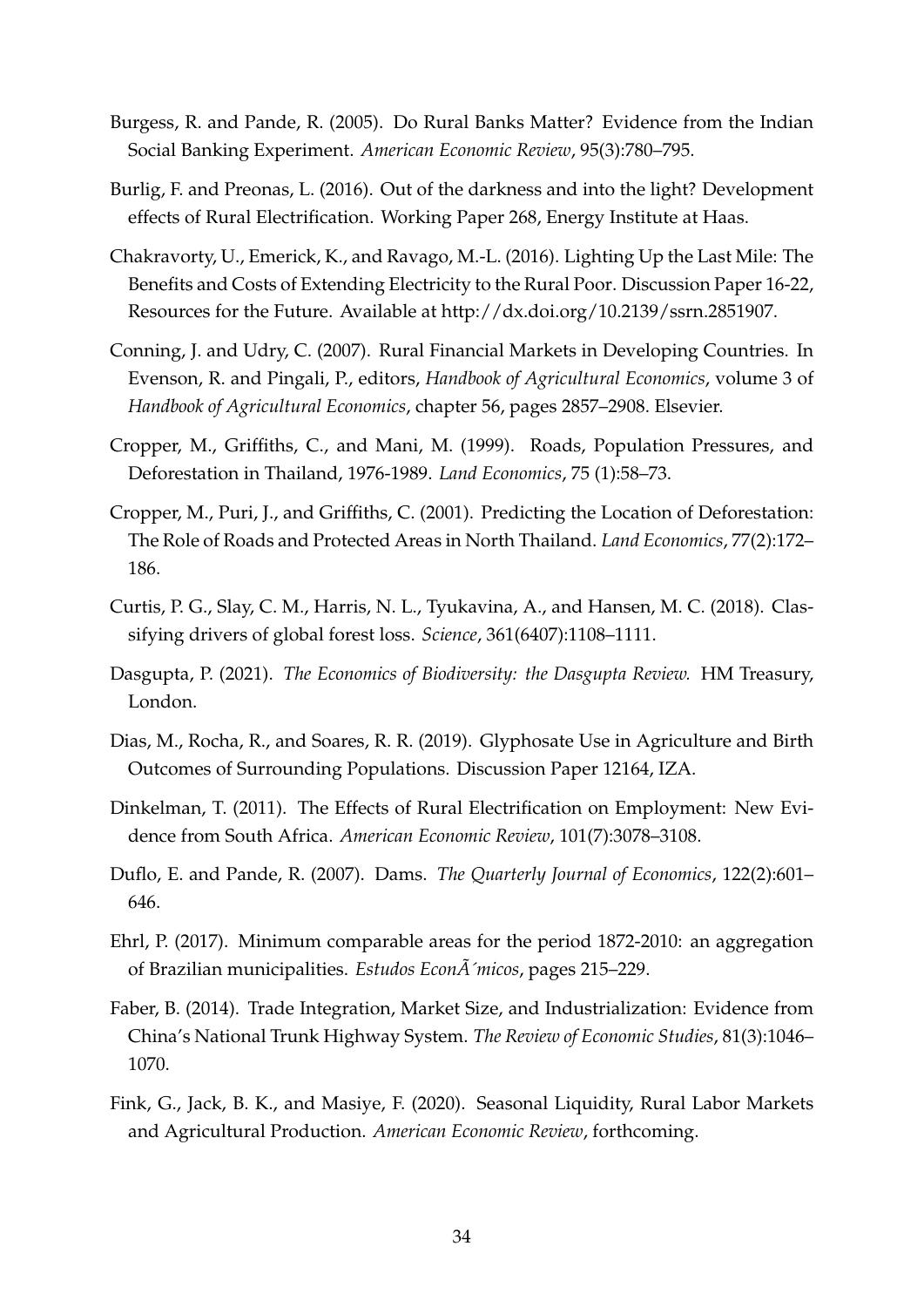- <span id="page-35-9"></span>Fluck, R. C. (1992). Energy in World Agriculture . In Fluck, R. C., editor, *Energy in Farm Production* , Energy in World Agriculture. Elsevier, Amsterdam.
- <span id="page-35-3"></span>Foster, A. D. and Rosenzweig, M. R. (2003). Economic Growth and the Rise of Forests. *The Quarterly Journal of Economics*, 118(2):601–637.
- <span id="page-35-0"></span>Frank, E. G. and Schlenker, W. (2016). Balancing economic and ecological goals. *Science*, 353(6300):651–652.
- <span id="page-35-2"></span>Gonzalez Lira, A. and Mobarak, A. M. (2019). Slippery fish: Enforcing regulation under subversive adaptation.
- <span id="page-35-4"></span>Grossman, G. M. and Krueger, A. B. (1991). Environmental impacts of a North American Free Trade Agreement. *National Bureau of Economic Research Working Paper 3914, NBER, Cambridge MA.*
- <span id="page-35-5"></span>Grossman, G. M. and Krueger, A. B. (1995). Economic growth and the environment. *Quarterly Journal of Economics*, 110(2):353–377.
- <span id="page-35-1"></span>Harstad, B. and Mideksa, T. K. (2017). Conservation contracts and political regimes. *The Review of Economic Studies*, 84(4):1708–1734.
- <span id="page-35-15"></span>Hidalgo, F. D., Naidu, S., Nichter, S., and Richardson, N. (2010). Economic determinants of land invasions. *The Review of Economics and Statistics*, 92(3):505–523.
- <span id="page-35-10"></span>IBGE (2006). Censo agropecuário 2006.
- <span id="page-35-14"></span>Jayachandran, S. (2006). Selling Labor Low: Wage Responses to Productivity Shocks in Developing Countries. *Journal of Political Economy*, 114(3):538–575.
- <span id="page-35-7"></span>Jayachandran, S. (2013). Liquidity Constraints and Deforestation: The Limitations of Payments for Ecosystem Services. *The American Economic Review*, 103(3):309–313.
- <span id="page-35-6"></span>Jayachandran, S., de Laat, J., Lambin, E. F., Stanton, C. Y., Audy, R., and Thomas, N. E. (2017). Cash for carbon: A randomized trial of payments for ecosystem services to reduce deforestation. *Science*, 357(6348):267–273.
- <span id="page-35-11"></span>Jeong, D. (2020). Creating (Digital) Labor Markets in Rural Tanzania. Mimeo.
- <span id="page-35-13"></span>Karlan, D., Osei, R., Osei-Akoto, I., and Udry, C. (2014). Agricultural Decisions after Relaxing Credit and Risk Constraints. *The Quarterly Journal of Economics*, 129(2):597– 652.
- <span id="page-35-12"></span>Lee, D. S., McCrary, J., Moreira, M. J., and Porter, J. (2020a). Valid t-ratio Inference for IV. Papers 2010.05058, arXiv.org.
- <span id="page-35-8"></span>Lee, K., Miguel, E., and Wolfram, C. (2020b). Does Household Electrification Supercharge Economic Development? *Journal of Economic Perspectives*, 34(1):122–44.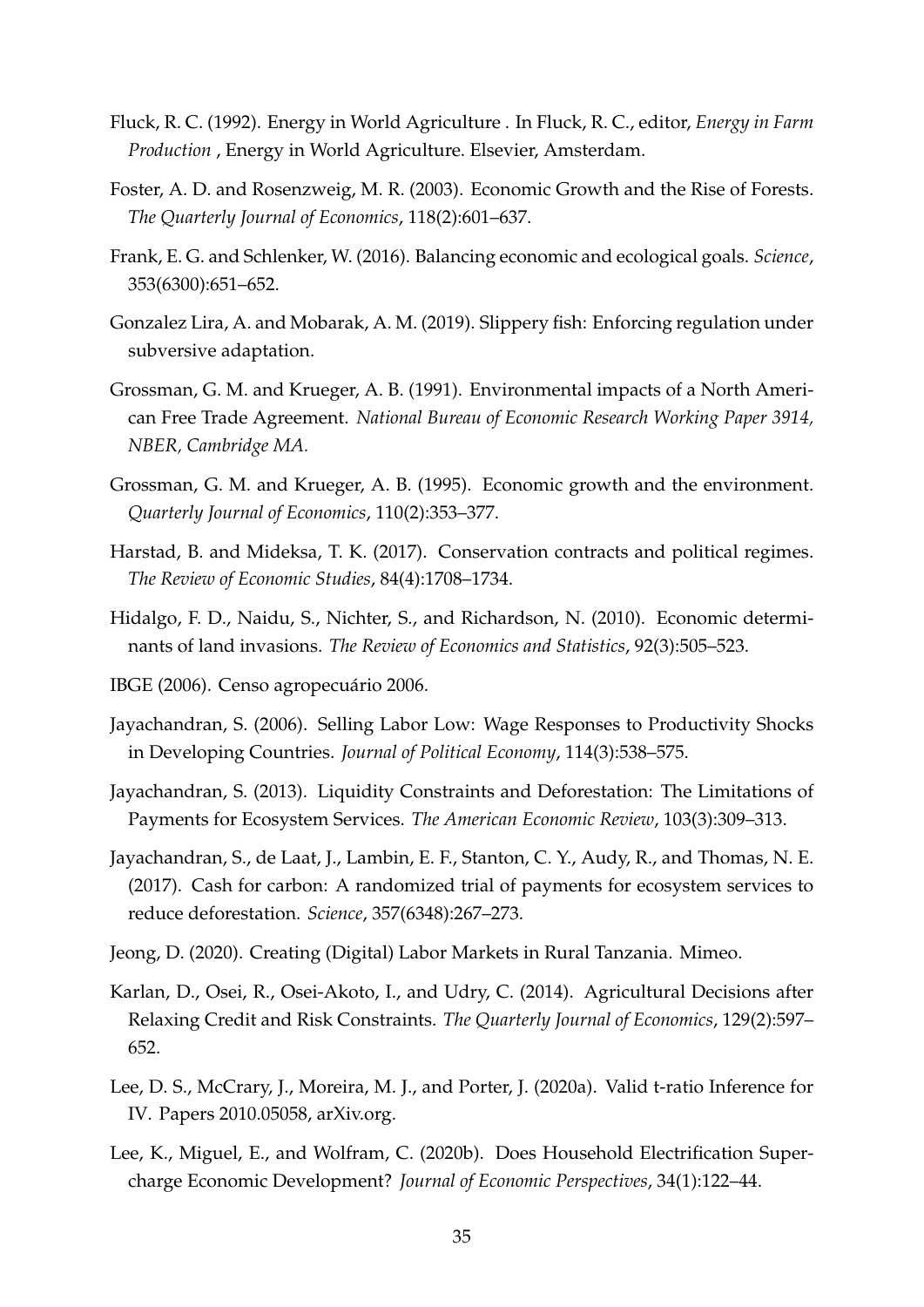- <span id="page-36-11"></span><span id="page-36-5"></span>Lee, K., Miguel, E., and Wolfram, C. (2020c). Experimental Evidence on the Economics of Rural Electrification. *Journal of Political Economy*, 128(4):1523–1565.
- <span id="page-36-4"></span>Lewis, J. and Severnini, E. (2020). Short-and long-run impacts of rural electrification: evidence from the historical rollout of the us power grid. *Journal of Development Economics*, 143.
- <span id="page-36-0"></span>Lipscomb, M., Mobarak, A. M., and Barham, T. (2013). Development Effects of Electrification: Evidence from the Topographic Placement of Hydropower Plants in Brazil. *American Economic Journal: Applied Economics*, 5(2):200–231.
- <span id="page-36-10"></span>Matsuura, K. and Willmott, C. (2012). Terrestrial Precipitation: 1900-2010 Gridded Monthly Time Series (1900 - 2010) (V 3.01 added 6/14/12). Technical report, University of Delaware. University of Delaware. http://climate.geog.udel.edu/ climate/.
- <span id="page-36-2"></span>Pfaff, A. (1999). What Drives Deforestation in the Brazilian Amazon? Evidence from Satellite and Socioeconomic Data. *Journal of Environmental Economics and Management*, 37(1):26–43.
- <span id="page-36-1"></span>Phalan, B., Green, R. E., Dicks, L. V., Dotta, G., Feniuk, C., Lamb, A., Strassburg, B. B. N., Williams, D. R., Zu Ermgassen, E. K. H. J., and Balmford, A. (2016). How can higher-yield farming help to spare nature? *Science*, 351(6272):450–451.
- <span id="page-36-6"></span>Pimentel, D. (2009). Energy inputs in food crop production in developing and developed nations. *Energies*, 2(1):1–24.
- <span id="page-36-3"></span>Porras, I., Miranda, M., Barton, D., Chacon-Cascante, A., et al. (2012). Payments for environmental services in Costa Rica: from Rio to Rio and beyond. *IIED Briefing Paper-International Institute for Environment and Development*.
- <span id="page-36-8"></span>Reis, E., Pimentel, M., Alvarenga, A., and Santos, M. C. H. (2011). Áreas mínimas comparáveis para os períodos intercensitários de 1872 a 2000. *I Simpósio Brasileiro de Cartografia histórica*.
- <span id="page-36-9"></span>Rosenzweig, M. and Wolpin, K. I. (1993). Credit Market Constraints, Consumption Smoothing, and the Accumulation of Durable Production Assets in Low-Income Countries: Investment in Bullocks in India. *Journal of Political Economy*, 101(2):223– 44.
- <span id="page-36-7"></span>Rud, J. P. (2012). Electricity provision and industrial development: Evidence from India. *Journal of Development Economics*, 97(2):352–367.
- <span id="page-36-12"></span>Sanches, F., Silva Junior, D., and Srisuma, S. (2018). Banking privatization and market structure in Brazil: a dynamic structural analysis. *The RAND Journal of Economics*, 49(4):936–963.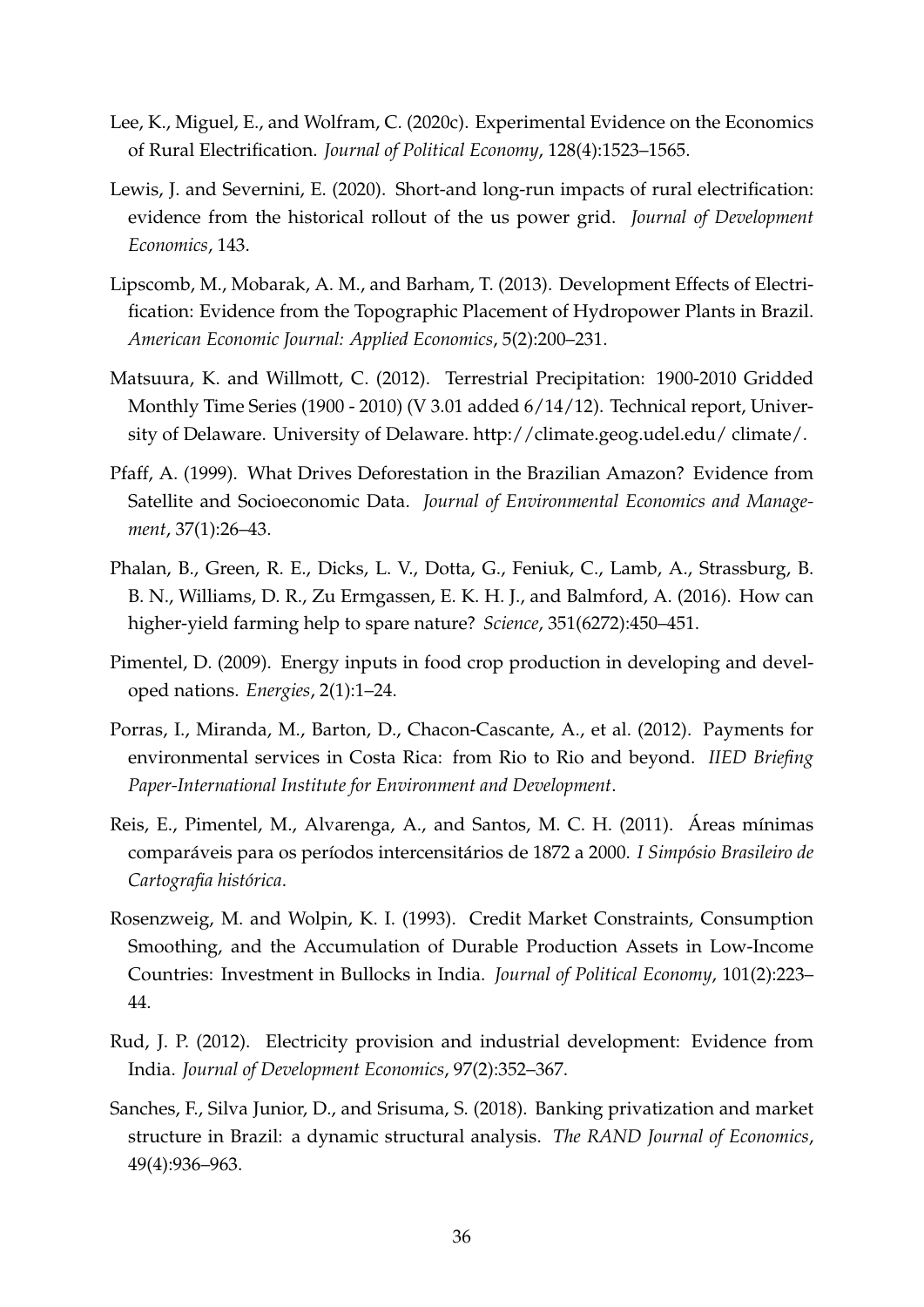- <span id="page-37-0"></span>Smith, P., Bustamante, M., Ahammad, H., Clark, H., Dong, H., Elsiddig, E., Haberl, H., Harper, R., House, J., Jafari, M., Masera, O., Mbow, C., Ravindranath, N., Rice, C., Abad, C., Romanovskaya, A., Sperling, F., Tubiello, F., and Bolwig, S. (2014). *Agriculture, Forestry and Other Land Use (AFOLU)*, pages 811–922. Cambridge University Press, United Kingdom.
- <span id="page-37-6"></span>Staiger, D. and Stock, J. H. (1997). Instrumental Variables Regression with Weak Instruments. *Econometrica*, 65(3):557–586.
- <span id="page-37-4"></span>Ulyssea, G. (2010). Regulation of entry, labor market institutions and the informal sector. *Journal of Development Economics*, 91(1):87 – 99.
- <span id="page-37-2"></span>Usmani, F. and Fetter, T. R. (2020). Fracking, Farmers, and Rural Electrification in India. Technical report, Ruhr Economic Paper No. 864.
- <span id="page-37-5"></span>World Bank (1990). Brazil - Irrigation subsector review. Sector Report 7797, World Bank.
- <span id="page-37-1"></span>World Bank (2007). *World Development Report 2008: Agriculture for Development*. The World Bank.
- <span id="page-37-3"></span>Zomer, R. J., Trabucco, A., Coe, R., and Place, F. (2014). Trees on farms: an update and reanalysis of agroforestry's global extent and socio-ecological characteristics. *World Agroforestry Center Working Paper 179*.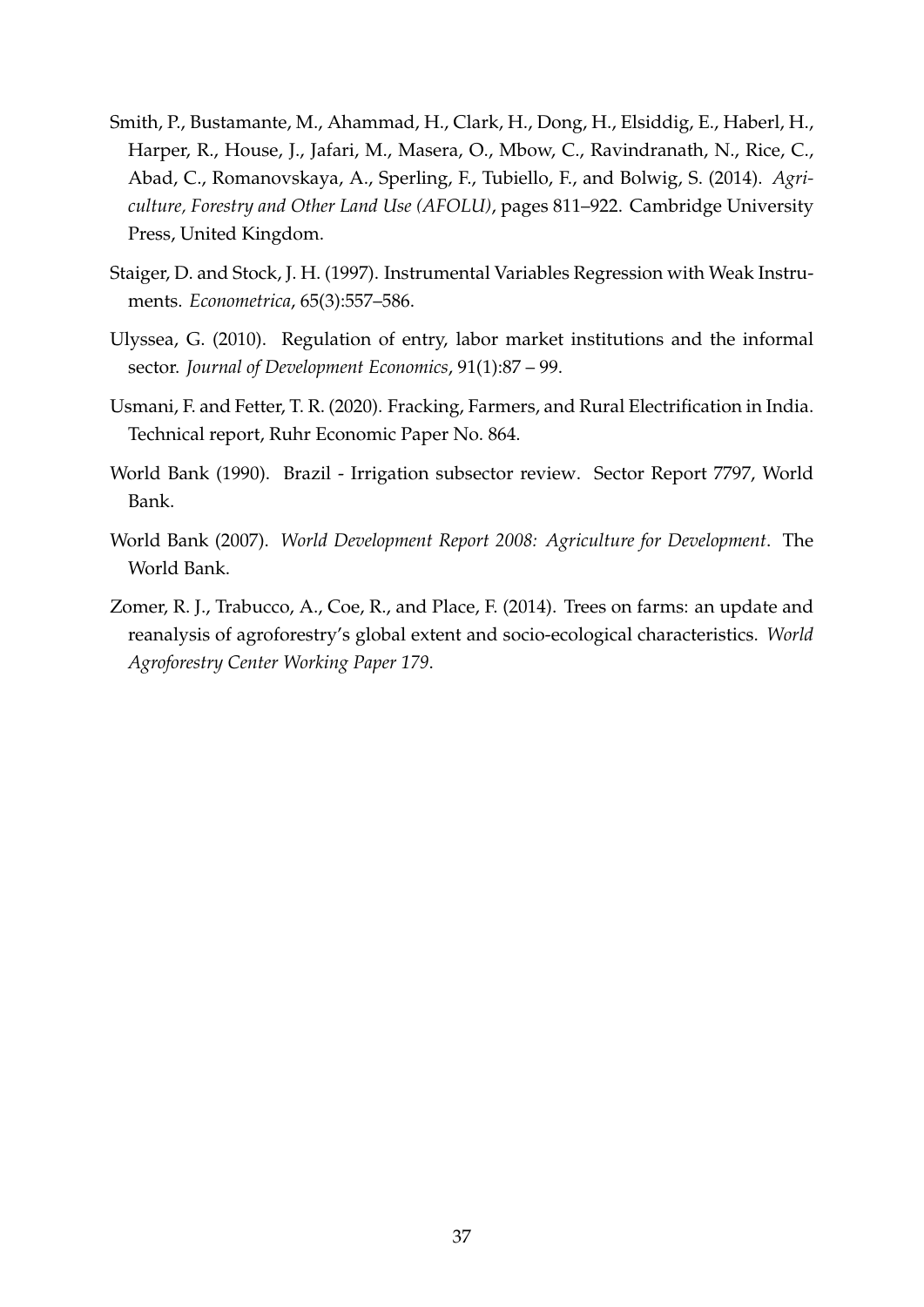# **Appendices**

# **A Derivations**

## **A.1 Solution for model in section [4](#page-8-0)**

**Proposition 1.** *The optimal farmer's choices,*  $H_c^*(\Omega)$ ,  $H_g^*(\Omega)$ ,  $K^*(\Omega)$ , satisfy equations [\(2a\)](#page-9-2)– [\(2d\)](#page-9-3)*.*

*Proof.* The solution to the farmer's problem is given by the set of first-order conditions

$$
\text{wrt } H_c: \qquad \qquad \Omega K^* F_H(H_c^*) = (1 + \lambda)p \qquad \qquad (10)
$$

$$
\text{wrt } H_g: \qquad F_H(H_g^*) = (1 + \lambda)p \qquad (11)
$$

$$
\text{wrt } K: \qquad \Omega F(H_c^*) = (1 + \lambda)r \qquad (12)
$$

$$
rK^* + p(H_c^* + H_g^*) - M = 0.
$$
 (13)

<span id="page-38-2"></span>**Result 1.**  $\frac{\partial K^*}{\partial \Omega}$ *∂*Ω *and <sup>∂</sup>H*<sup>∗</sup> *c ∂*Ω *have the same sign.*

*Proof.* It suffices to show that  $\frac{\partial K^*}{\partial H^*}$  $\frac{\partial K^*}{\partial H^*_{c}} > 0$ . To see this, note that [\(10\)](#page-38-0) and [\(12\)](#page-38-1) imply that  $K^* = \frac{p}{r}$ *r*  $F(H_c^*)$  $\frac{F(H_c)}{F_H(H_c^*)}$ ; Since we assume that  $F_{HH} < 0$  and  $F_H > 0$ , we have that

$$
\frac{\partial K^*}{\partial H_c^*} = \frac{p}{r} \frac{\left(F_H(H_c^*)^2 - F(H_c^*)F_{HH}(H_c^*)\right)}{\left(F_H(H_c^*)\right)^2} > 0 \tag{14}
$$

<span id="page-38-3"></span><span id="page-38-1"></span><span id="page-38-0"></span>

**Result 2.** *Let*  $\Phi(\Omega) \equiv \Pi(\Omega, K^*(\Omega), H_c^*(\Omega), H_g^*(\Omega))$ .  $\Phi(\Omega)$  is strictly convex.

*Proof.* We must show that, for all  $\Omega$  and  $h$ ,  $\Phi(\Omega + h) > \Phi(\Omega) + h\Phi'(\Omega)$ .

$$
\Phi(\Omega + h) = \Pi(\Omega + h, K^*(\Omega + h), H_c^*(\Omega + h), H_g^*(\Omega + h))
$$
  
>  $\Pi(\Omega + h, K^*(\Omega), H_c^*(\Omega), H_g^*(\Omega))$  (by definition of  $K^*, H_c^*, H_g^*$ )  
=  $(\Omega + h)K^*F(H_c^*) + F(H_g^*) - rK^* - p(H_c^* + H_g^*)$   
=  $\Pi(\Omega, K^*(\Omega), H_c^*(\Omega), H_g^*(\Omega)) + hK^*F(H_c^*)$   
=  $\Phi(\Omega) + h\Phi'(\Omega)$  (by the envelope theorem)

 $\Box$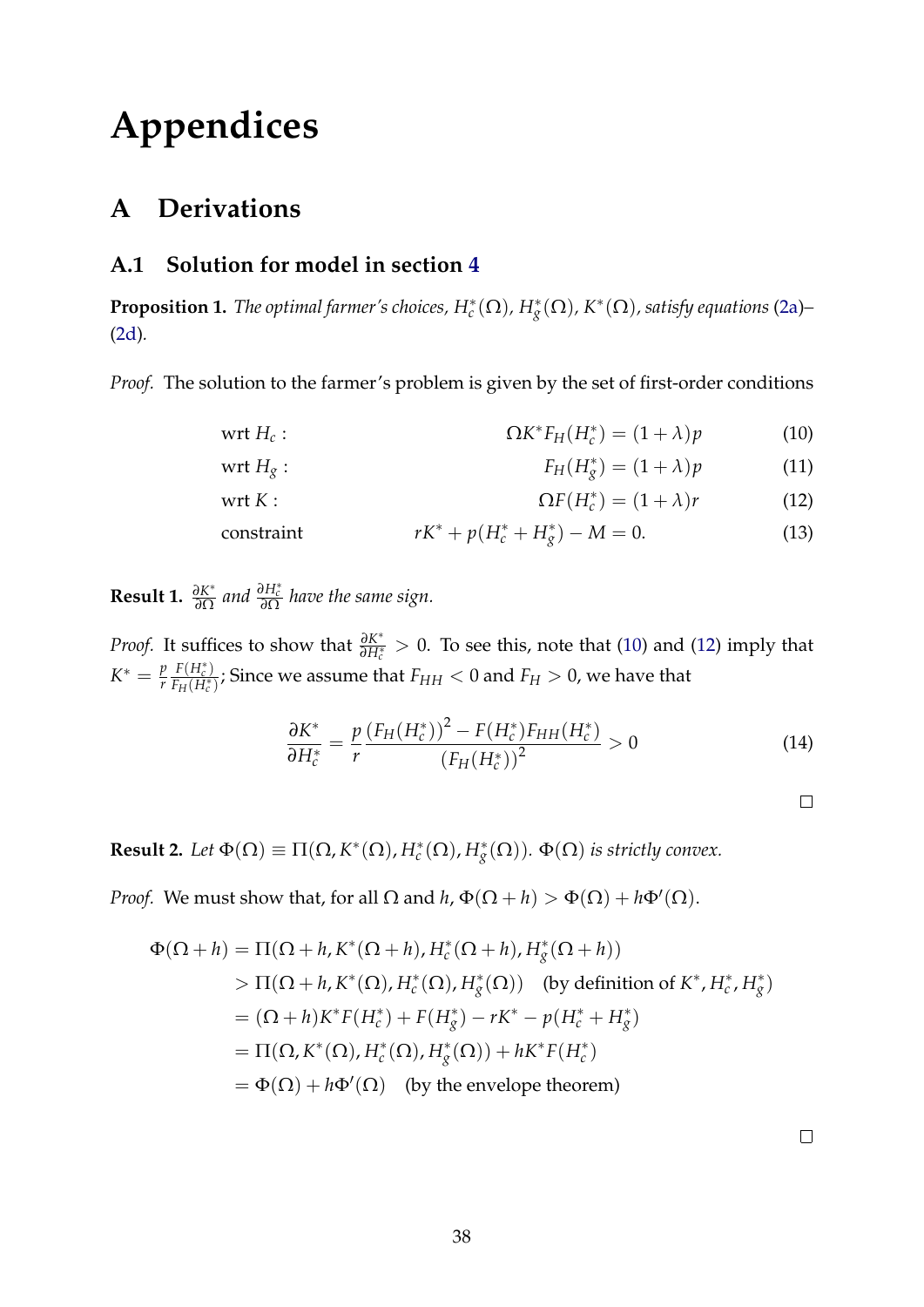Now, since  $\Phi(\Omega)$  is convex,  $\frac{\partial^2 \Phi}{\partial \Omega^2} > 0$ . But

$$
\frac{\partial^2 \Phi}{\partial^2 \Omega} > 0 \iff \frac{\partial K^*}{\partial \Omega} F(H_c^*) + K^* \left( F_H(H_c^*) \frac{\partial H_c^*}{\partial \Omega} \right) > 0
$$

Since  $F($ ),  $F<sub>H</sub>()$ , and  $K^* > 0$ , either  $\frac{\partial K^*}{\partial \Omega}$ *∂*<sub>*∂Ω*</sub> or *∂H*<sub>*c*</sub><sup> $\frac{\partial H_c^*}{\partial \Omega}$ , or both, are positive. By result [1,](#page-38-2) we</sup> conclude that both must be positive. That proves equations [2a](#page-9-2) and [2b.](#page-9-4)

Once we have established equations [2a](#page-9-2) and [2b,](#page-9-4) it is easy to show equations [2d](#page-9-3) and [2d.](#page-9-3) From equation [13:](#page-38-3)

$$
\frac{\partial K^*}{\partial \Omega} = -\frac{p}{r} \frac{\partial (H_c^* + H_g^*)}{\partial \Omega} > 0
$$
  
\n
$$
\iff \frac{\partial (H_c^* + H_g^*)}{\partial \Omega} < 0 \quad \text{(which proves equation 2d)}
$$
  
\n
$$
\Rightarrow \frac{\partial H_g^*}{\partial \Omega} < 0 \quad \text{(which proves equation 2c)}
$$

 $\Box$ 

## <span id="page-39-0"></span>**A.2 Derivation of equation [8](#page-24-0)**

Let *V*<sub>*T*</sub> denote total native vegetation, *V*<sub>*I*</sub> native vegetation inside farms, and  $k(C - F)$ native vegetation outside of farms, expressed as a fraction  $k \in [0,1]$  of the difference between county area *C* and farmland *F*. This notation gives us an accounting identity for native vegetation:  $V_T = V_I + k(C - F)$ . Dividing both sides of this identity by C and multiplying and dividing the first term by F yields

$$
\frac{V_T}{C} = \frac{V_I}{C} + k \frac{C - F}{C}
$$
  
\n
$$
\iff \frac{V_T}{C} = \frac{V_I F}{F C} + k \frac{C - F}{C}
$$
  
\n
$$
\iff \frac{\partial V_T / C}{\partial \Omega} = \frac{\partial V_I / F}{\partial \Omega} \frac{F}{C} + \frac{\partial F / C}{\partial \Omega} \frac{V_I}{F} - k \frac{\partial F / C}{\partial \Omega}
$$
  
\n
$$
\iff \frac{\partial V_T / C}{\partial \Omega} = \frac{\partial F / C}{\partial \Omega} (\frac{V_I}{F} - k) + \frac{\partial V_I / F}{\partial \Omega} \frac{F}{C}
$$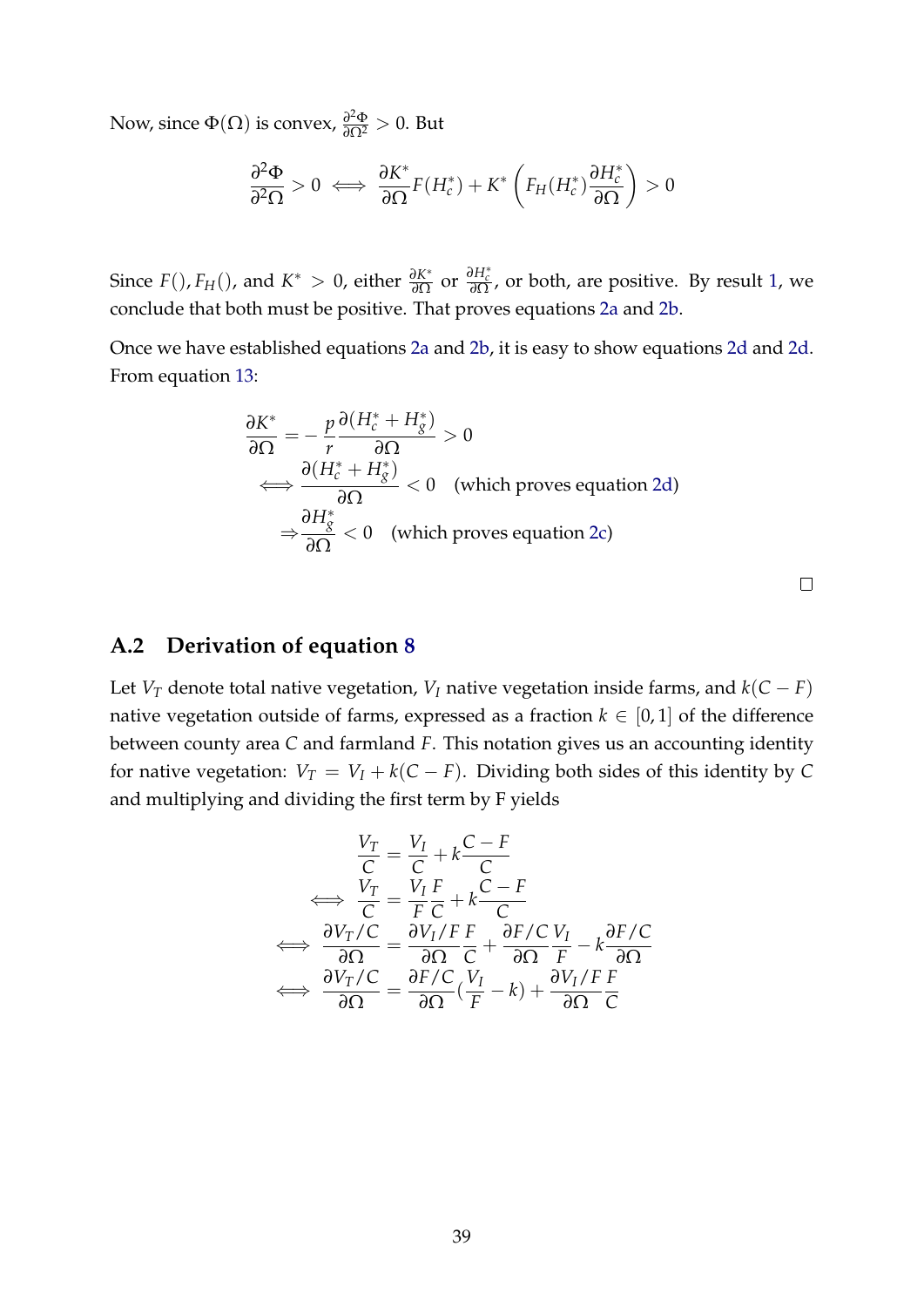# <span id="page-40-0"></span>**B Instrument construction: Probit**

Table [B.1](#page-40-1) shows the probit regression used to rank the grid points in terms of their hydropower suitability (see section [6\)](#page-14-0).

<span id="page-40-1"></span>

| Indicator for location has a river | 0.012<br>[0.067]       |
|------------------------------------|------------------------|
| Log of maximum flow accumulation   | 0.018<br>[0.013]       |
| Average river slope                | 0.039<br>[0.031]       |
| Maximum river slope                | $0.059***$<br>[0.012]  |
| Amazon indicator                   | $-0.630***$<br>[0.106] |
| Observations                       | 32,578                 |

<span id="page-40-2"></span>Table B.1: Probit Regression for Hydropower Geographic Cost Parameters

Notes: The dependent variable is an indicator for location has a hydropower plant. Standard errors clustered by county brackets. <sup>∗</sup> *p* < 0.10, ∗∗ *p* < 0.05, ∗∗∗ *p* < 0.01

# **C Rainfall Data**

In section [7.5,](#page-29-0) we use past rainfall realizations as exogenous shocks to farmer income. We measure rainfall using historical precipitation data from [Matsuura and Willmott](#page-36-10) [\(2012\)](#page-36-10). This is a gridded dataset with monthly precipitation measures from 1900 to 2012 with a 0.5-degree spatial resolution (approximately 50 kilometers at the equator).

To construct our measure of rainfall shock, we take a procedure similar to other to other studies in the literature (see, e.g., [Hidalgo et al.,](#page-35-15) [2010\)](#page-35-15). First, we assign each county to the grid point that is closest to the county's centroid. We then standardize every county-month observation using the county's historical data. Next, we sum up these standardized monthly measure to the yearly level using county-specific monthof-the-year weights. These monthly weights are calculated from the 1985 Census of Agriculture, and capture the importance of each month of the year for that county's planting season. The weights are equal to the share of each crop on the country's agricultural production (in money terms) times the share of farmers that report planting that crop on that month. Finally, we standardize the annual observations by countyyear. Our measure of rainfall shock therefore is the deviation from a county-specific historical means.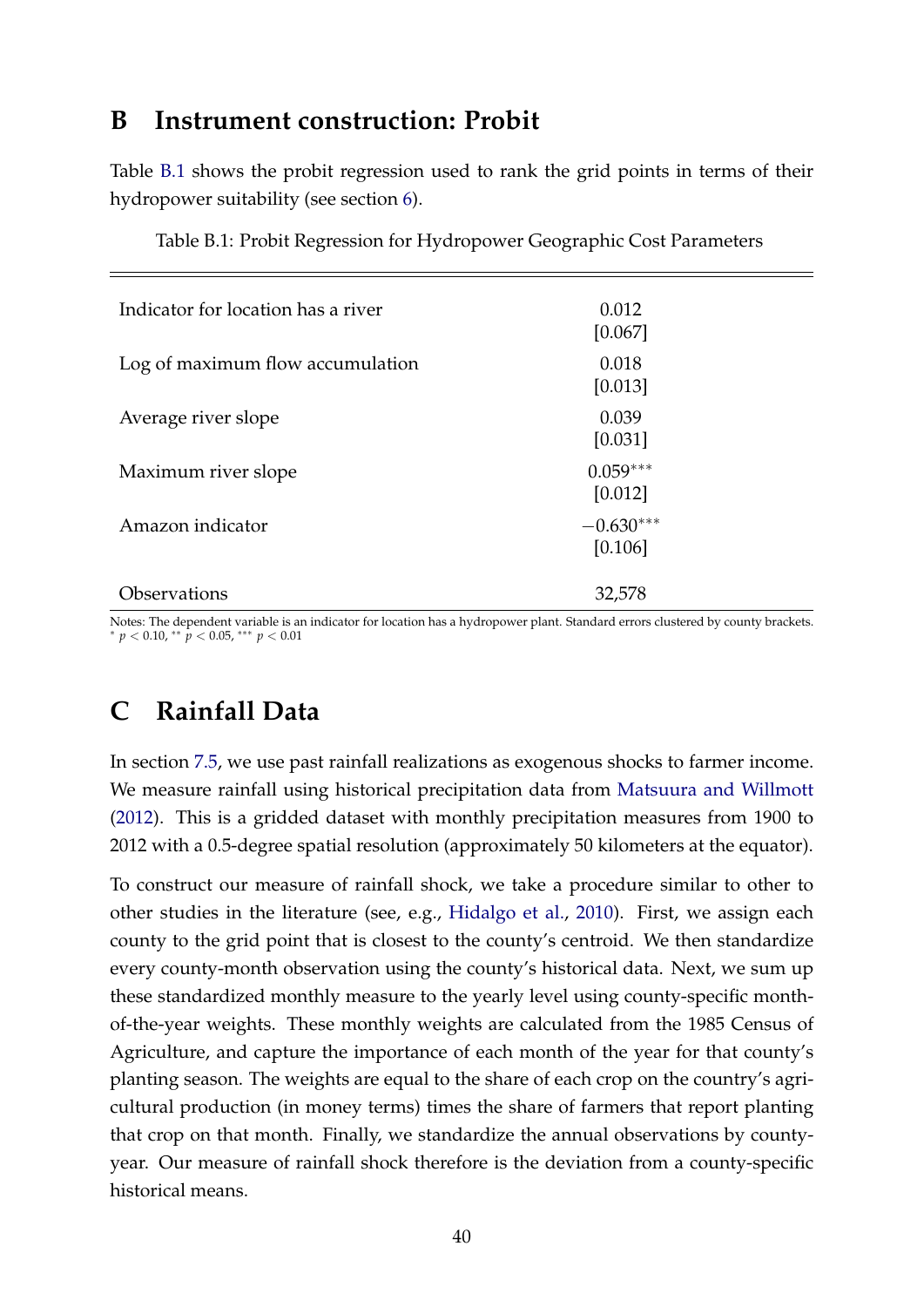# **D Robustness Checks**

# **D.1 Lee, Moreira, McCrary, and Porter (2020) Confidence Intervals**

<span id="page-41-0"></span>

| Dependent Variable                       | $\widehat{\beta}^{IV}$ | 95% CI                                  |
|------------------------------------------|------------------------|-----------------------------------------|
| Grain Yields (log)                       | 1.152                  | [0.56,<br>1.75<br>(0.40,<br>(1.90)      |
| Heads of Cattle Per Hectare              | $-0.167$               | $[-0.75,$<br>0.41<br>$(-0.90, 0.56)$    |
| Share of Cattle Production Value         | $-0.359$               | $[-0.61, -0.11]$<br>$(-0.68, -0.04)$    |
| Percent of County Area in Farmland       | $-0.516$               | $[-0.81, -0.23]$<br>$(-0.88, -0.15)$    |
| Percent of Farmland in Pastures          | $-0.494$               | $[-0.82, -0.17]$<br>$(-0.91, -0.08)$    |
| Percent of Farmland in Grains            | 0.183                  | [0.05, 0.32]<br>(0.01,<br>0.35)         |
| Percent of Farmland in Native Vegetation | 0.392                  | [0.10, 0.68]<br>(0.03, 0.76)            |
| Percentage of Farms with Irrigation      | 12.169                 | [5.54]<br>18.79<br>(3.82,<br>20.52)     |
| <b>Grain Storage Facilities</b>          | 145.542                | [81.59, 209.49]<br>(64.95, 226.14)      |
| Planting and Harvesting Machines         | 16.998                 | [5.36, 28.64]<br>(2.33, 31.67)          |
| Plows                                    | 34.524                 | [17.26, 51.79]<br>(12.77, 56.28)        |
| <b>Tractors</b>                          | 19.734                 | [6.78, 32.69]<br>(3.40, 36.07)          |
| Percent of County Area in Pastures       | $-0.272$               | $[-0.42, -0.12]$<br>$(-0.46, -0.08)$    |
| Percent of County Area in Agriculture    | 0.217                  | [0.09, 0.35]<br>(0.05,<br>(0.38)        |
| Percent of County Area in Forests        | 0.082                  | $[-0.07]$<br>0.24<br>$(-0.11,$<br>0.28) |

Table D.1: Lee, Moreira, McCrary, and Porter 95% Confidence Intervals

Notes: The table shows 95% confidence intervals based on clustered standard errors reported in the main text in brackets, and the Lee et al (2020a) 95% confidence intervals in parentheses. Each row shows the results for one outcome.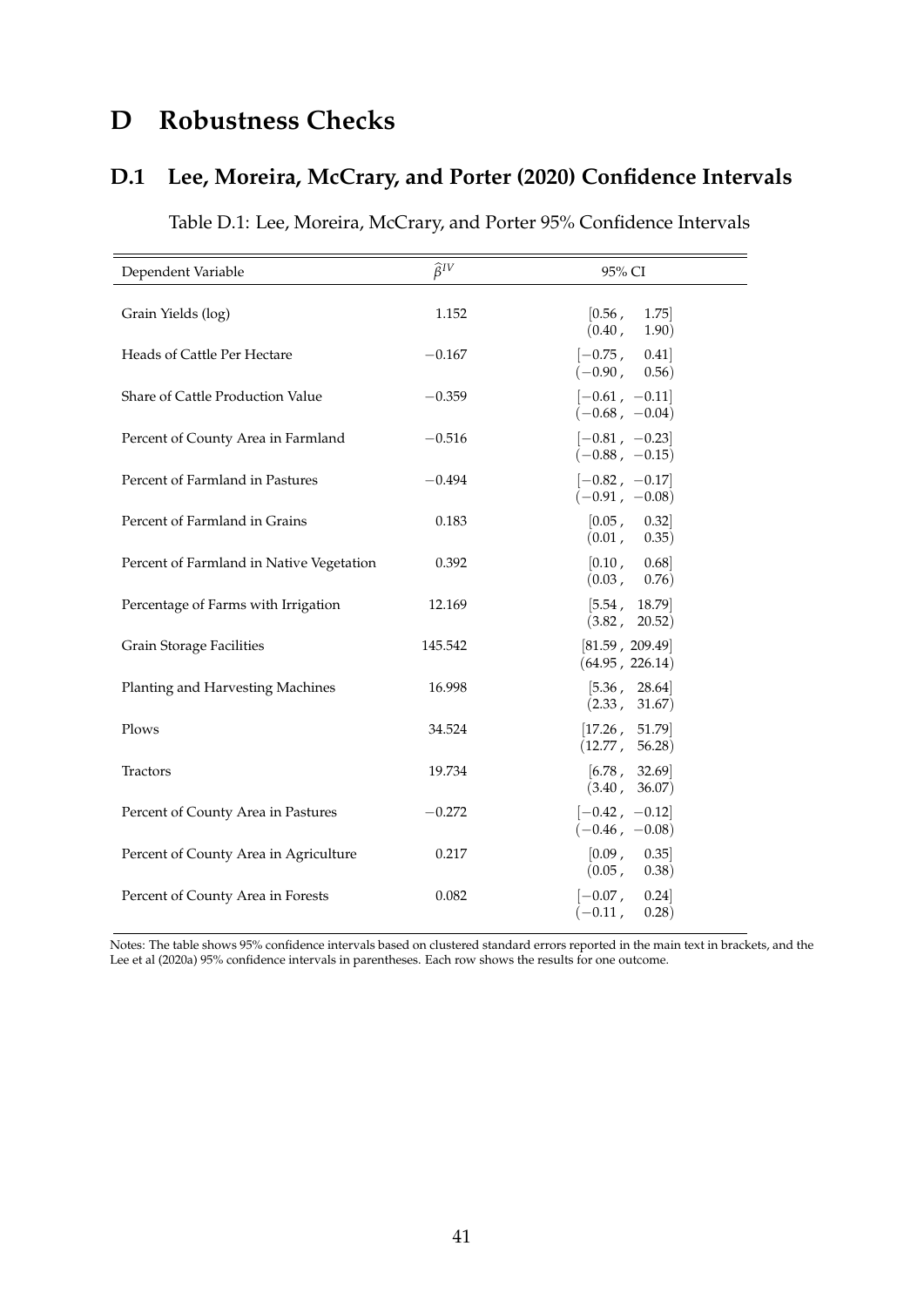## <span id="page-42-0"></span>**D.2 Controlling for Geographical Factors**

The presence of county-fixed effects in our analysis ensures that identification of treatment effects uses only within-county variation. However, one possible concern with our empirical exercise relates to the variation introduced by the geographic factors used in the instrument: water flow, river gradient and the Amazon. To mitigate these concerns, our preferred specification adds a control for a polynomial of the hydropower suitability index interacted with time fixed-effects. The idea is to remove possible trends that are specific to places with high, or low, suitability for hydropower both in our hypothetical grid expansion and in the outcomes that we analyze. In this Appendix, we provide a more detailed analysis of what happens to our instrument when we control for different combinations of geographical and time-varying factors.

Table [D.2](#page-43-0) report the first-stage of our 2SLS estimation when we control for all possible combinations of the geographical factors, time-varying factors, and their interactions. [\(Lipscomb et al.,](#page-36-0) [2013\)](#page-36-0) perform a similar exercise. Row 0 reports the first stage results when we control only for county fixed-effects and time fixed-effects, reproducing table [6,](#page-21-0) column 1 of the main text. Next, row 1 directly controls for our measure of water flow interacted with the time-varying decade budget. The coefficient and partial Fstatistic barely change. Row 2 controls for interactions of river gradient with decade budget, and so on.

Table [D.2](#page-43-0) reveals one weakness of our instrument. Controlling for interactions between the Amazon dummy and time-varying factor renders our instrument weak. This can be seen in rows 3–5, 7, 9, 12 and 14. The amazon-specific time trends simply absorb too much variation from our instrument. That can be explained by the fact that the Amazon plays an important role in the probit that determines the hydropower suitability of grid points, because it is expensive to build hydropower plants in these counties due to dense forests. Our instrument, therefore, displays little variation in those counties, and actual electricity infrastructure is also scarce.

One may wonder, therefore, if amazonian counties could be removed from the sample. Although there are few Amazonian counties in the sample (130 out of 2,172), these counties are large in area. Since our regressions use the number of grid points in the county as weights, these counties effectively represent 59 percent of our weighted sample. In this Appendix, we show how sensitive our results are to the presence of Amazonian counties in the sample.

To assess our result's sensitivity to the exclusion of the Amazon from the sample, we group the amazonian counties into three groups – one for each of the two largest amazonian states, Amazonas and Para, and one group for all other states. Each of group these groups roughly represent one-third of the Amazon land area. We then run the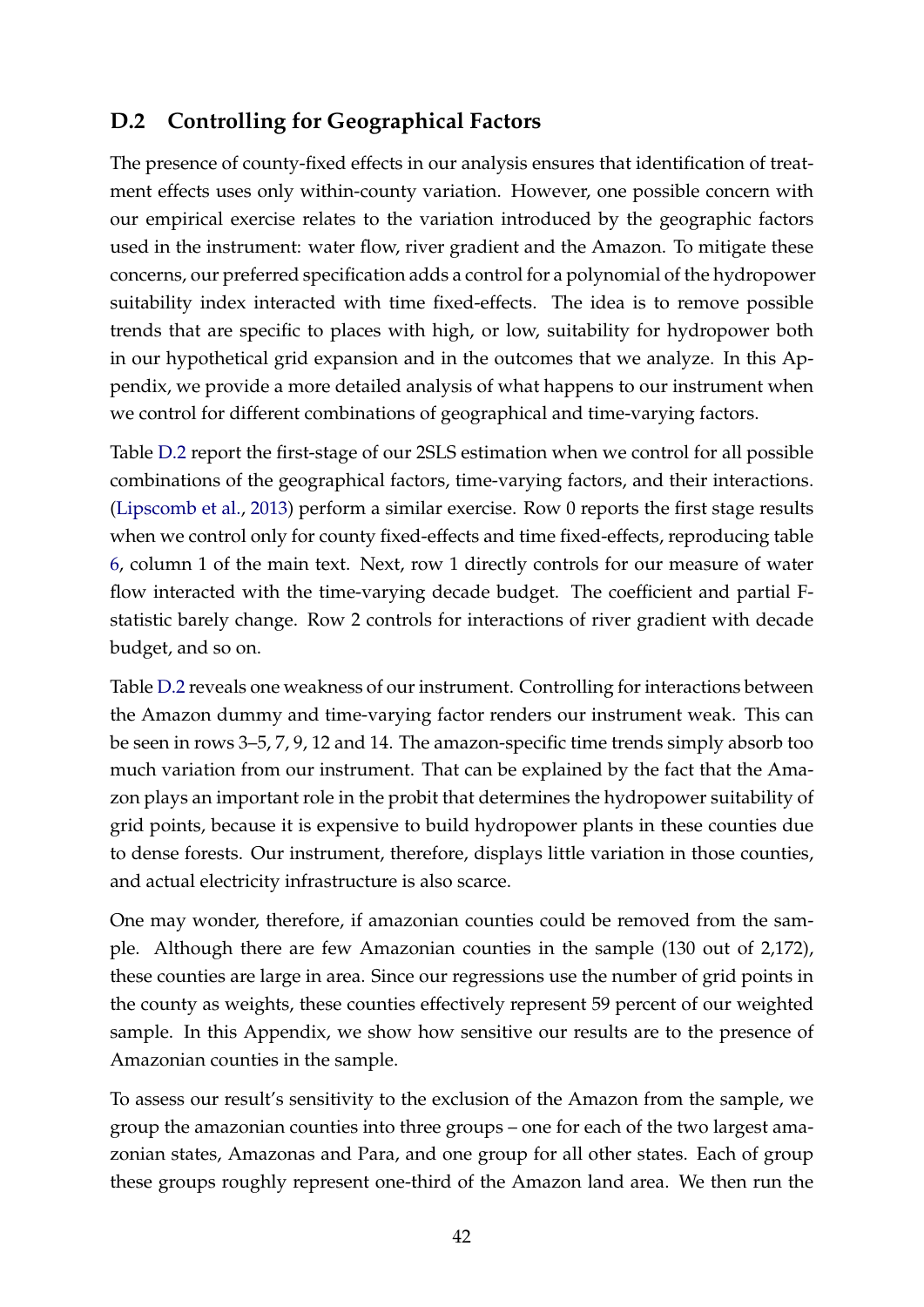### Table D.2: Sensitivity Analysis by Directly Controlling for Geographic Factors in the First Stage.

<span id="page-43-0"></span>

| Specification (description of control set added to<br>RHS)                                                    | (1)<br>Electricity Infrastructure | (2)<br>Partial F-stat |
|---------------------------------------------------------------------------------------------------------------|-----------------------------------|-----------------------|
| 0. No direct controls                                                                                         | $0.249***$<br>[0.038]             | 42.912                |
| 1. Water flow $\times$ decade budget                                                                          | $0.252***$<br>[0.038]             | 44.225                |
| 2. River gradient $\times$ decade budget                                                                      | $0.246***$<br>[0.037]             | 43.249                |
| 3. Amazon dummy $\times$ decade budget                                                                        | $0.059*$<br>[0.033]               | 3.080                 |
| 4. Water flow $\times$ decade budget and Amazon<br>$dummy \times decade$ budget                               | $0.061*$<br>[0.033]               | 3.306                 |
| 5. River gradient $\times$ decade budget and Amazon<br>$dummy \times decade$ budget                           | $0.058*$<br>[0.034]               | 3.015                 |
| 6. River gradient $\times$ decade budget and water<br>flow $\times$ decade budget                             | $0.245***$<br>[0.037]             | 43.573                |
| 7. River gradient $\times$ decade budget, water flow<br>$\times$ decade budget, and Amazon dummy $\times$     | $0.059*$<br>[0.034]               | 3.144                 |
| decade budget<br>8. Water flow $\times$ year dummies                                                          | $0.252***$<br>[0.038]             | 44.303                |
| 9. Amazon dummy $\times$ year dummies                                                                         | $0.056*$<br>[0.034]               | 2.735                 |
| 10. River gradient $\times$ year dummies                                                                      | $0.245***$<br>[0.037]             | 42.928                |
| 11. Water flow $\times$ year dummies and Amazon<br>$d$ ummy $\times$ year dummies                             | $0.058*$<br>[0.034]               | 2.975                 |
| 12. River gradient $\times$ year dummies and<br>Amazon dummy $\times$ year dummies                            | 0.055<br>[0.034]                  | 2.631                 |
| 13. Water flow $\times$ year dummies and river<br>gradient $\times$ year dummies                              | $0.245***$<br>[0.037]             | 43.500                |
| 14. River gradient $\times$ year dummies, water flow<br>$\times$ year dummies, and Amazon dummy $\times$ year | $0.056*$<br>[0.034]               | 2.773                 |
| dummies<br>15. Quartic suitability rank $\times$ year dummies                                                 | $0.209***$<br>[0.042]             | 24.587                |

Notes: This table reports the first-stage for various specifications that directly control for geographic factors and their interactions with time fixed-effects. The dependent variable is the prevalence of electricity infrastructure in the county (fraction of grid points within 50 kilometers of a transmission substation) measured from infrastructure inventories. Column 1 reports the coefficient and standard errors clustered at the county level in brackets. Column 2 reports the partial F-statistic. In table [6](#page-21-0) in the text, we report<br>row 0 in column 1 , and row 16 in column 2. \*  $p < 0.01$ , \*\*  $p < 0.05$ , \*\*\*  $p < 0.01$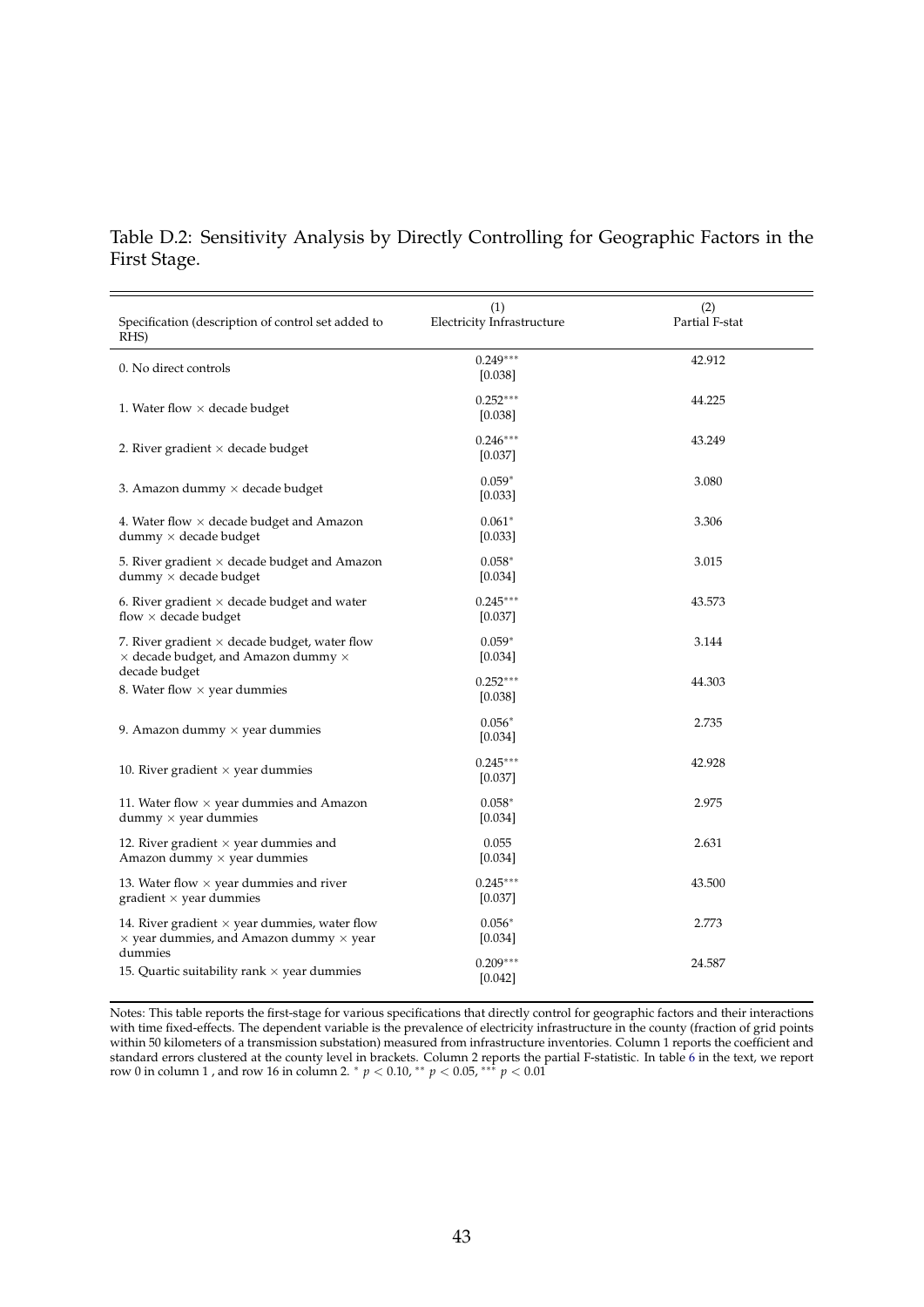first-stage regression excluding from the sample one subset of these groups at a time.

Table [D.3](#page-45-0) reports the results. Column 1 reproduces our baseline result (shown in Table [6,](#page-21-0) column 3). The next three columns remove one group of counties at a time. In column 2 we remove from the sample all counties in Para, which account for 15 percent of the weighted sample. The first-stage coefficient barely changes, and the F-statistic drops from 24.6 to 18.2. We observe similar patterns in the next two columns, where we remove from the sample counties in Amazonas (column 3), and on the remaining states (column 4). In columns 5–7, we remove combinations of two groups of counties. Removing Para and Amazonas, which together account for 58 percent of the Amazon, still leaves us with an F-statistic of 11.6 (column 5). Removing any pair of groups still yields F-stats above 10. In column 8 we remove all amazonian counties, which account for 59 percent of the weighted sample. Perhaps unsurprisingly, our instrument becomes weak (F-statistic 1.8). To conclude, the amazonian counties help the first-stage regression, as removing them makes the first-stage weaker. Nevertheless, we are able to exclude up to 44 percent of our sample – or 75 percent of the amazonian sample – and still get meaningful first-stage results.

We proceed by checking the sensitivity of the second-stage results to excluding amazonian counties. We focus on the cases where we exclude any two of the three groups of counties because, as we saw, the first-stage becomes weak we exclude the entire Amazon. Table [D.4](#page-46-0) replicates the main results, originally displayed in Tables [8](#page-23-0) and [7](#page-22-0) in the paper. In Panel A, we drop counties in Para and Amazonas (the corresponding first-stage regression is displayed in Table [D.3,](#page-45-0) column 5). In Panel B, we keep only counties in Amazonas (the corresponding first-stage regression is in column 6 of Table [D.3\)](#page-45-0). Finally, in Panel C we keep only counties in Para (the corresponding first-stage regression is in column 7 of Table [D.3\)](#page-45-0).

Inspecting Table [D.4,](#page-46-0) we see that both the IV and OLS estimates are quantitatively very close to the original estimates. Comparing results across samples should be done cautiously, because the complier subpopulation may not be evenly distributed in across the territory. By changing the complier subpopulation, our LATE estimates will naturally change, even if the variation used to identify the effects is as good as random. Still, it is reassuring to see that our conclusions do not change even when we exclude up to 75 percent of the amazonian sample.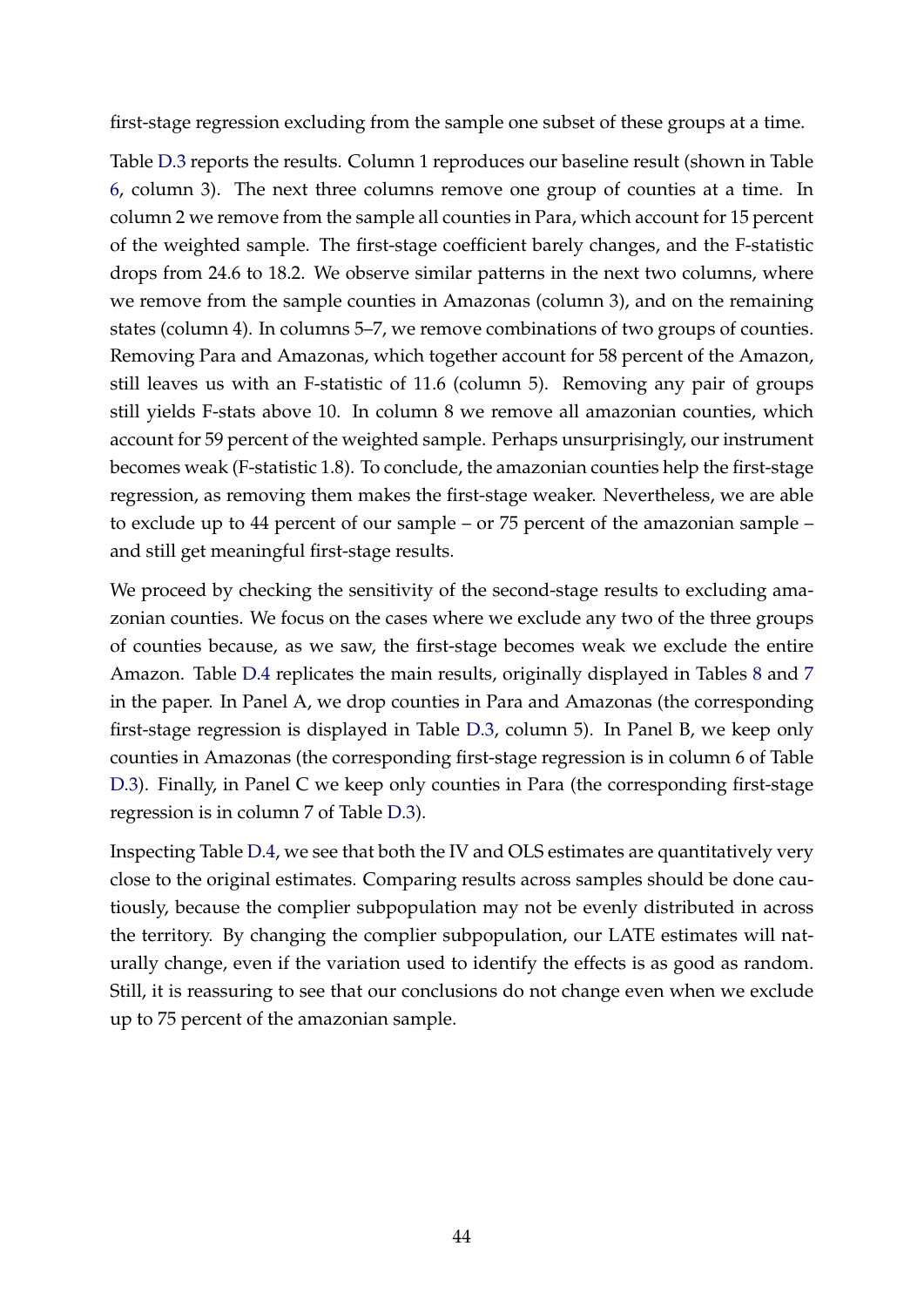|                                         |                       | Dependent Variable: Electricity Infrastructure |                       |                       |                       |                       |                       |                  |
|-----------------------------------------|-----------------------|------------------------------------------------|-----------------------|-----------------------|-----------------------|-----------------------|-----------------------|------------------|
|                                         | (1)                   | (2)                                            | (3)                   | (4)                   | (5)                   | (6)                   | (7)                   | (8)              |
| Instrument                              | $0.209***$<br>[0.042] | $0.186***$<br>[0.044]                          | $0.191***$<br>[0.043] | $0.168***$<br>[0.041] | $0.149***$<br>[0.044] | $0.133***$<br>[0.038] | $0.144***$<br>[0.044] | 0.044<br>[0.033] |
| Amazonian States Included in the Sample |                       |                                                |                       |                       |                       |                       |                       |                  |
| Para                                    | yes                   | no                                             | yes                   | yes                   | no                    | no                    | yes                   | no               |
| Amazonas                                | yes                   | yes                                            | no                    | yes                   | no                    | yes                   | no                    | no               |
| Others                                  | yes                   | yes                                            | yes                   | no                    | yes                   | no                    | no                    | no               |
| <b>Grid Points</b>                      | 32,578                | 27,711                                         | 26,407                | 24,476                | 21,540                | 19,609                | 18,305                | 13,438           |
| Counties                                | 2,172                 | 2,136                                          | 2,145                 | 2,105                 | 2,109                 | 2,069                 | 2,078                 | 2,042            |
| County-years                            | 10,860                | 10,680                                         | 10,725                | 10,525                | 10,545                | 10,345                | 10,390                | 10,210           |
| Partial F-stat                          | 24.6                  | 18.2                                           | 19.9                  | 16.8                  | 11.6                  | 12.0                  | 10.6                  | 1.8              |

#### <span id="page-45-1"></span>Table D.3: First-Stage Results: Sensitivity to Exclusion of Amazonian States

<span id="page-45-0"></span>Notes: This table address the sensitivity to the exclusion of amazonian counties from our sample. To perform this exercise, we group amazonian counties in three groups. Column 1 includes all counties, which reproduces the results of table [6,](#page-21-1) column <sup>2</sup> in the text. Columns 2–4 remove one group of counties at <sup>a</sup> time. Columns 5–7 remove two groups of counties at <sup>a</sup> time. Finally, column <sup>8</sup>removes all amazonian counties in the sample. Although one observation in the estimating sample is a county-year, all specifications are weighted by the number of grid points contained in the county. All specifications include county fixed effects, time fixed-effects, and control for a quartic polynomial on the suitability index. Standard errors clustered at the county level in brackets. \* *p* < 0.10, \*\* *p* <sup>&</sup>lt; 0.05, ∗∗∗ *<sup>p</sup>* <sup>&</sup>lt; 0.01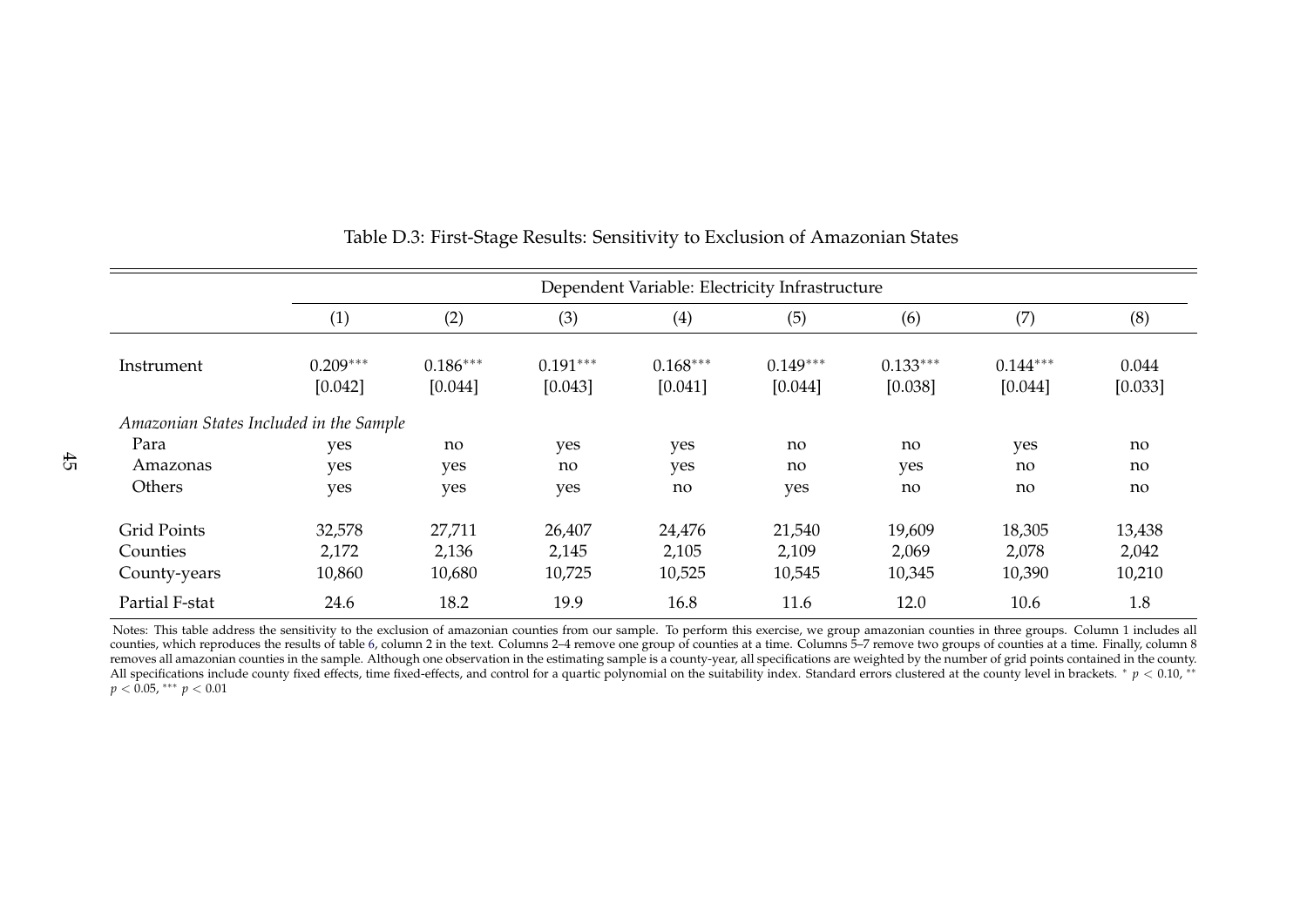|            |                         | Land Use results                                                               |                        |                               |                    | Production results |                   |
|------------|-------------------------|--------------------------------------------------------------------------------|------------------------|-------------------------------|--------------------|--------------------|-------------------|
|            | (1)                     | (2)                                                                            | (3)                    | (4)                           | (5)                | (6)                | (7)               |
|            | Farmland<br>County Area | Pastures<br>Farmland                                                           | Grain Area<br>Farmland | Native Vegetation<br>Farmland | Grain Yields (log) | Heads of Cattle    | Cattle Production |
|            |                         |                                                                                |                        |                               |                    | Per Hectare of     | Value/Farm        |
|            |                         |                                                                                |                        |                               |                    | Pastureland        | Production Value  |
|            |                         | Panel A: Sample excludes amazonian counties in Para and Amazonas states        |                        |                               |                    |                    |                   |
| IV         | $-0.692***$             | $-0.528**$                                                                     | $0.243**$              | $0.275*$                      | $1.168**$          | $-0.502$           | $-0.552**$        |
|            | [0.199]                 | [0.243]                                                                        | [0.116]                | [0.159]                       | [0.457]            | [0.381]            | [0.230]           |
| <b>OLS</b> | $-0.074**$              | $0.055***$                                                                     | $-0.003$               | $-0.013$                      | 0.023              | $-0.109**$         | 0.015             |
|            | [0.031]                 | [0.017]                                                                        | [0.007]                | [0.014]                       | [0.037]            | [0.049]            | [0.015]           |
|            |                         | Panel B: sample excludes all amazonian counties except those in Amazonas state |                        |                               |                    |                    |                   |
| IV         | $-0.182$                | $-0.498**$                                                                     | $0.318***$             | $0.685**$                     | 1.989***           | 0.169              | $-0.363*$         |
|            | [0.126]                 | [0.240]                                                                        | [0.113]                | [0.283]                       | [0.639]            | [0.442]            | [0.195]           |
| <b>OLS</b> | $-0.017*$               | $0.025**$                                                                      | $0.012*$               | $0.051*$                      | $0.130***$         | 0.008              | $0.023*$          |
|            | [0.010]                 | [0.011]                                                                        | [0.007]                | [0.028]                       | [0.040]            | [0.066]            | [0.012]           |
|            |                         | Panel C: sample excludes all amazonian counties except those in Para state     |                        |                               |                    |                    |                   |
| IV         | $-0.321**$              | $-0.771***$                                                                    | $0.331***$             | $0.330*$                      | $1.640***$         | 0.042              | $-0.467**$        |
|            | [0.139]                 | [0.275]                                                                        | [0.112]                | [0.176]                       | [0.486]            | [0.323]            | [0.205]           |
| <b>OLS</b> | $-0.031**$              | $-0.009$                                                                       | $0.017**$              | 0.007                         | $0.111***$         | 0.005              | 0.003             |
|            | [0.015]                 | [0.024]                                                                        | [0.007]                | [0.023]                       | [0.039]            | [0.053]            | [0.015]           |

#### Table D.4: Sensitivity to Exclusion of Amazonian Counties

<span id="page-46-0"></span>Each panel removes two groups of amazonian counties from the sample at a time. Panel A excludes amazonian counties in Para and Amazonas states. The corresponding first-stage is displayed in Table [D.3,](#page-45-1) column 5. Panel <sup>B</sup> excludes amazonian counties in Para and all other amazonian states excep<sup>t</sup> Amazonas. The corresponding first-stage is displayed in Table [D.3,](#page-45-1) column 5. Panel <sup>C</sup> excludes amazonian counties in Amaznoas and all other amazonian states excep<sup>t</sup> Para. The corresponding first-stage is displayed in Table [D.3,](#page-45-1) column 5. All regressions are weighted by the number of gridpoints in the county, and include county fixed effects, time fixed effects, and directly control for a quartic polynomial on the suitability index. Standard errors clustered at the county level in brackets.